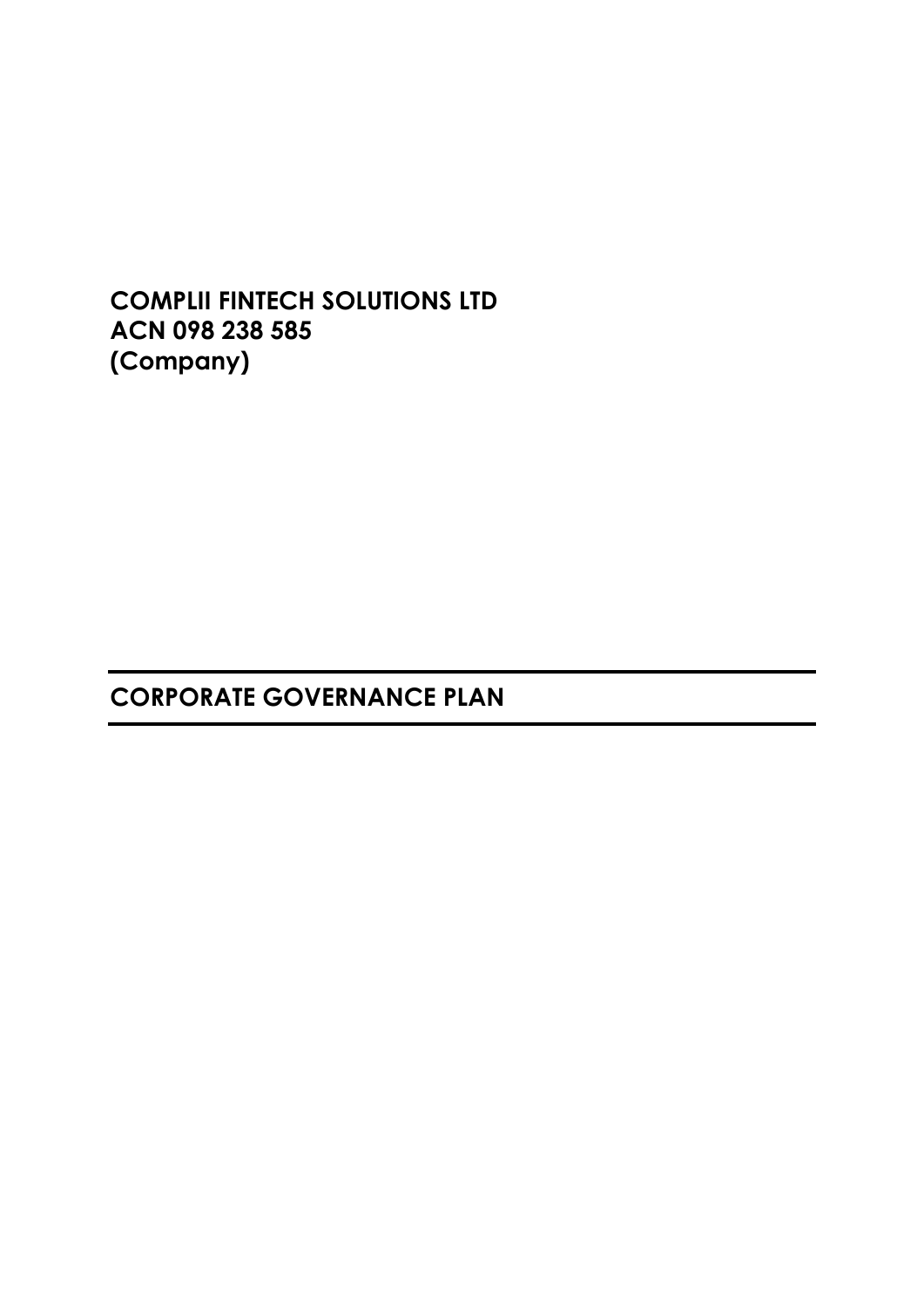# **TABLE OF CONTENTS**

| ANNEXURE 1 - SUMMARY OF PROTECTIONS UNDER THE CORPORATIONS ACT            |  |
|---------------------------------------------------------------------------|--|
| ANNEXURE 2 - SUMMARY OF PROTECTIONS UNDER THE TAXATION ADMINISTRATION ACT |  |
|                                                                           |  |
| <b>APPENDIX – ITEMS OF VALUE REGISTER</b>                                 |  |
|                                                                           |  |
|                                                                           |  |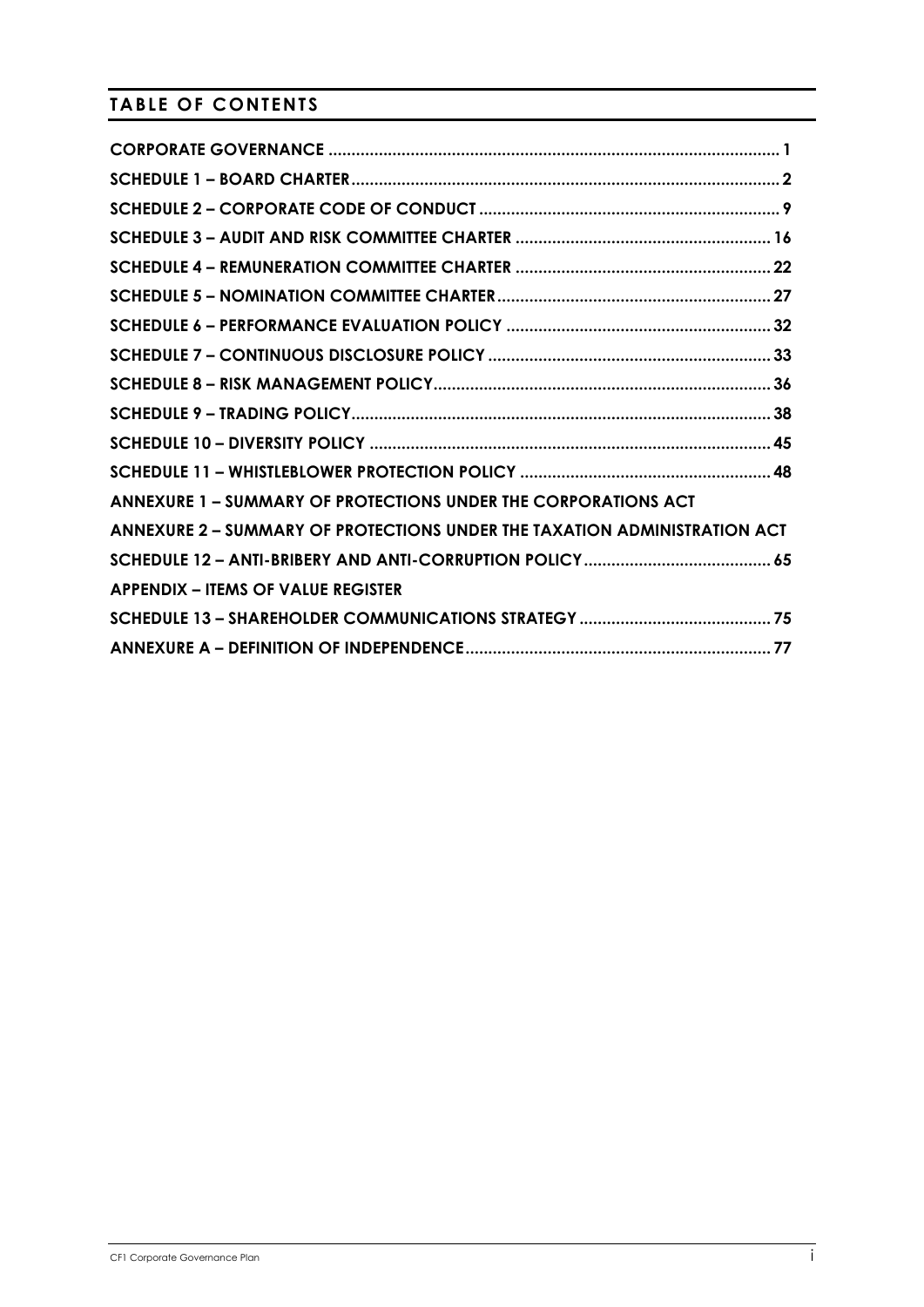### **CORPORATE GOVERNANCE**

The Company is committed to complying with the highest standards of corporate governance to ensure that all of its business activities are conducted fairly, honestly and with integrity in compliance with all applicable laws. To achieve this, the Company's board of directors (**Board**) has adopted a number of charters and policies which aim to ensure that value is created whilst accountability and controls are commensurate with the risks involved.

The Board believes that the Company's policies and practices comply with the recommendations set out in the ASX Corporate Governance Principles and Recommendations – 4th Edition (**Recommendations**).

Together with the Company's constitution (**Constitution**), the following charters and policies have been adopted by the Company and are supported by additional internal policies and procedures to achieve a high standard of corporate governance:

#### **Charters and Codes**

Board Charter

Code of Conduct

Audit and Risk Committee Charter

Remuneration Committee Charter

Nomination Committee Charter

**Policies**

Performance Evaluation Policy

Continuous Disclosure Policy

Risk Management Policy

Trading Policy

Diversity Policy

Whistleblower Policy

Anti-Bribery and Anti-Corruption Policy

Shareholder Communications Strategy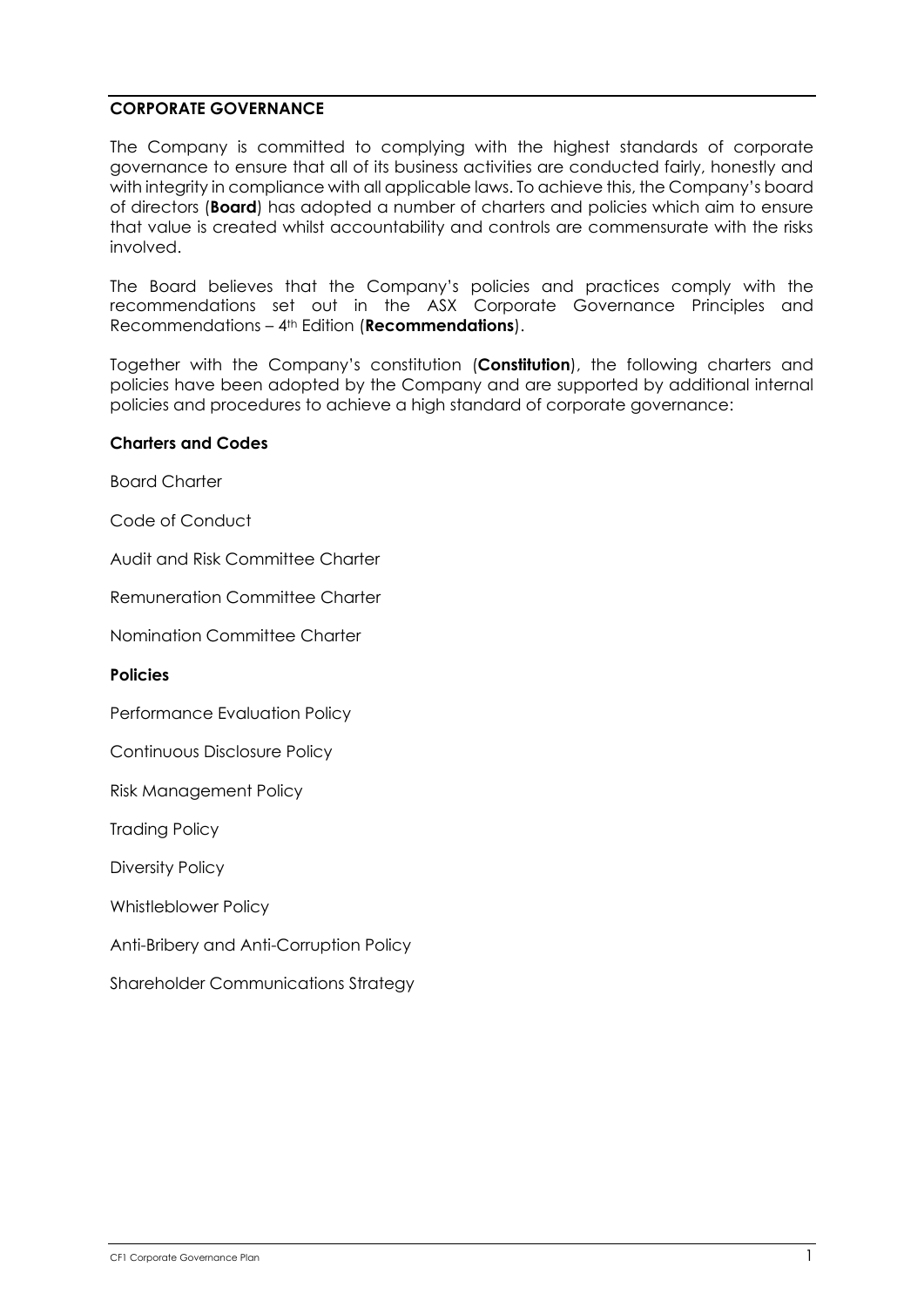## **SCHEDULE 1 – BOARD CHARTER**

### **1. Role of the Board**

The role of the Board is to provide overall strategic guidance and effective oversight of management. The Board derives its authority to act from the Company's Constitution.

#### **2. The Board's Relationship with Management**

- (a) The Board shall delegate responsibility for the day-to-day operations and administration of the Company to the Chief Executive Officer/Managing Director.
- (b) Specific limits on the authority delegated to the Chief Executive Officer/Managing Director and the team of executives as appointed by the Company (**Executive Team**) must be set out in the delegated authorities approved by the Board.
- (c) The role of management is to support the Chief Executive Officer/Managing Director and implement the running of the general operations and financial business of the Company including instilling and reinforcing the Company's values, in accordance with the delegated authority of the Board.
- (d) In addition to formal reporting structures, members of the Board are encouraged to have direct communications with management and other employees within the Company and its subsidiaries (if any) (**Group**) to facilitate the effective carrying out of their duties as Directors.

#### **3. Specific Responsibilities of the Board**

In addition to matters it is expressly required by law to approve, the Board has reserved the following matters to itself:

- (a) Driving the strategic direction of the Company and defining the Company's purpose, ensuring appropriate resources are available to meet objectives and monitoring management's performance.
- (b) Approving the Company's statement of values and Code of Conduct to ensure the desired culture within the Company is maintained and monitoring the implementation of such values and culture at all times.
- (c) Ensuring that an appropriate framework exists for relevant information to be reported by management to the Board.
- (d) When required, challenging management and holding it to account.
- (e) Appointment and replacement of the Chief Executive Officer/Managing Director, other senior executives and the Company Secretary and the determination of the terms and conditions of their employment including remuneration and termination.
- (f) Approving the Company's remuneration framework and ensuring it is aligned with the Company's purpose, values, strategic objectives and risk appetite.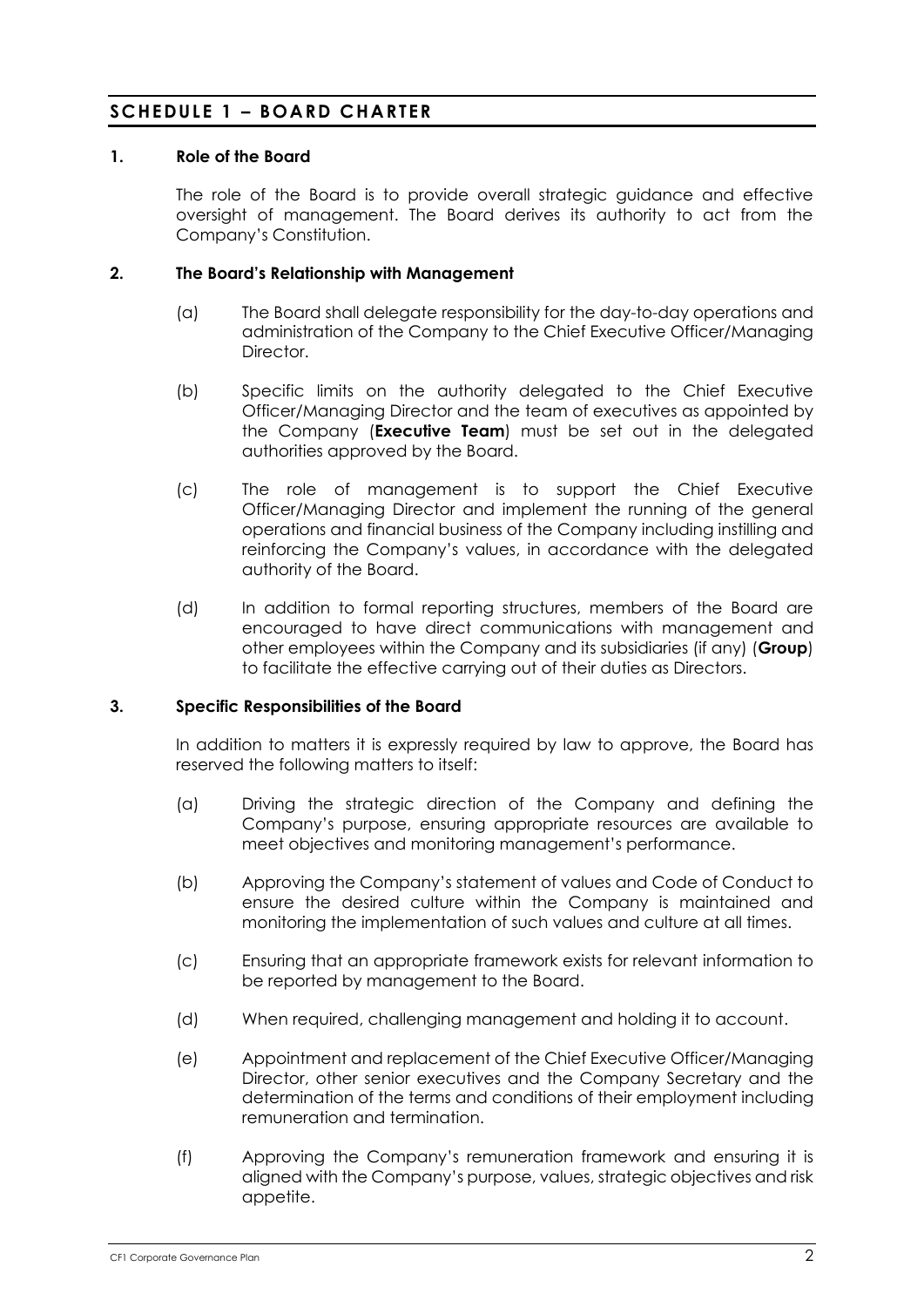- (g) Monitoring the timeliness and effectiveness of reporting to shareholders.
- (h) Reviewing and ratifying systems of audit, risk management (for both financial and non-financial risk) and internal compliance and control, codes of conduct and legal compliance to minimise the possibility of the Company operating beyond acceptable risk parameters.
- (i) Approving and monitoring the progress of major capital expenditure, capital management and significant acquisitions and divestitures.
- (j) Approving and monitoring the budget and the adequacy and integrity of financial and other reporting such that the financial performance of the Company has sufficient clarity to be actively monitored.
- (k) Approving the Annual, Half Year and Quarterly Reports.
- (l) Approving significant changes to the organisational structure.
- (m) Approving decisions affecting the Company's capital, including determining the Company's dividend policy and declaring dividends.
- (n) Recommending to shareholders the appointment of the external auditor as and when their appointment or re-appointment is required to be approved by them (in accordance with the *Corporations Act 2001*(Cth) and ASX Listing Rules if applicable).
- (o) Ensuring a high standard of corporate governance practice and regulatory compliance and promoting ethical and responsible decision making.
- (p) Procuring appropriate professional development opportunities for Directors to develop and maintain the skills and knowledge needed to perform their role as Directors effectively and to deal with new and emerging business and governance issues.

### **4. Composition of the Board**

- (a) The Board should comprise Directors with a mix of qualifications, experience and expertise which will assist the Board in fulfilling its responsibilities, as well as assisting the Company in achieving growth and delivering value to shareholders.
- (b) In appointing new members to the Board, consideration must be given to the demonstrated ability and also future potential of the appointee to contribute to the ongoing effectiveness of the Board, to exercise sound business judgement, to commit the necessary time to fulfil the requirements of the role effectively and to contribute to the development of the strategic direction of the Company.
- (c) The composition of the Board is to be reviewed regularly against the Company's Board skills matrix prepared and maintained by the nominations committee to ensure the appropriate mix of skills and expertise is present to facilitate successful strategic direction and to deal with new and emerging business and governance issues.
- (d) Where practical, the majority of the Board should be comprised of nonexecutive Directors who can challenge management and hold them to account as well as represent the best interests of the Company and its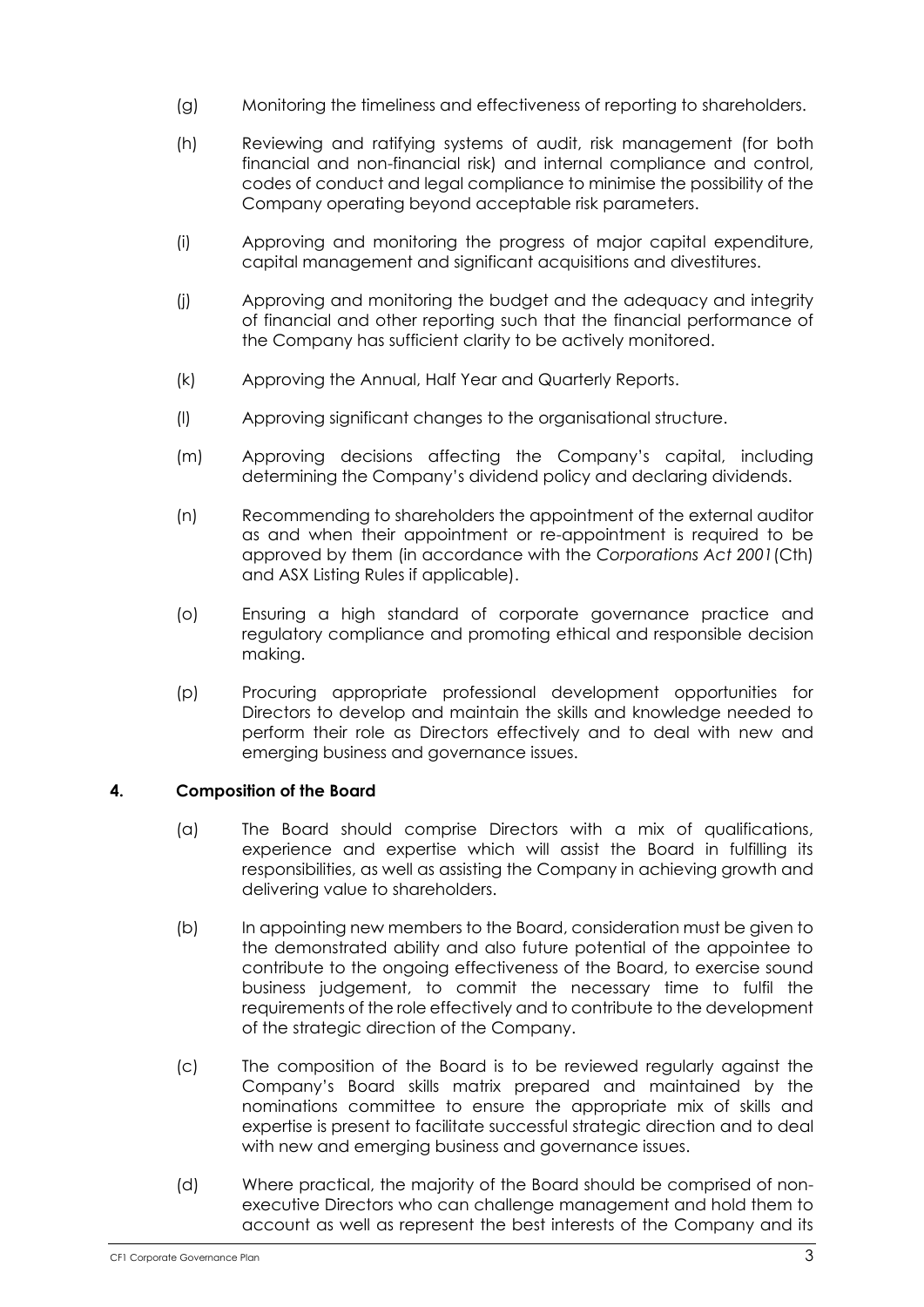shareholders as a whole rather than those of individual shareholders or interest groups. Where practical, at least 50% of the Board should be independent.

- (e) An independent Director is a director who is free of any interest, position or relationship that might influence, or reasonably be perceived to influence, in a material respect his or her capacity to bring an independent judgement to bear on issues before the Board and to act in the best interests of the Company as a whole rather than in the interests of an individual shareholder or other party.
- (f) In considering whether a Director is independent, the Board should consider the definition of what constitutes independence as detailed in Box 2.3 of the ASX Corporate Governance Council's *Corporate Governance Principles and Recommendations 4th Edition* as set out in Annexure A (**Independence Tests**).
- (g) Prior to the Board proposing re-election of non-executive Directors, their performance will be evaluated by the remuneration and nomination committee to ensure that they continue to contribute effectively to the Board.
- (h) The Company must disclose the length of service of each Director in, or in conjunction with, its annual report (**Annual Report**).
- (i) The Company must disclose the relevant qualifications and experience of each member of the Board in, or in conjunction with, its Annual Report.

### **5. Director Responsibilities**

- (a) Where a Director has an interest, position or relationship of the type described in the Independence Tests, but the Board is of the opinion that it does not compromise the independence of the Director, the Company must disclose the nature of the interest or relationship in question and an explanation of why the Board is of that opinion.
- (b) Directors must disclose their interests, positions or relationships. The independence of the Directors should be regularly assessed by the Board in light of the interests disclosed by them.
- (c) Directors are expected to bring their independent views and judgement to the Board and must declare immediately to the Board any potential or active conflicts of interest.
- (d) Directors must declare immediately to the Board, and the Board will determine whether to declare to the market, any loss of independence.
- (e) Directors are expected to maintain the skills required to discharge their obligations to the Company and should undertake continuing professional development to the extent necessary.
- (f) No member of the Board (other than a Managing Director) may serve for more than three years or past the third annual general meeting following their appointment, whichever is the longer, without being re-elected by the shareholders.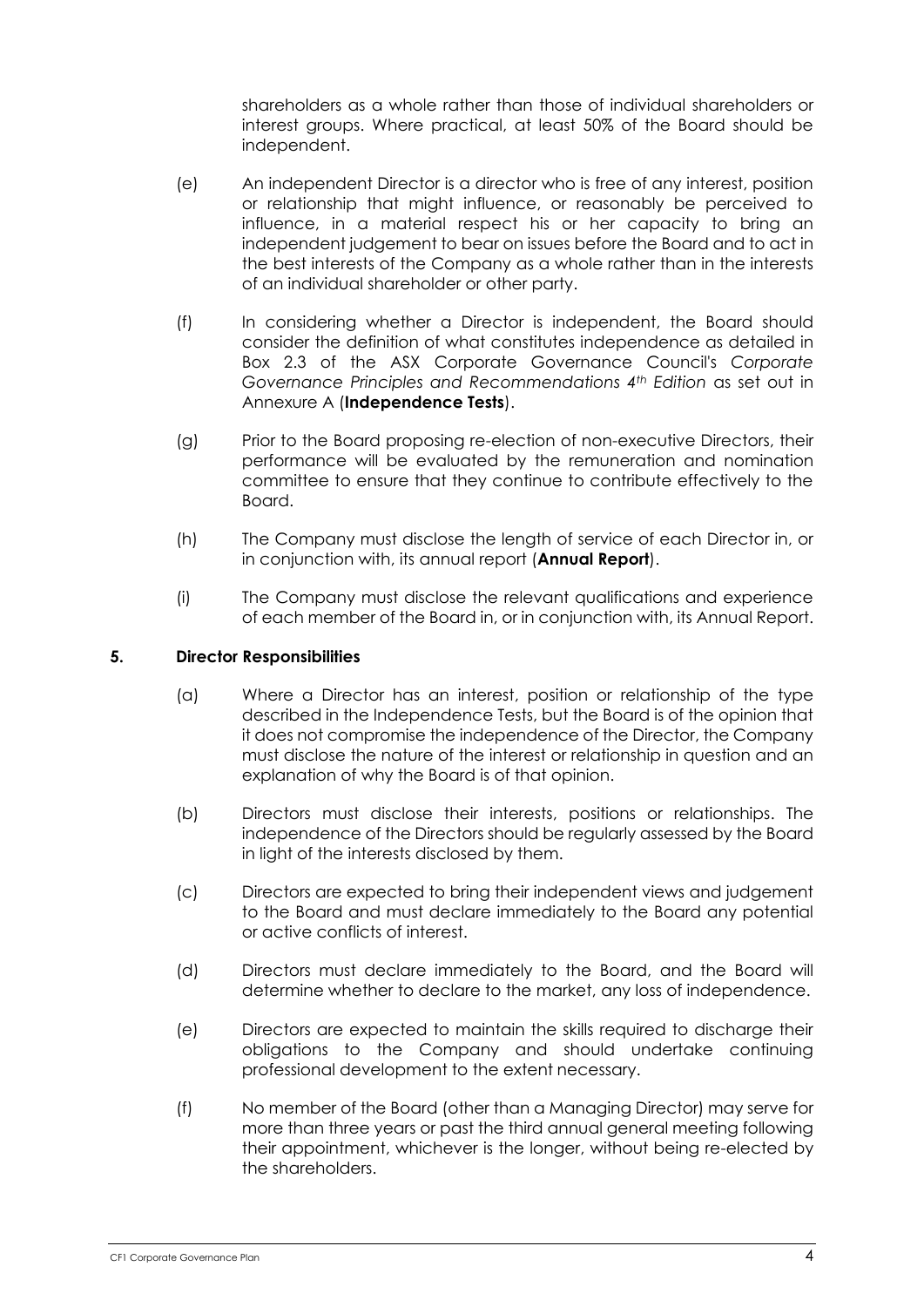### **6. The Role of the Chairperson**

- (a) The Chairperson of the Board is responsible for the leadership of the Board, ensuring it is effective, setting the agenda of the Board, conducting the Board meetings, ensuring then approving that an accurate record of the minutes of Board meetings is held by the Company and conducting the shareholder meetings.
- (b) Where practical, the Chairperson of the Board should be a non-executive Director. If a Chairperson of the Board ceases to be an independent Director then the Board will consider appointing a lead independent Director.
- (c) Where practical, the Chief Executive Officer/Managing Director should not be the Chairperson of the Board of the Company during his term as Chief Executive Officer/Managing Director or in the future.
- (d) The Chairperson of the Board must be able to commit the time to discharge the role effectively.
- (e) The Chairperson of the Board should facilitate the effective contribution of all Directors and promote constructive and respectful relations between Board members and management.
- (f) In the event that the Chairperson of the Board is absent from a meeting of the Board then the Board shall appoint a Chairperson for that meeting in an acting capacity.

### **7. Board Committees**

- (a) Once the Board is of a sufficient size and structure, reflecting that the Company's operations are of a sufficient magnitude, to assist the Board in fulfilling its duties, the Board must establish the following committees, each with written charters:
	- (i) audit and risk committee;
	- (ii) remuneration committee; and
	- (iii) nomination committee.
- (b) The charter of each committee must be approved by the Board and reviewed following any applicable regulatory changes.
- (c) The Board will ensure that the committees are sufficiently funded to enable them to fulfil their roles and discharge their responsibilities.
- (d) Members of committees are appointed by the Board. The Board may appoint additional Directors to committees or remove and replace members of committees by resolution.
- (e) The Company must disclose the members and Chairperson of each committee in, or in conjunction with, its Annual Report.
- (f) The minutes of each committee meeting shall be provided to the Board at the next occasion the Board meets following approval of the minutes of such committee meeting.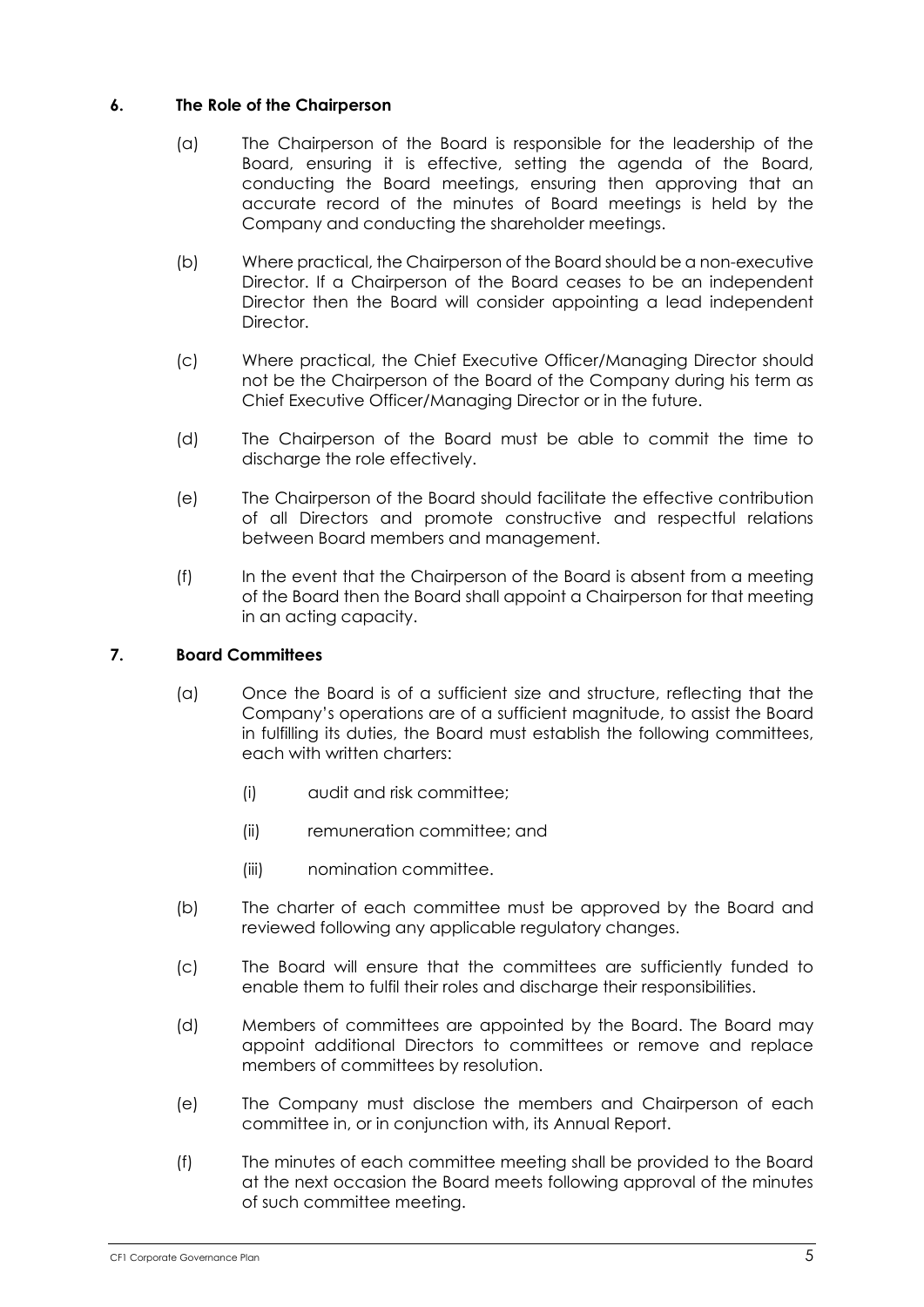- (g) The Company must disclose in, or in conjunction with, its Annual Report, in relation to each reporting period relevant to a committee, the number of times each committee met throughout the period and the individual attendances of the members at those committee meetings.
- (h) Where the Board does not consider that the Company will benefit from a particular separate committee:
	- (i) the Board must carry out the duties that would ordinarily be assigned to that committee under the written terms of reference for that committee; and
	- (ii) the Company must disclose in, or in conjunction with, its Annual Report:
		- (A) the fact a committee has not been established; or
		- (B) if an audit and risk committee has not been established, the processes the Board employs that independently verify and safeguard the integrity of its financial reporting, including the processes for the appointment and removal of the external auditor and the rotation of the audit engagement partner, and the process it employs for overseeing the Company's risk management framework.

### **8. Board Meetings**

- (a) The Directors may determine the quorum necessary for the transaction of business at a meeting, however, until otherwise determined, there must be two Directors present at a meeting to constitute a quorum.
- (b) The Board will schedule formal Board meetings at least quarterly and hold additional meetings, including by telephone, as may be required.
- (c) Non-executive Directors may confer at scheduled times without management being present.
- (d) The minutes of each Board meeting shall be prepared by the Company Secretary, approved by the Chairperson of the Board and circulated to Directors after each meeting.
- (e) The Company Secretary shall ensure that the business at Board and committee meetings is accurately captured in the minutes.
- (f) The Company Secretary shall co-ordinate the timely completion and distribution of Board and committee papers for each meeting of the Board and any committee.
- (g) Minutes of meetings must be approved at the next Board meeting.
- (h) Further details regarding Board meetings are set out in the Company's Constitution.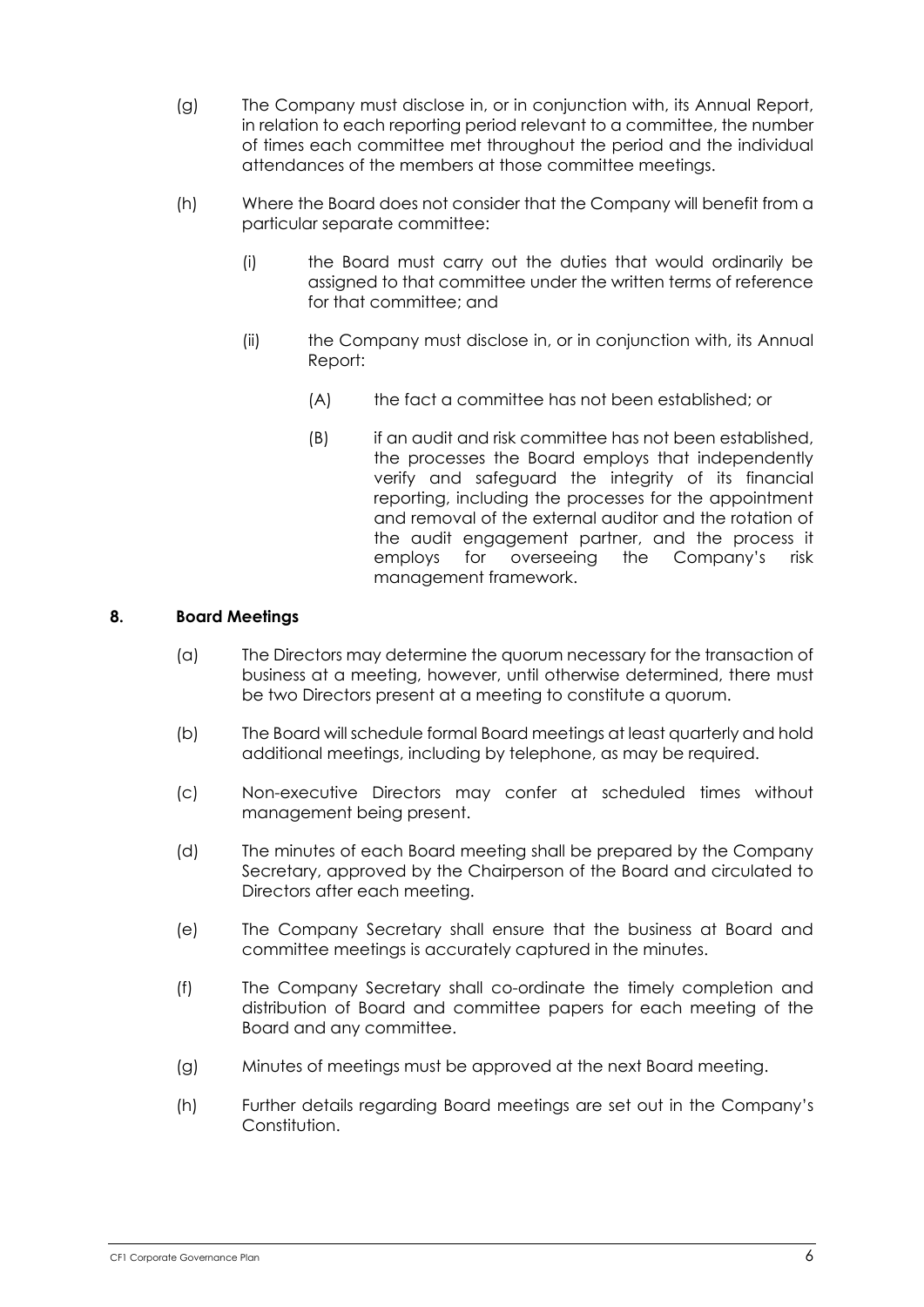### **9. The Company Secretary**

- (a) When requested by the Board, the Company Secretary will facilitate the flow of information of the Board, between the Board and its committees and between senior executives and non-executive Directors.
- (b) The Company Secretary is accountable directly to the Board, through the Chairperson of the Board, on all matters to do with the proper functioning of the Board.
- (c) The Company Secretary is to facilitate the induction and professional development of Directors.
- (d) The Company Secretary is to facilitate and monitor the implementation of Board policies and procedures.
- (e) The Company Secretary is to provide advice to the Board on corporate governance matters, the application of the Company's Constitution, the ASX Listing Rules and applicable other laws.
- (f) All Directors have access to the advice and services provided by the Company Secretary.
- (g) The Board has the responsibility for the appointment and removal, by resolution, of the Company Secretary.

### **10. Access to Advice**

- (a) All Directors have unrestricted access to Company records and information except where the Board determines that such access would be adverse to the Company's interests.
- (b) All Directors will receive briefings on material developments in industry related matters, laws, regulations and accounting standards relevant to the Company.
- (c) All Directors will be expected to attend periodic site visits scheduled and co-ordinated by management to aid their understanding of the business of the Company.
- (d) All Directors may consult management and employees as required to enable them to discharge their duties as Directors.
- (e) All new Directors will be offered induction training, tailored to their existing skills, knowledge and experience, to position them to discharge their responsibilities effectively and to add value. This will include:
	- (i) having interviews with key senior executives to gain an understanding of the Company's structure, business operations, history, culture and key risks, and conducting site visits of key operations;
	- (ii) training on legal duties and responsibilities as a Director under the key legislation governing the Company and the ASX Listing Rules (including ASX's continuous and periodic reporting requirements); and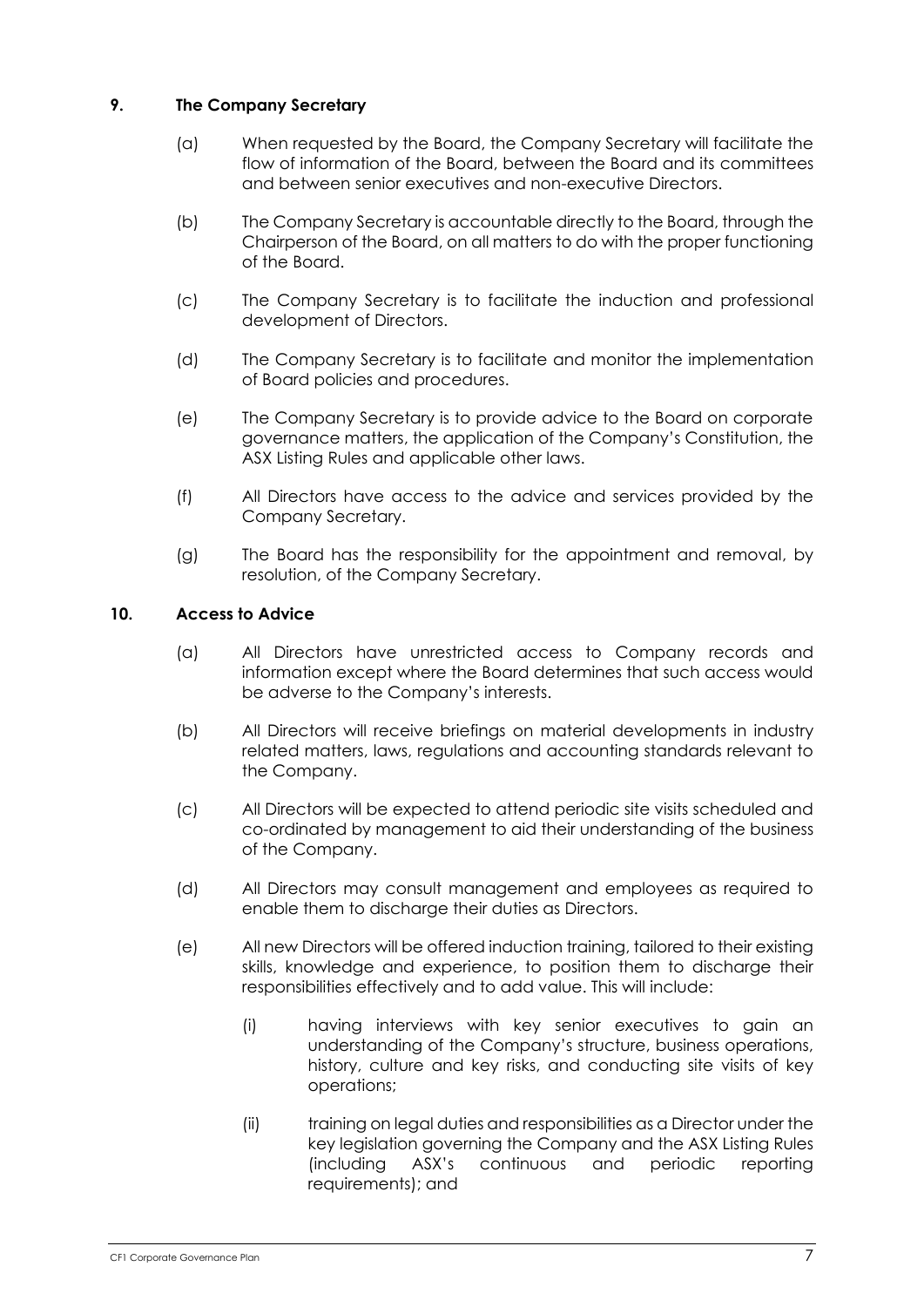- (iii) training on accounting matters and on the responsibilities of Directors in relation to the Company's financial statements.
- (f) The Board, committees or individual Directors may seek independent external professional advice as considered necessary at the expense of the Company, subject to prior consultation with the Chairperson of the Board. A copy of any such advice received is made available to all members of the Board.

#### **11. Foreign Directors**

In the event that a Director does not speak the language in which key corporate documents are written or Board or shareholder meetings are held, the Company will ensure that:

- (a) such documents are translated into the Director's native language; and
- (b) a translator is present at all Board and shareholder meetings.

In this case, "key corporate documents" includes the Company's Constitution, prospectuses, product disclosure statements, corporate reports and continuous disclosure announcements.

#### **12. Performance Review**

The nomination committee shall conduct an annual performance review of the Board that:

- (a) compares the performance of the Board with the requirements of its charter;
- (b) critically reviews the mix of the Board to ensure it covers the skills needed to address existing and emerging business and governance issues relevant to the Company and to ensure the currency of each Director's knowledge and skills and whether the Director's performance has been impacted by other commitments; and
- (c) suggests any amendments to this charter as are deemed necessary or appropriate.

### **13. Version Control**

| Version | Date             | Changes                                                                                    |
|---------|------------------|--------------------------------------------------------------------------------------------|
|         | 10 December 2020 | Review and update consistent with Fourth<br>Edition compliant Corporate Governance<br>Plan |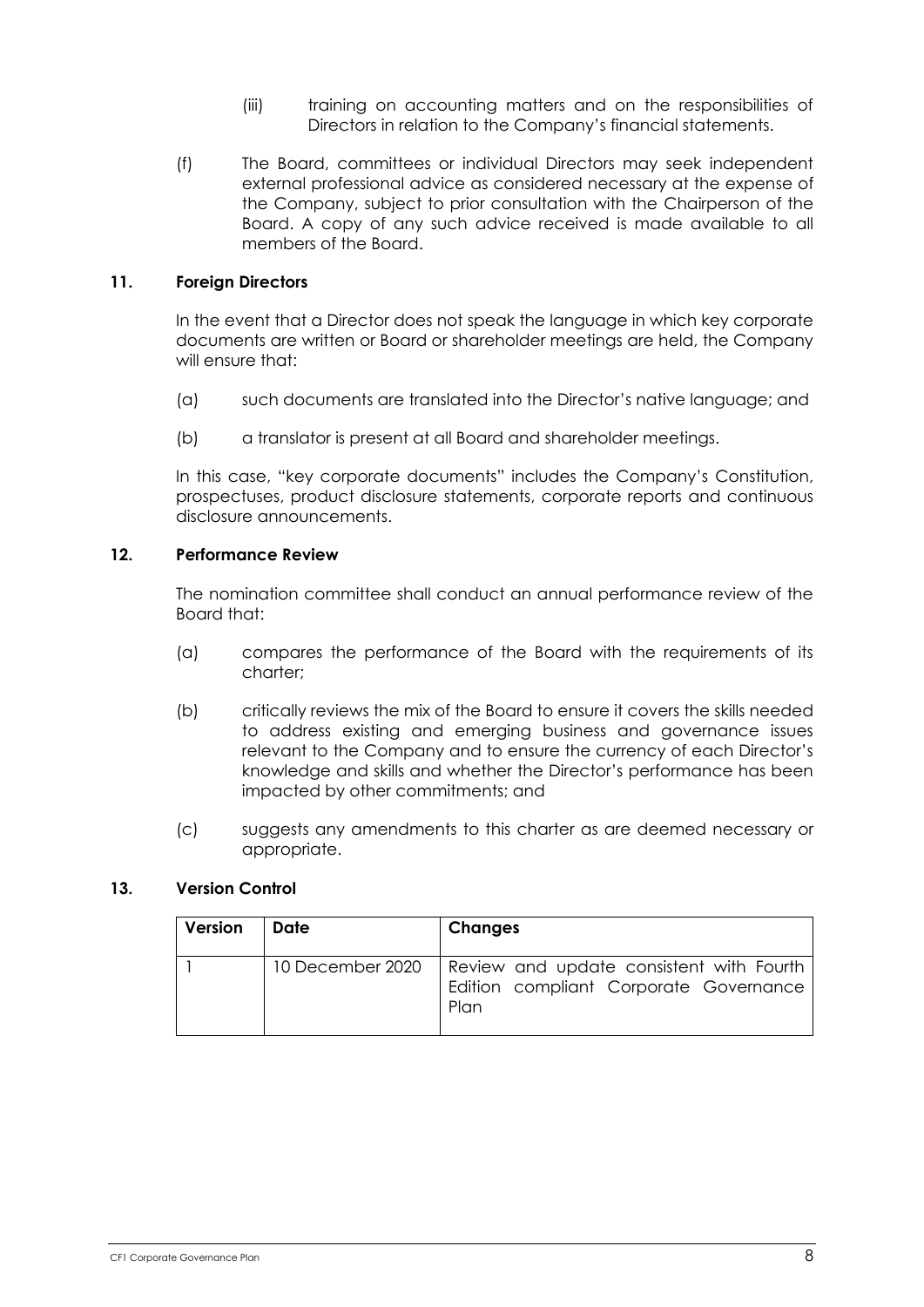## **SCHEDULE 2 – CODE OF CONDUCT**

### **1. Introduction**

The purpose of this Code of Conduct is to provide a framework for decisions and actions in relation to ethical conduct in employment. It underpins the Company's commitment to integrity and fair dealing in its business affairs and to a duty of care to all employees, clients and stakeholders.

The Code of Conduct has been approved by the Board and is periodically reviewed and updated as required. The document sets out the principles covering appropriate conduct in a variety of contexts and outlines the minimum standard of behaviour expected from employees. It is supplemented by policies approved by the Board and standards, processes and procedures developed by management that provide practical guidance on the principles, practices and standards employees are expected to follow.

### **2. Compliance**

#### **2.1 Scope**

The Code of Conduct applies at work and to work related events and out-of-hours activities that are connected to employment or work with the Company.

#### **2.2 Personal responsibility**

Everyone who works for the Company, including directors, officers, executives, managers, supervisors, employees, contractors and service providers (where they are under a contractual obligation to do so), must comply with the Code of Conduct together with policies and any standards, processes and procedures which relate to their daily business activities.

#### **2.3 Directors' responsibilities**

Directors are required to certify compliance with the Code of Conduct each year.

### **2.4 Training**

Employees are required to complete annual Code of Conduct training.

#### **3. Accountabilities**

#### **3.1 Managers and Supervisors**

Managers and supervisors are responsible and accountable for:

- (a) undertaking their duties and behaving in a manner that is consistent with the provisions of the Code of Conduct;
- (b) the effective implementation, promotion and support of the Code of Conduct in their areas of responsibility; and
- (c) ensuring employees under their control understand and follow the provisions outlined in the Code of Conduct and receive appropriate training in respect of the Code of Conduct.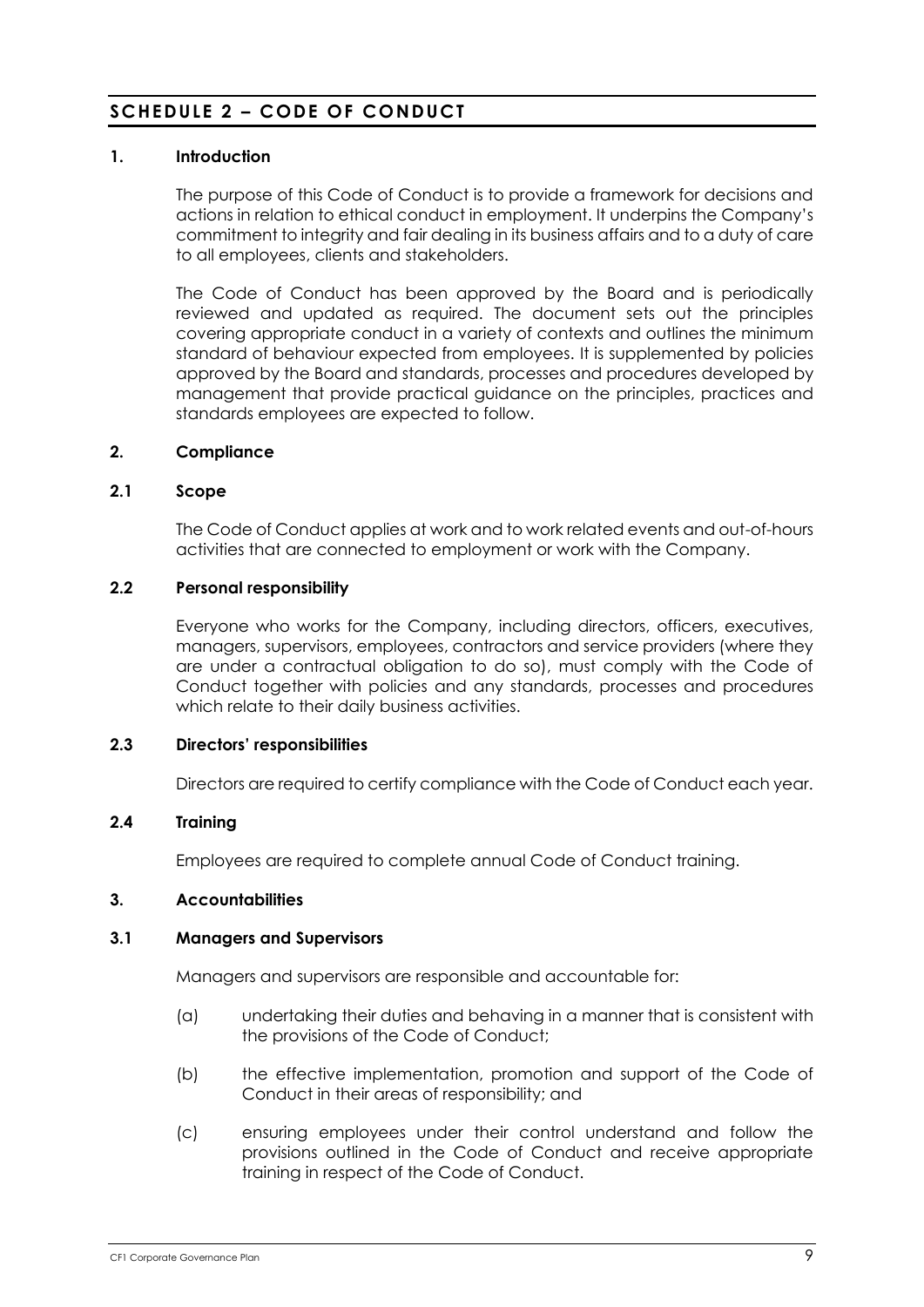### **3.2 Employees**

All employees are responsible for:

- (a) understanding and complying with the Code of Conduct. To this end, regular and appropriate training on how to comply with this Code of Conduct will be provided to all employees;
- (b) undertaking their duties in a manner that is consistent with the provisions of the Code of Conduct;
- (c) reporting suspected corrupt conduct in accordance with the Company's Whistleblower Policy and Anti-Bribery and Anti-Corruption Policy; and
- (d) reporting any departure from the Code of Conduct by themselves or others.

### **4. Vision, Values and Purpose**

#### **4.1 Identity**

The Company is an ASX-listed company operating in the financial technology (fintech) sector.

#### **4.2 Vision**

The Company's vision is to become the financial services industry standard in targeted risk, compliance and business technology.

#### **4.3 Purpose**

- (a) Our primary objective is to deliver maximum shareholder value whilst acting lawfully, ethically and responsibly.
- (b) The Company will pursue operational and commercial excellence by using best practice approaches in our decision-making process focusing on continuous development, accountability and teamwork in all aspects of our business. A key attribute to this approach is maintaining responsible long-term management.
- (c) In order to achieve these goals, we will ensure our employees and business partners have the appropriate skills and resources to perform their work effectively and efficiently and that all stakeholders (including investors, customers, suppliers and regulators) are aware of the Company's values and our intention to uphold them.
- (d) We will foster an open and supportive environment in all activities and relationships, and make sure that our senior executives demonstrate and reinforce our values in all aspects of our business and in all interactions with staff

### **4.4 Commitment to Values**

(a) The Company and its subsidiary companies are committed to conducting all of its business activities in accordance with the above stated values. The Board will ensure that all employees are given appropriate training on the Company's values and senior executives will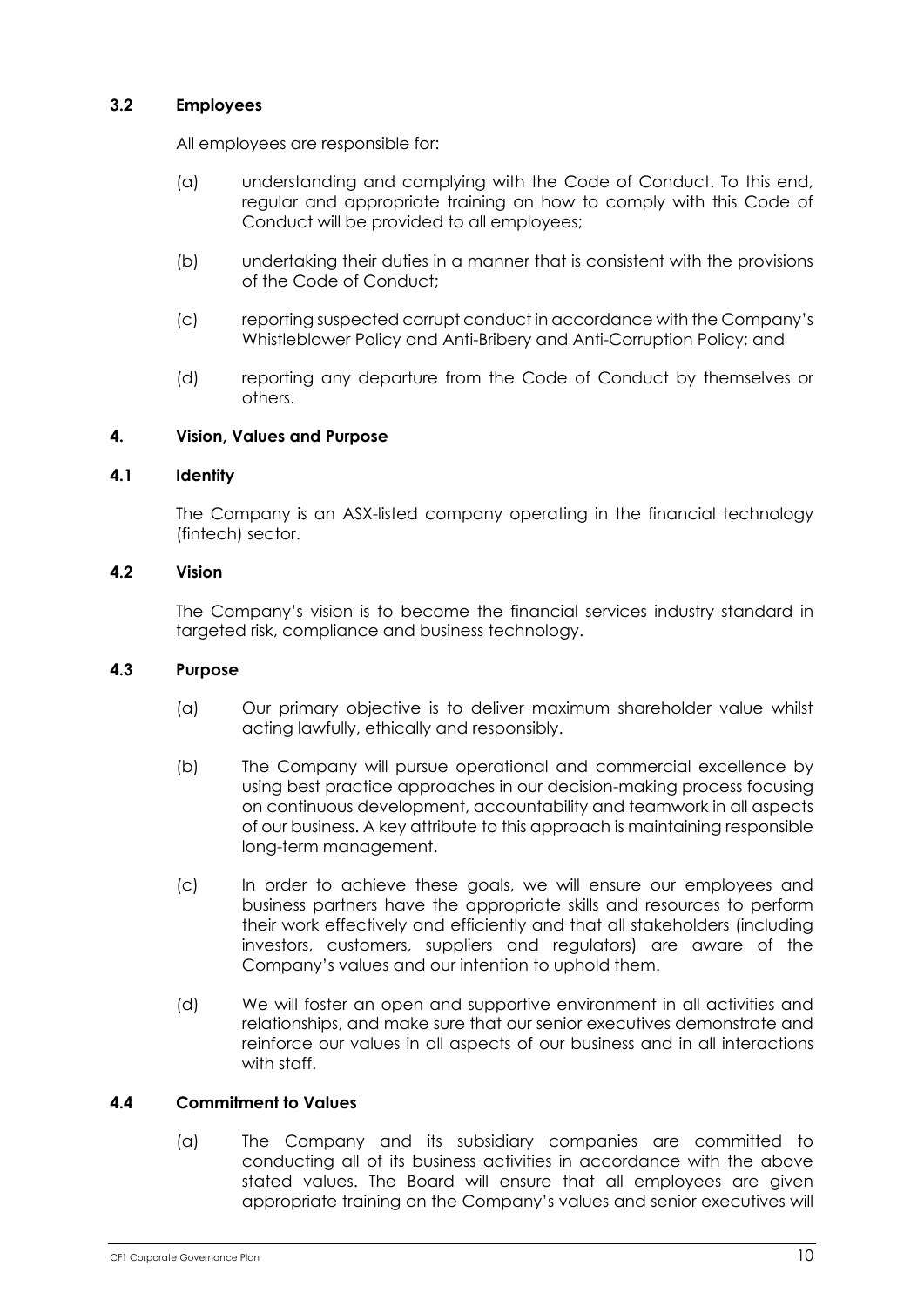continually demonstrate and reinforce such values in all interactions with staff.

- (b) We believe that our pursuit of these values will cement a positive reputation for the Company in the community as a reliable, responsible and ethical organisation.
- (c) A copy of the Company's statement of values is available on its website.

### **5. Personal and Professional Behaviour**

When carrying out your duties, you should:

- (a) behave honestly and with integrity and report other employees who are behaving dishonestly;
- (b) treat fellow employees with respect and not engage in harassment, discrimination or bullying;
- (c) disclose and deal appropriately with any conflicts between your personal interests and your duty as a director, senior executive or employee (as applicable);
- (d) not take advantage of the property or information of the Company or its customers for personal gain or to cause detriment to the Company or its customers;
- (e) not take advantage of your position for the opportunities arising therefrom for personal gain;
- (f) carry out your work with integrity and to a high standard and in particular, commit to the Company's policy of producing quality goods and services;
- (g) operate within the law at all times;
- (h) act in the best interests of the Company;
- (i) follow the policies of the Company and adhere to the Company's values; and
- (j) act in an appropriate business-like manner when representing the Company in public forums and deal with customers and suppliers fairly.

### **6. Conflict of Interest**

Potential for conflict of interest arises when it is likely that you could be influenced, or it could be perceived that you are influenced, by a personal interest when carrying out your duties. Conflicts of interest that lead to biased decision making may constitute corrupt conduct.

- (a) Some situations that may give rise to a conflict of interest include situations where you have:
	- (i) financial interests in a matter the Company deals with or you are aware that your friends or relatives have a financial interest in the matter;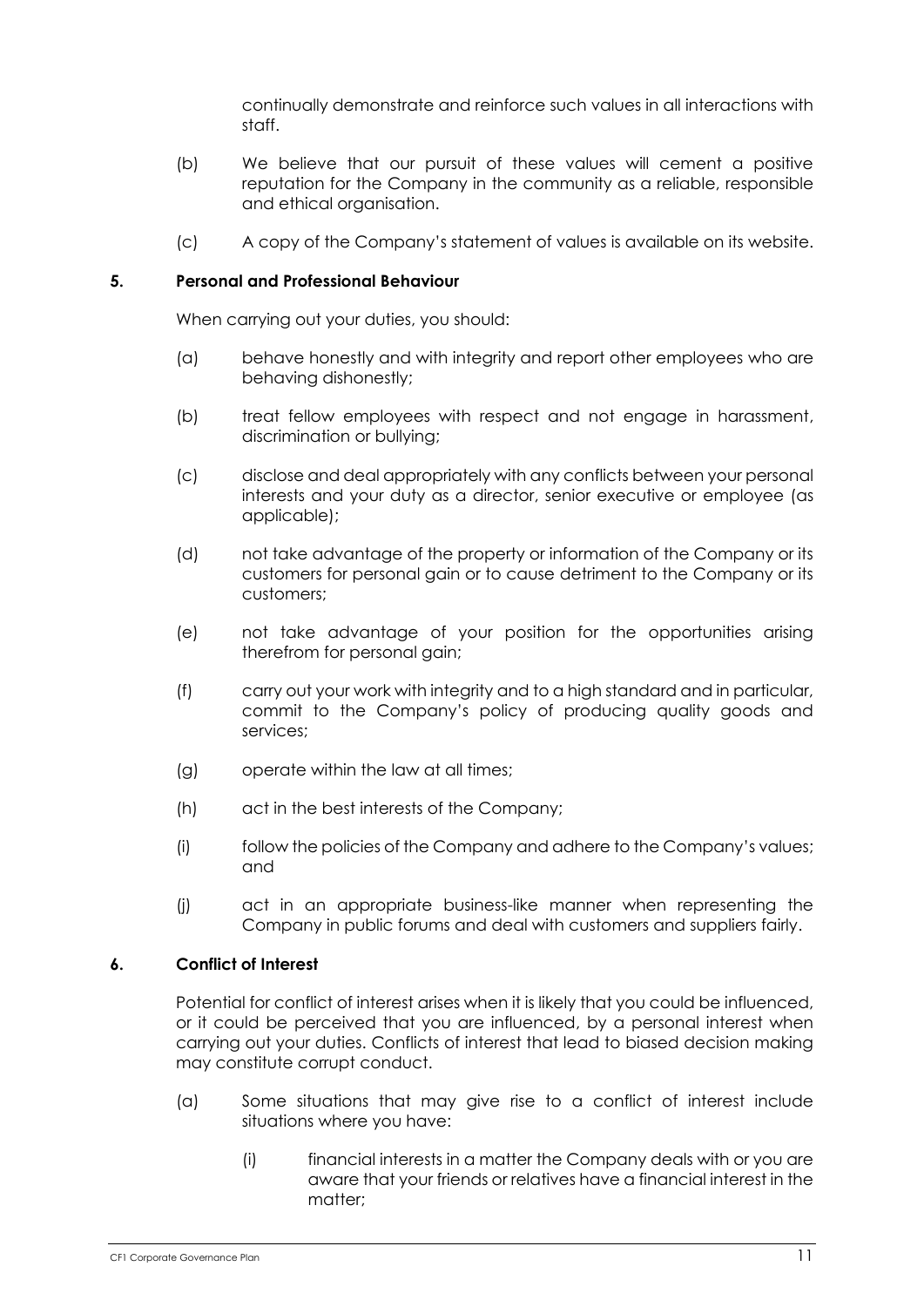- (ii) directorships/management of outside organisations;
- (iii) membership of boards of outside organisations;
- (iv) personal relationships with people the Company is dealing with which go beyond the level of a professional working relationship;
- (v) secondary employment, business, commercial, or other activities outside of the workplace which impacts on your duty and obligations to the Company;
- (vi) access to information that can be used for personal gain; and
- (vii) offer of an inducement.
- (b) You may often be the only person aware of the potential for conflict. It is your responsibility to avoid any conflict from arising that could compromise your ability to perform your duties impartially. You must report any potential or actual conflicts of interest to your manager.
- (c) If you are uncertain whether a conflict exists, you should discuss that matter with your manager and attempt to resolve any conflicts that may exist.
- (d) You must comply with the Company's Anti-Bribery and Anti-Corruption Policy at all times. You must not submit or accept any bribe, or other improper inducement. Any such inducements are to be reported to your manager.

#### **7. Information Systems, Devices and Social Media**

#### **7.1 Information Systems**

Email, the internet, facsimile, telephones and other information systems must be used appropriately so as to maintain and not put at risk the integrity of the Company's information systems. The Company has policies in place to manage risks associated with information technology systems and their use. Employees must comply with the requirements of those policies at all times.

### **7.2 Bring Your Own Devices**

Employees linking personal devices to the Company's information systems must ensure they first obtain appropriate authorisation and use such devices in accordance with all relevant policies.

#### **7.3 Social Media/Networking**

Employees must ensure that they use any social media and networking sites in accordance with the requirements of the Code of Conduct and relevant policies.

### **8. Public and Media Comment**

(a) Individuals have a right to give their opinions on political and social issues in their private capacity as members of the community.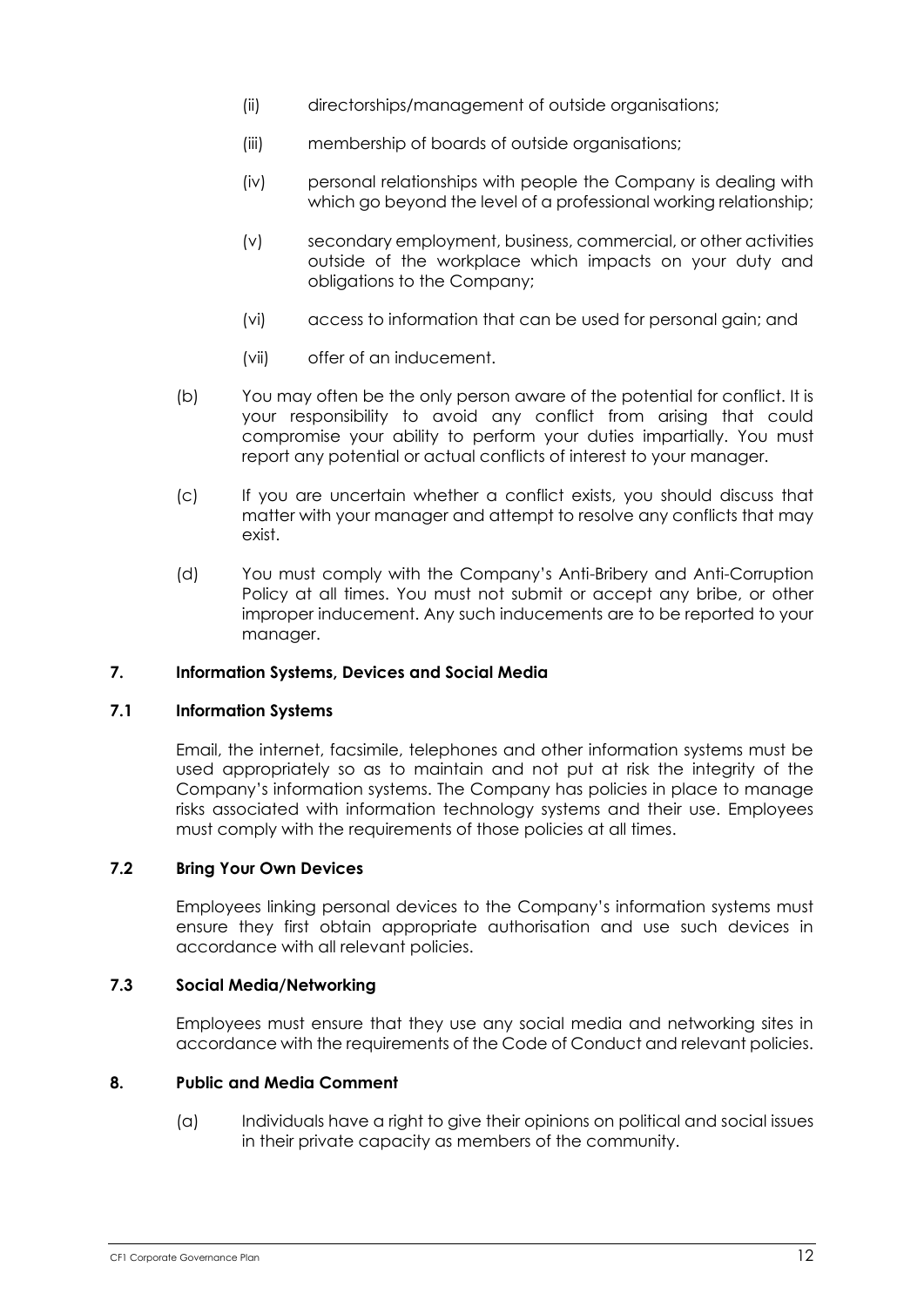- (b) Employees must not make official comment on matters relating to the Company unless they are:
	- (i) authorised to do so by the Chief Executive Officer/Managing Director; or
	- (ii) giving evidence in court; or
	- (iii) otherwise authorised or required to by law.
- (c) Employees must not release unpublished or privileged information unless they have the authority to do so from the Chief Executive Officer/Managing Director.
- (d) The above restrictions apply except where prohibited by law, for example in relation to "whistleblowing". Employees should refer to the Company's Whistleblower Policy for further information.

#### **9. Use of Company Resources**

Requests to use Company resources outside core business time should be referred to management for approval.

If employees are authorised to use Company resources outside core business times, they must take responsibility for maintaining, replacing, and safeguarding the resources and following any special directions or conditions that apply.

Employees using Company resources *without* obtaining prior approval could face disciplinary and/or criminal action. Company resources are not to be used for any private commercial purposes.

#### **10. Security of Information**

Employees are to make sure that confidential and sensitive information cannot be accessed by unauthorised persons. Sensitive material should be securely stored overnight or when unattended. Employees must ensure that confidential information is only disclosed or discussed with people who are authorised to have access to it. It is considered a serious act of misconduct to deliberately release confidential documents or information to unauthorised persons, and may incur disciplinary action.

### **11. Intellectual Property/Copyright**

Intellectual property includes the rights relating to scientific discoveries, industrial designs, trademarks, service marks, commercial names and designations, and inventions and is valuable to the Company.

The Company is the owner of intellectual property created by employees in the course of their employment unless a specific prior agreement has been made. Employees must obtain written permission to use any such intellectual property from the Company Secretary/Chairperson of the Board before making any use of that property for purposes other than as required in their role as employee.

#### **12. Discrimination, Harassment and Bullying**

Employees must not harass, discriminate, or support others who harass and discriminate against colleagues or members of the public on the grounds of gender, marital or family status, sexual orientation, gender identity, age,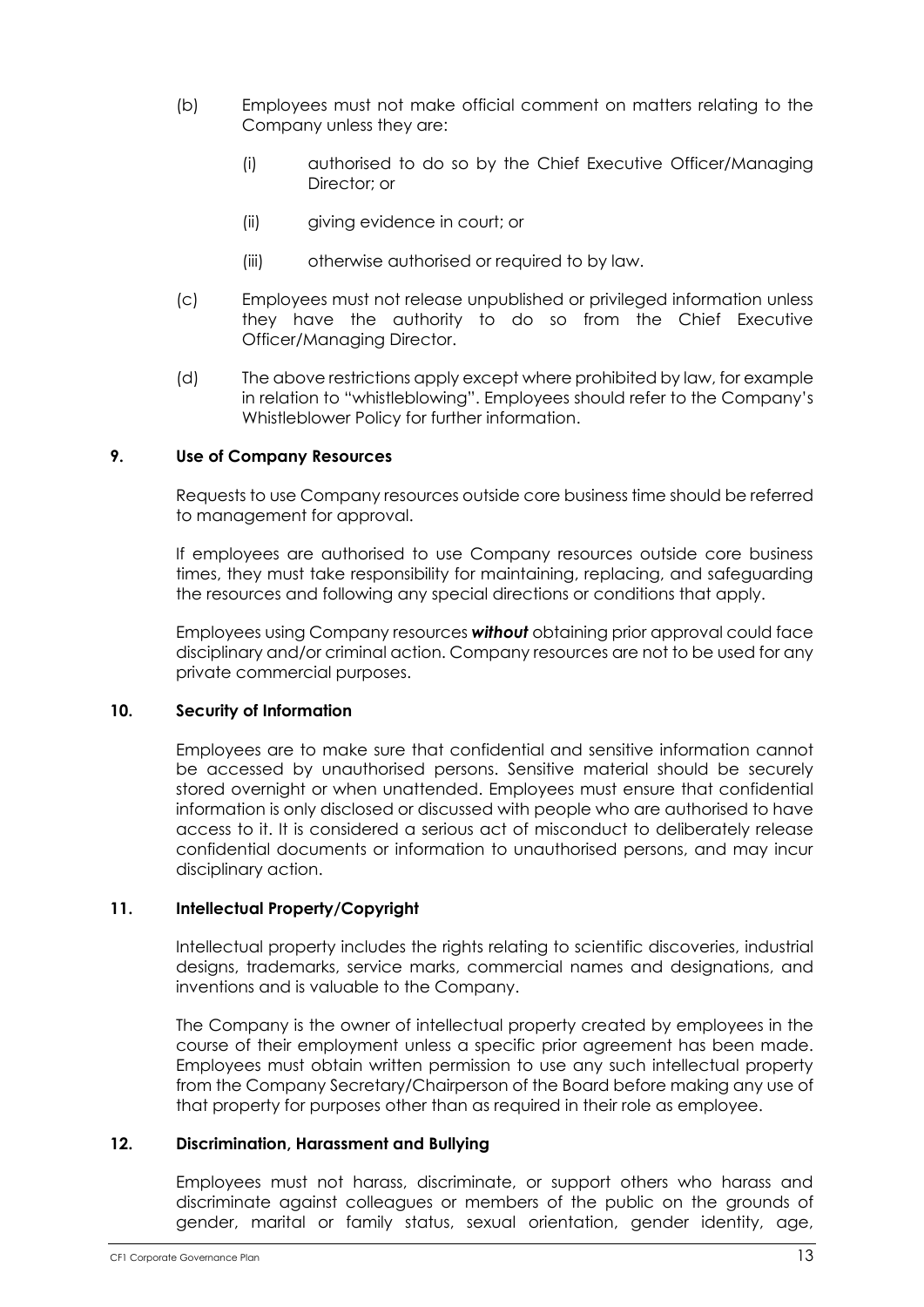disabilities, ethnicity, religious beliefs, cultural background, socio-economic background, perspective or experience.

Bullying is viewed as a risk to workplace health and safety. Employees must avoid actions which harass or bully another team member.

Such harassment, discrimination or bullying may constitute an offence under legislation. The Company's executives should understand and apply the principles of equal employment opportunity.

#### **13. Corrupt Conduct**

Employees must comply with the Company's Anti-Bribery and Anti-Corruption Policy at all times.

Corrupt conduct involves the dishonest or partial use of power or position which results in one person/group being advantaged over another. Corruption can take many forms including, but not limited to:

- (a) official misconduct;
- (b) bribery and blackmail;
- (c) unauthorised use of confidential information;
- (d) fraud; and
- (e) theft.

Corrupt conduct will not be tolerated by the Company. Disciplinary action up to and including dismissal will be taken in the event of any employee participating in corrupt conduct.

Employees should refer to the Company's Whistleblower Policy in respect of reporting corrupt conduct, conduct in breach of any of the Company's policies or its Code of Conduct.

#### **14. Occupational Health and Safety**

It is the responsibility of all employees to act in accordance with the occupational health and safety legislation, regulations and policies applicable to their respective organisations and to use security and safety equipment provided.

Specifically, all employees are responsible for safety in their work area by:

- (a) following the safety and security directives of management;
- (b) advising management of areas where there is a potential problem in safety and reporting suspicious occurrences; and
- (c) minimising risks in the workplace.

#### **15. Legislation**

It is essential that all employees comply with the laws and regulations of the countries in which we operate. Violations of such laws may have serious consequences for the Company and any individuals concerned. Any known violation must be reported immediately to management.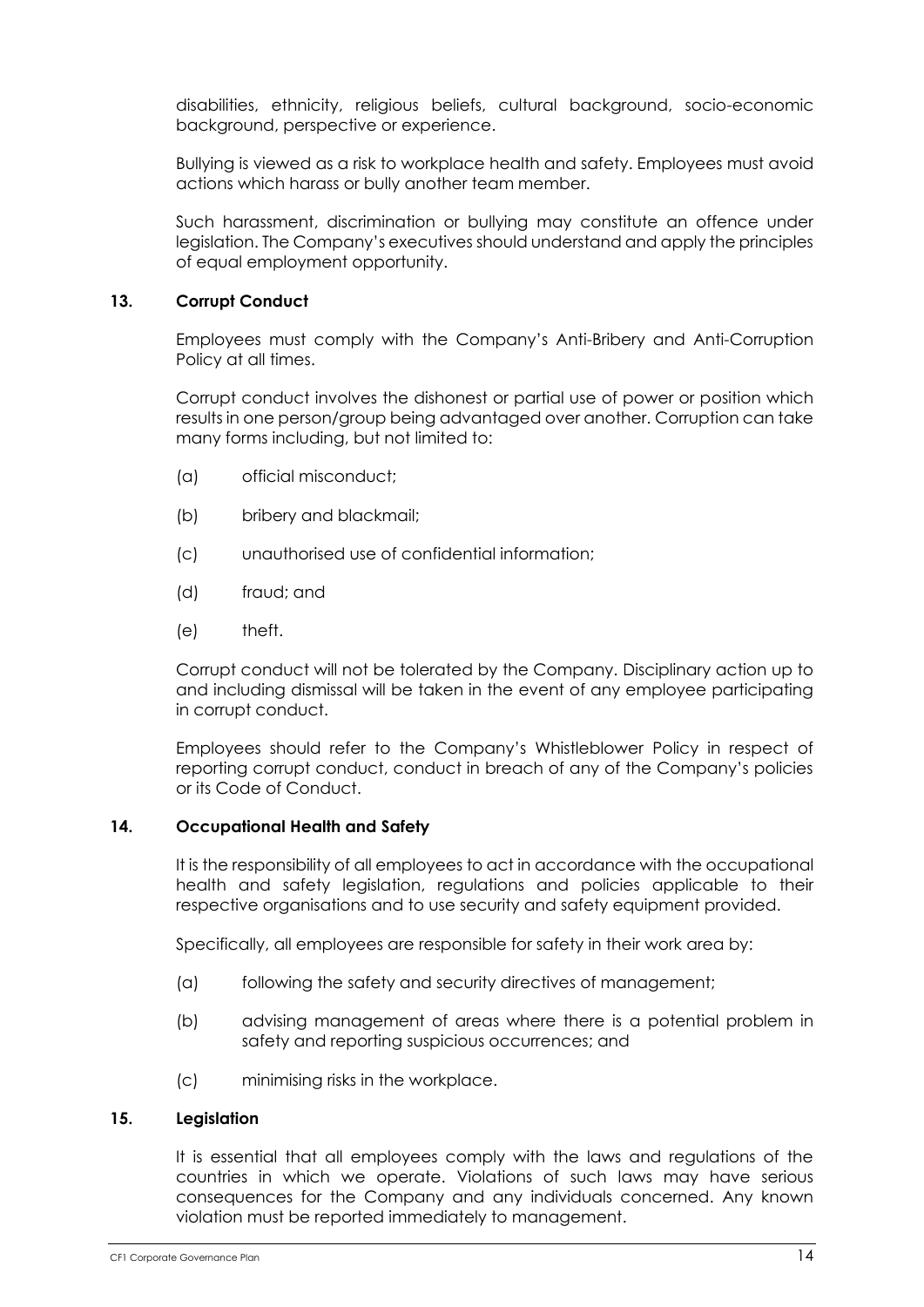### **16. Fair Dealing**

The Company aims to succeed through fair and honest competition and not through unethical or illegal business practices. Each employee should endeavour to deal fairly with the Company's suppliers, customers and other employees.

### **17. Insider Trading**

All employees must observe the Company's "*Trading Policy*". In conjunction with the legal prohibition on dealing in the Company's securities when in possession of unpublished price sensitive information, the Company has established specific Closed Periods when Directors and Employees are not permitted to buy and sell the Company's securities.

#### **18. Responsibilities to Investors**

The Company strives for full, fair and accurate disclosure of financial and other price-sensitive information on a timely basis.

#### **19. Breaches of the Code of Conduct**

Material breaches of this Code of Conduct must be reported to the Board or a committee of the Board.

Breaches of this Code of Conduct may lead to disciplinary action. The process for disciplinary action is outlined in Company policies and guidelines, relevant industrial awards and agreements.

Employees should note that breaches of certain sections of this Code of Conduct may also be punishable under legislation.

#### **20. Reporting Matters of Concern**

Employees are encouraged to raise any matters of concern in good faith with the Managing Director or with the Company Secretary, without fear of retribution and in compliance with the Company's Whistleblower Policy.

### **21. Monitoring and Review**

- (a) The Board will monitor the content, effectiveness and implementation of this Code of Conduct on a regular basis. Any updates or improvements identified will be addressed as soon as possible.
- (b) Employees are invited to comment on the Code of Conduct and suggest ways in which it might be improved. Suggestions and queries should be addressed to the Board.

#### **22. Version Control**

| Version | Date             | <b>Changes</b>                                                                             |
|---------|------------------|--------------------------------------------------------------------------------------------|
|         | 10 December 2020 | Review and update consistent with Fourth<br>Edition compliant Corporate Governance<br>Plan |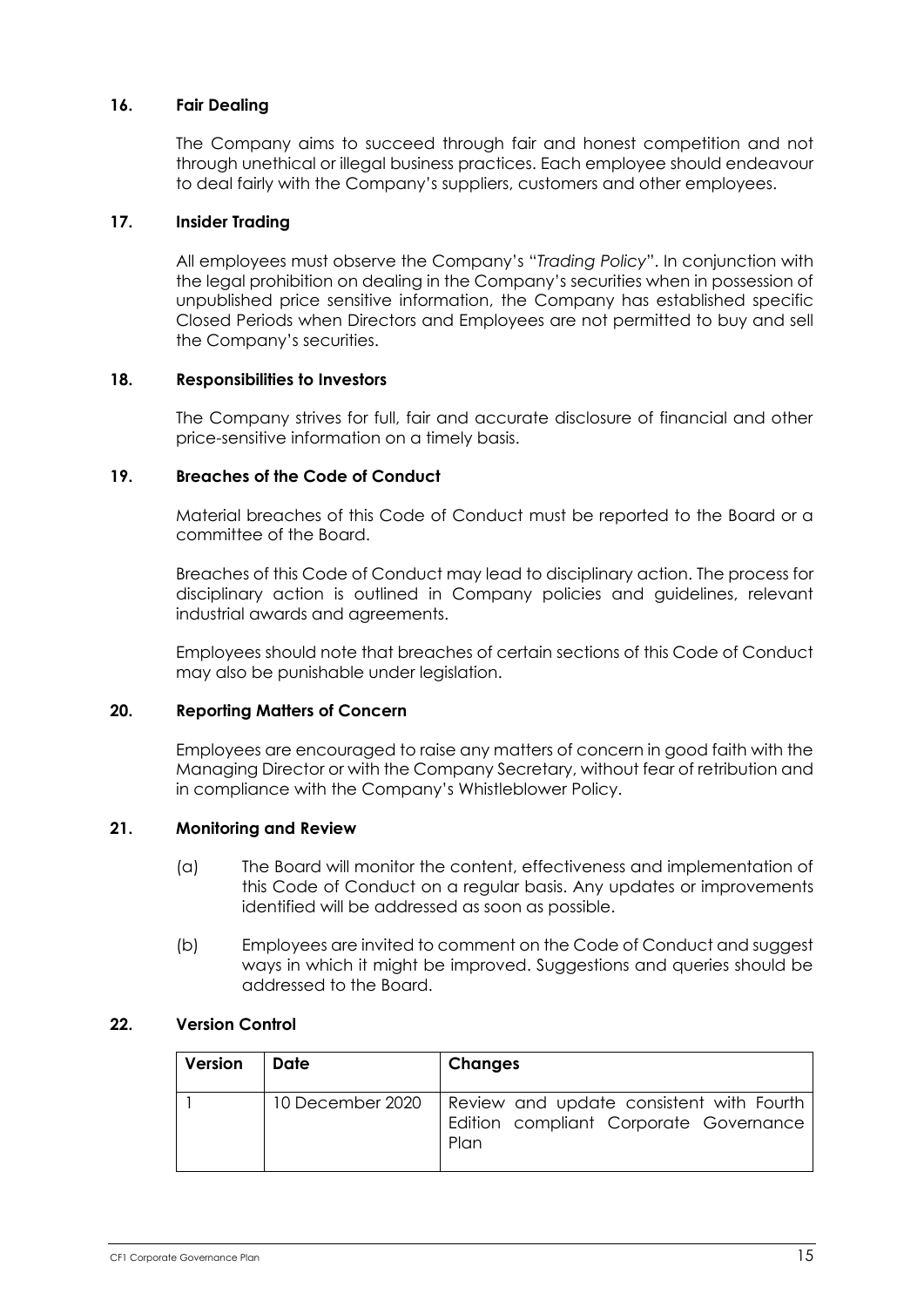## **SCHEDULE 3 – AUDI T AND RISK COMMITTEE CHARTER**

### **1. Role**

The role of the audit and risk committee is to assist the Board in monitoring and reviewing any matters of significance affecting financial reporting and compliance. This charter sets risk parameters and defines the audit and risk committee's function, composition, mode of operation, authority and responsibilities.

#### **2. Composition**

The Board will strive to adhere to the following composition requirements for the committee where at all possible. However the Board acknowledges that the composition of the Board may not allow adherence to the following composition requirements from time to time.

- (a) The committee must comprise at least three members.
- (b) All members of the committee must be non-executive Directors.
- (c) A majority of the members of the committee must be independent nonexecutive Directors in accordance with the criteria set out in Annexure A.
- (d) The Board will appoint members of the committee. The Board may remove and replace members of the committee by resolution.
- (e) All members of the committee must be able to read and understand financial statements.
- (f) The Chairperson of the committee must not be the Chairperson of the Board and must be independent.
- (g) The Chairperson of the committee shall have leadership experience and a strong finance, accounting or business background.
- (h) The external auditors, the other Directors, the Managing Director, Chief Financial Officer, Company Secretary and senior executives, may be invited to committee meetings at the discretion of the committee.

#### **3. Purpose**

The primary purpose of the committee is to assist the Board in fulfilling its statutory and fiduciary responsibilities relating to:

- (a) the quality and integrity of the Company's financial statements, accounting policies and financial reporting and disclosure practices;
- (b) compliance with all applicable laws, regulations and Company policy;
- (c) the effectiveness and adequacy of internal control processes;
- (d) the performance of the Company's external auditors and their appointment and removal;
- (e) the independence of the external auditor and the rotation of the lead engagement partner;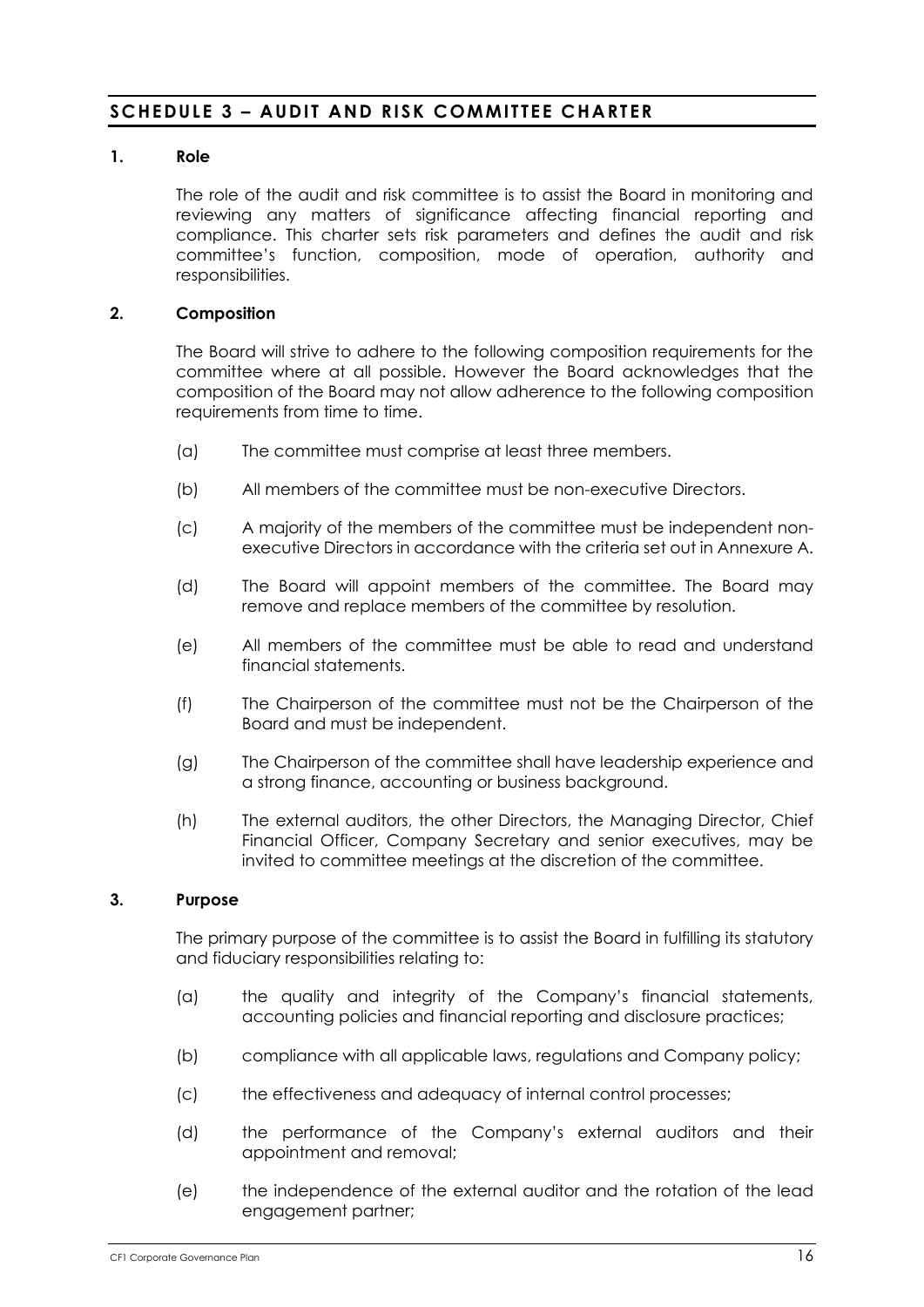- (f) the identification and management of business, economic, environmental and social sustainability risks; and
- (g) the review of the Company's risk management framework at least annually to satisfy itself that it continues to be sound and to determine whether there have been any changes in the material business risks the Company faces and to ensure that they remain within the risk appetite set by the Board.

A secondary function of the committee is to perform such special reviews or investigations as the Board may consider necessary.

### **4. Duties and Responsibilities of the Committee**

#### **4.1 Review of Financial Reports**

- (a) Review the appropriateness of the accounting principles adopted by management in the financial reports and the integrity of the Company's financial reporting.
- (b) Oversee the financial reports and the results of the external audits of those reports.
- (c) Assess whether external reporting is adequate for shareholder needs.
- (d) Assess management processes supporting external reporting.
- (e) Establish procedures for treatment of accounting complaints.
- (f) Review the impact of any proposed changes in accounting policies on the financial statements.
- (g) Review the Quarterly, Half Year and Annual Reports.
- (h) Establish procedures for verifying the integrity of the Company's periodic reports which are not audited or reviewed by an external auditor, to satisfy the Board that each periodic report is materially accurate, balanced and provides investors with appropriate information to make informed investment decisions.
- (i) Ensure that, before the Board approves the Company's financial statements for a financial period, the Chief Executive Officer and Chief Financial Officer (or, if none, the person(s) fulfilling those functions) have declared that, in their opinion, the financial records of the Company have been properly maintained and that the financial statements comply with the appropriate accounting standards and give a true and fair view of the financial position and performance of the Company and that the opinion has been formed on the basis of a sound system of risk management and internal control which is operating effectively.

### **4.2 Relationship with External Auditors**

- (a) Recommend to the Board procedures for the selection and appointment of external auditors and for the rotation of external auditor partners.
- (b) Review performance, succession plans and rotation of lead engagement partner.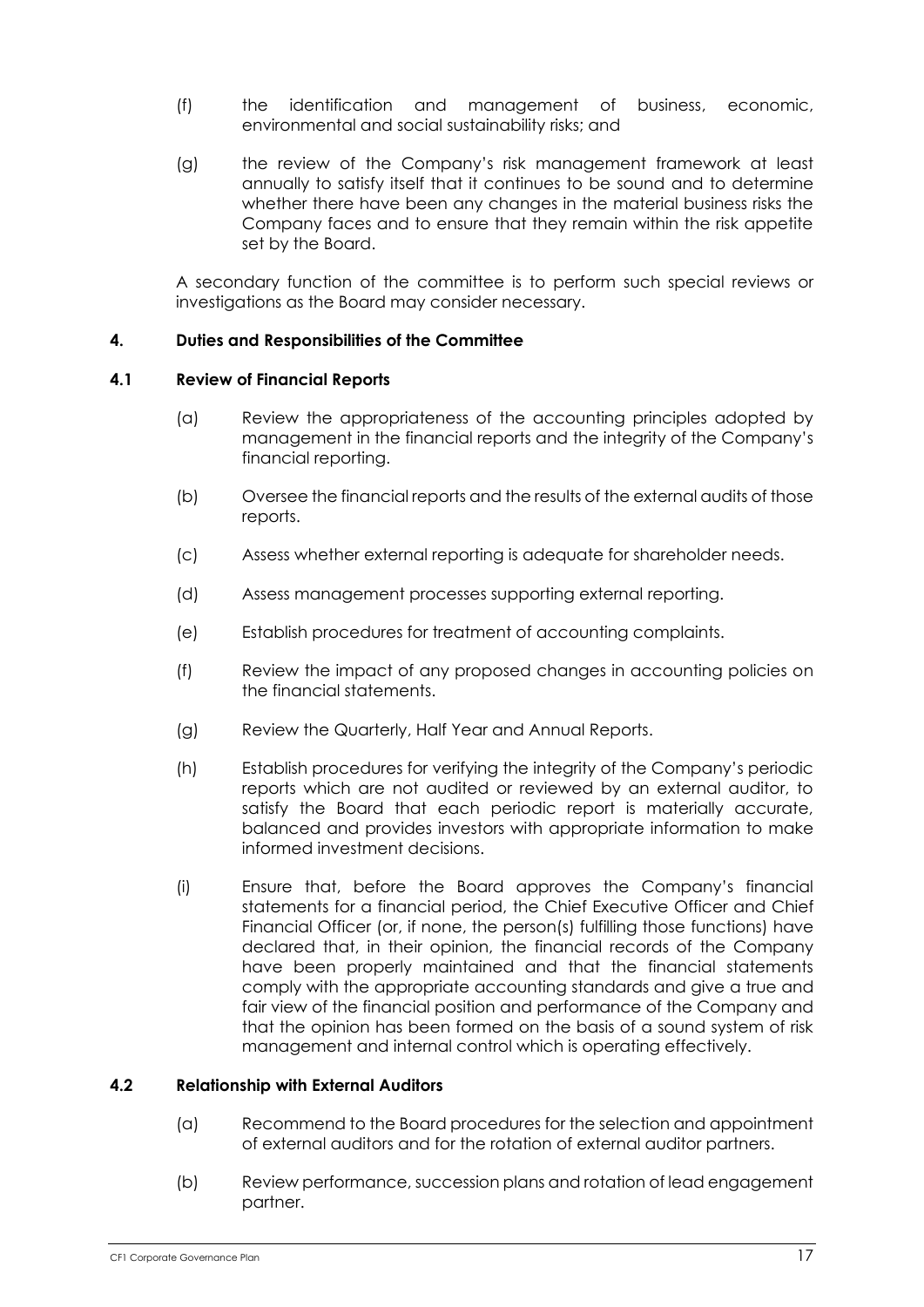- (c) Approve the external audit plan and fees proposed for audit work to be performed.
- (d) Discuss any necessary recommendations to the Board for the approval of Quarterly, Half Yearly or Annual Reports.
- (e) Review the adequacy of accounting and financial controls together with the implementation of any recommendations of the external auditor in relation thereto.
- (f) Meet with the external auditors at least twice in each financial year and at any other time the committee considers appropriate.
- (g) Provide pre-approval of audit and non-audit services that are to be undertaken by the external auditor.
- (h) Ensure adequate disclosure as may be required by law of the committee's approval of all non-audit services provided by the external auditor.
- (i) Ensure that the external auditor prepares and delivers an annual statement as to their independence which includes details of all relationships with the Company.
- (j) Receive from the external auditor their report on, among other things, critical accounting policies and alternative accounting treatment, prior to the filing of their audit report in compliance with the *Corporations Act 2001* (Cth).
- (k) Ensure that the external auditor attends the Company's Annual General Meeting and is available to answer questions from security holders relevant to the audit.

### **4.3 Internal Audit Function**

- (a) Monitor and periodically review the need for a formal internal audit function and its scope.
- (b) Assess the performance and objectivity of any internal audit procedures that may be in place.
- (c) Ensure any formal internal audit function is headed by a suitably qualified person who shall have a direct reporting line to the Board or the committee, and bring the requisite degree of skill, independence and objectivity to the role.
- (d) If the Company does any formal internal audit function, assess the performance and objectivity of the Company's processes for evaluating and continually improving the effectiveness of its governance, risk management and internal control processes.
- (e) Review risk management and internal compliance procedures.
- (f) Monitor the quality of the accounting function.
- (g) Review the internal controls of the Company via consideration of any comments from the Company's internal and/or external auditors and/or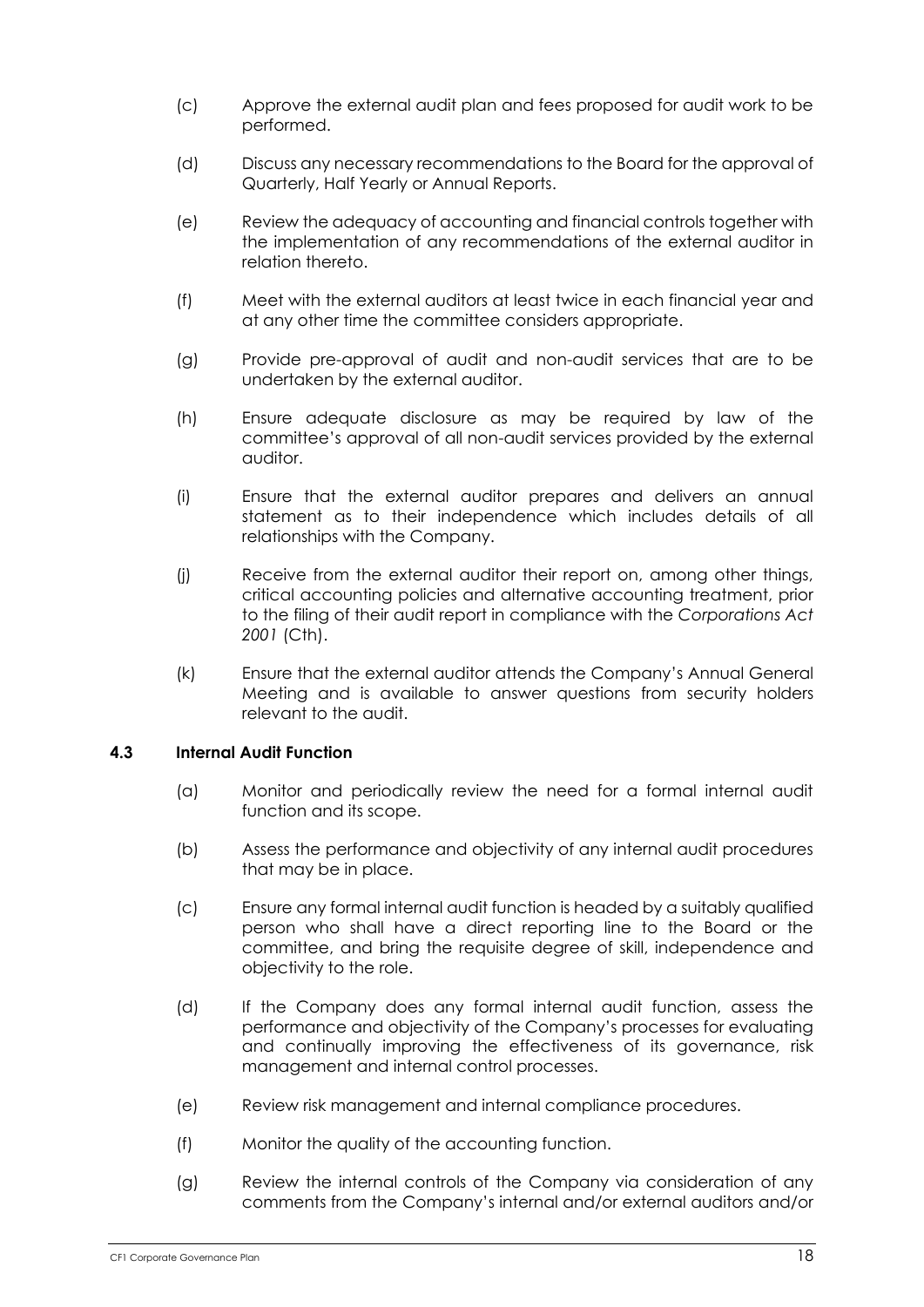commissioning an independent report on the Company's internal controls.

- (h) Risk Management.
- (i) Oversee the Company's risk management systems, practices and procedures to ensure effective risk identification and management and compliance with internal guidelines and external requirements.
- (j) Assess whether the Company has any potential or apparent exposure to environmental or social risks and if it does, put in place management systems, practices and procedures to manage those risks.
- (k) Where the Company does not have material exposure to environmental or social risks, report the basis for that determination to the Board and where appropriate, benchmark the Company's environmental or social risk profile against its peers.
- (l) Assess whether the Company is required to publish an integrated report or a sustainability report in accordance with a recognised international standard.
- (m) Consider whether the Company has a material exposure to climate change risk.
- (n) Review the Company's risk management framework at least annually to satisfy itself that the framework:
	- (i) continues to be sound;
	- (ii) ensures that the Company is operating with due regard to the risk appetite set by the Board; and
	- (iii) deals adequately with contemporary and emerging risks such as conduct risk, digital disruption, cyber-security, privacy and data breaches, sustainability and climate change.
- (o) Review reports by management on the efficiency and effectiveness of the Company's risk management framework and associated internal compliance and control procedures.

### **4.4 Other**

- (a) The committee will oversee the Company's environmental risk management and occupational health and safety processes.
- (a) The committee will oversee procedures for whistleblower protection.
- (a) The committee will oversee procedures for countering bribery and corruption.
- (b) As contemplated by the ASX Corporate Governance Council's *Corporate Governance Principles and Recommendations – 4th Edition*, and to the extent that such deviation or waiver does not result in any breach of the law, the committee may approve any deviation or waiver from the "*Code of conduct*". Any such waiver or deviation will be promptly disclosed where required by applicable law.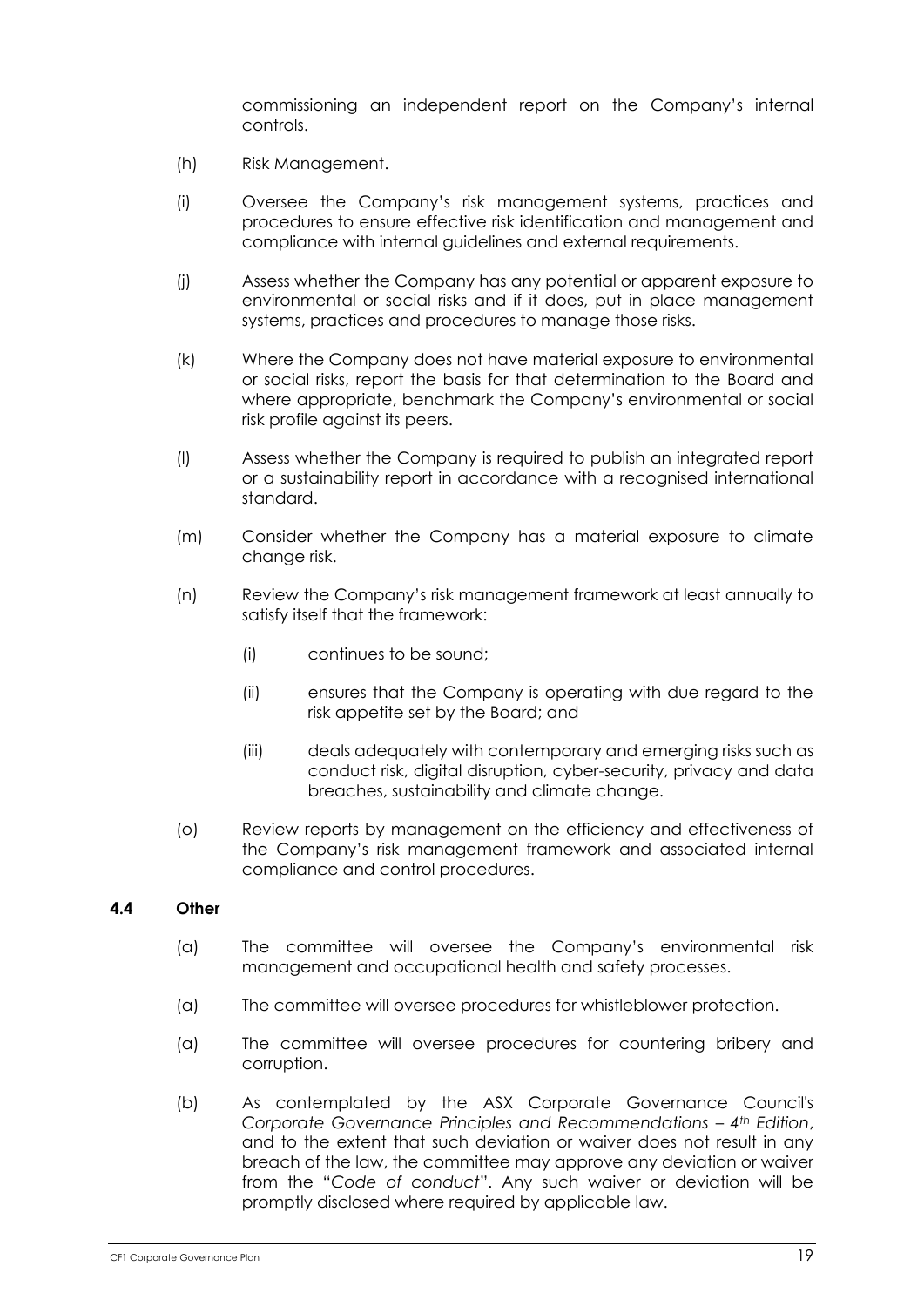(c) Monitor related party transactions.

### **5. Meetings**

- (a) The committee will meet at least twice in each financial year and additionally as circumstances may require for it to undertake its role effectively.
- (b) Meetings are called by the Secretary as directed by the Board or at the request of the Chairperson of the committee.
- (c) Where deemed appropriate by the Chairperson of the committee, meetings and subsequent approvals and recommendations can be implemented by a circular written resolution or conference call.
- (d) A quorum shall consist of two members of the committee. In the absence of the Chairperson of the committee or their nominees, the members shall elect one of their members as Chairperson of that meeting.
- (e) Decisions will be based on a majority of votes with the Chairperson having a casting vote.
- (f) The Chairperson of the committee, through the Secretary, will prepare a report of the actions of the committee to be included in the Board papers for the next Board meeting.
- (g) Minutes of each meeting are included in the papers for the next full Board meeting after each committee meeting.

### **6. Secretary**

- (a) The Company Secretary or their nominee shall be the Secretary of the committee and shall attend meetings of the committee as required.
- (b) The Secretary will be responsible for keeping the minutes of meetings of the committee and circulating them to committee members and to the other members of the Board.
- (c) The Secretary shall distribute supporting papers for each meeting of the committee as far in advance as possible.

### **7. Reliance on Information or Professional or Expert Advice**

Each member of the committee is entitled to rely on information, or professional or expert advice, to the extent permitted by law, given or prepared by:

- (a) an employee of the Company and its subsidiaries (**Group**) whom the member believes on reasonable grounds to be reliable and competent in relation to the matters concerned;
- (b) a professional adviser or expert in relation to matters that the member believes on reasonable grounds to be within the person's professional or expert competence; or
- (c) another Director or officer of the Group in relation to matters within the Director's or officer's authority.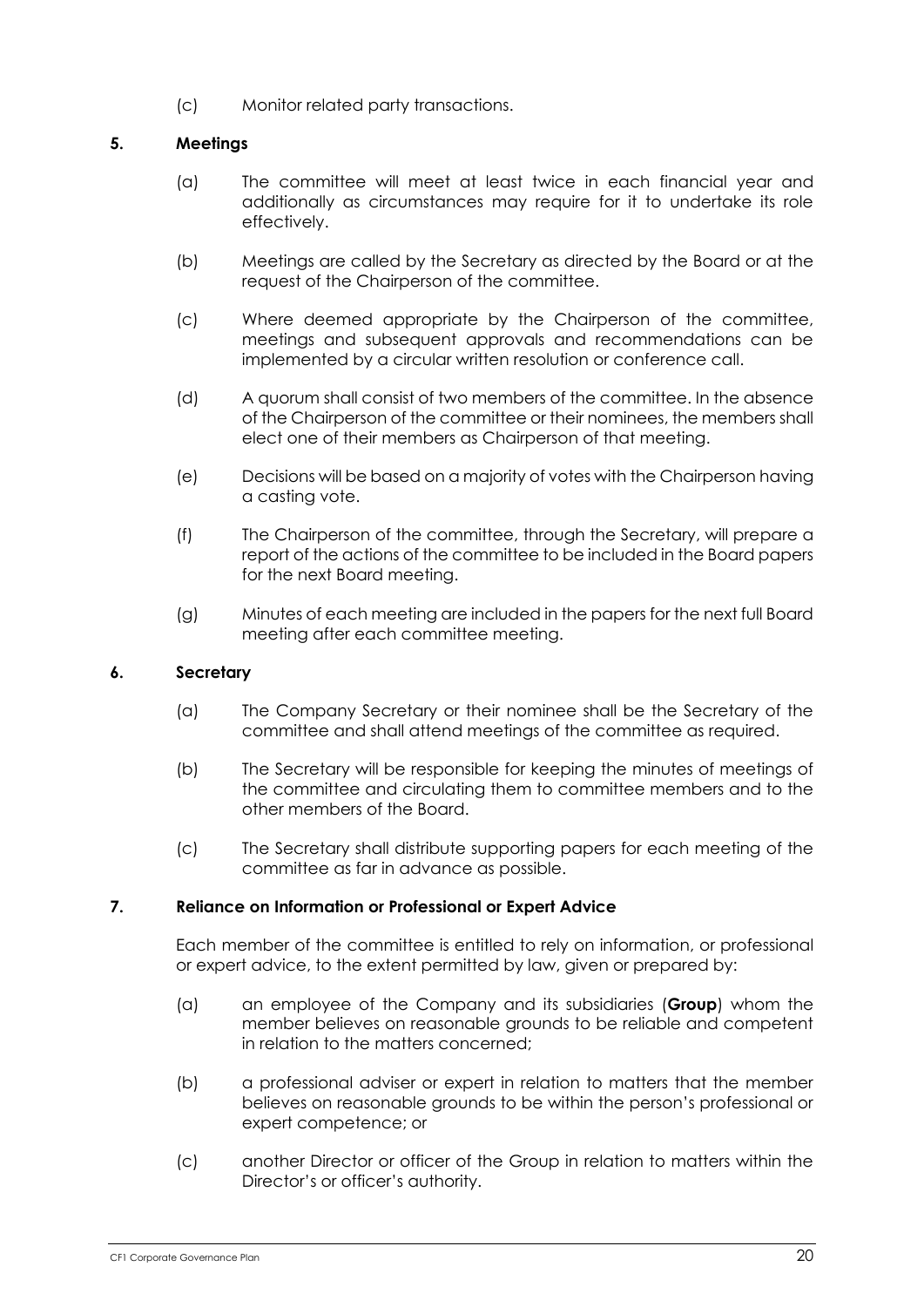### **8. Access to Advice**

- (a) Members of the committee have rights of access to management and to the books and records of the Company to enable them to discharge their duties as committee members, except where the Board determines that such access would be adverse to the Company's interests.
- (b) Members of the committee may meet with the auditors, both internal and external, without management being present.
- (c) Members of the committee may consult independent legal counsel or other advisers they consider necessary to assist them in carrying out their duties and responsibilities, subject to prior consultation with the Chairperson of the committee. Any costs incurred as a result of the committee consulting an independent expert will be borne by the Company.

### **9. Review of Charter**

- (a) The Board will conduct an annual review of the membership to ensure that the committee has carried out its functions in an effective manner and will update this charter as required or as a result of new laws or regulations.
- (b) This charter shall be made available to members on request, to senior management, to the external auditor and to other parties as deemed appropriate and will be posted to the Company's website.

### **10. Report to the Board**

- (a) The committee must report to the Board formally at the next Board meeting following from the last committee meeting on matters relevant to the committee's role and responsibilities.
- (b) The committee must brief the Board promptly on all urgent and significant matters.

### **11. Report to the Board**

| Version | Date             | Changes                                                                                    |
|---------|------------------|--------------------------------------------------------------------------------------------|
|         | 10 December 2020 | Review and update consistent with Fourth<br>Edition compliant Corporate Governance<br>Plan |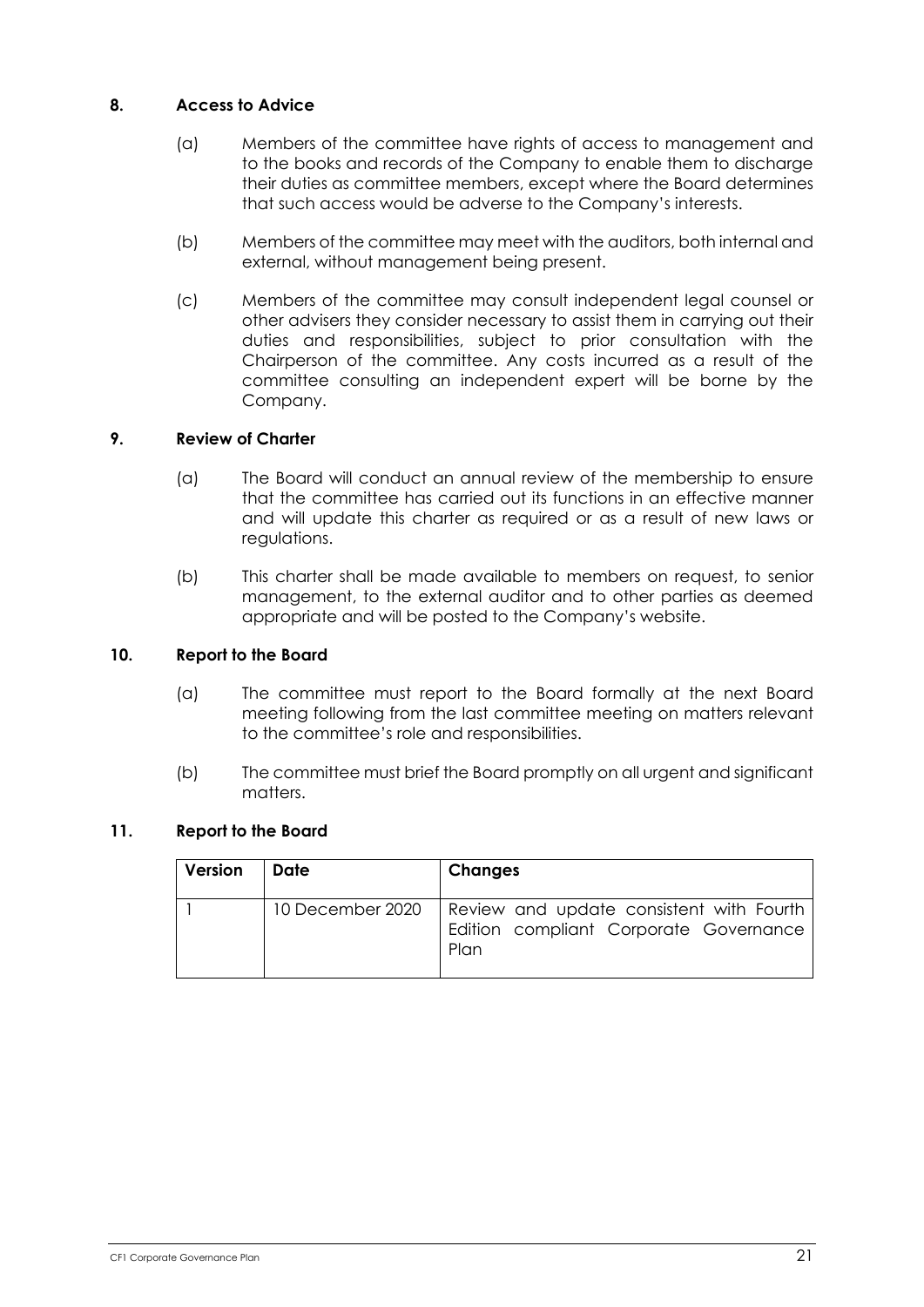## **SCHEDULE 4 – REMUNERATION COMMITTEE CHARTER**

### **1. Role**

The role of the remuneration committee is to assist the Board in monitoring and reviewing any matters of significance affecting the remuneration of the Board and employees of the Company. This charter defines the remuneration committee's function, composition, mode of operation, authority and responsibilities.

#### **2. Composition**

The Board will strive to adhere to the following composition requirements for the committee where at all possible. However, the Board acknowledges that the composition of the Board may not allow adherence to the following composition requirements from time to time.

- (a) The committee shall comprise at least three Directors, the majority being independent non-executive Directors.
- (b) The committee will be chaired by an independent Director who will be appointed by the Board.
- (c) The Board may appoint such additional non-executive Directors to the committee or remove and replace members of the committee by resolution.

#### **3. Purpose**

The primary purpose of the committee is to support and advise the Board in fulfilling its responsibilities to shareholders by:

- (a) reviewing and approving the executive remuneration policy to enable the Company to attract and retain executives and Directors who will create value for shareholders;
- (b) ensuring that the executive remuneration policy demonstrates a clear relationship between key executive performance and remuneration;
- (c) recommending to the Board the remuneration of executive Directors;
- (d) fairly and responsibly rewarding executives having regard to the performance of the Company and its subsidiaries (**Group**), the performance of the executive and the prevailing remuneration expectations in the market without rewarding conduct that is contrary to the Company's vales or risk appetite and having regard to the Company's commercial interest in controlling expenses;
- (e) ensuring incentives for non-executive directors do not conflict with their obligation to bring an independent judgement to matters before the Board;
- (f) reviewing the Company's recruitment, retention and termination policies and procedures for senior management;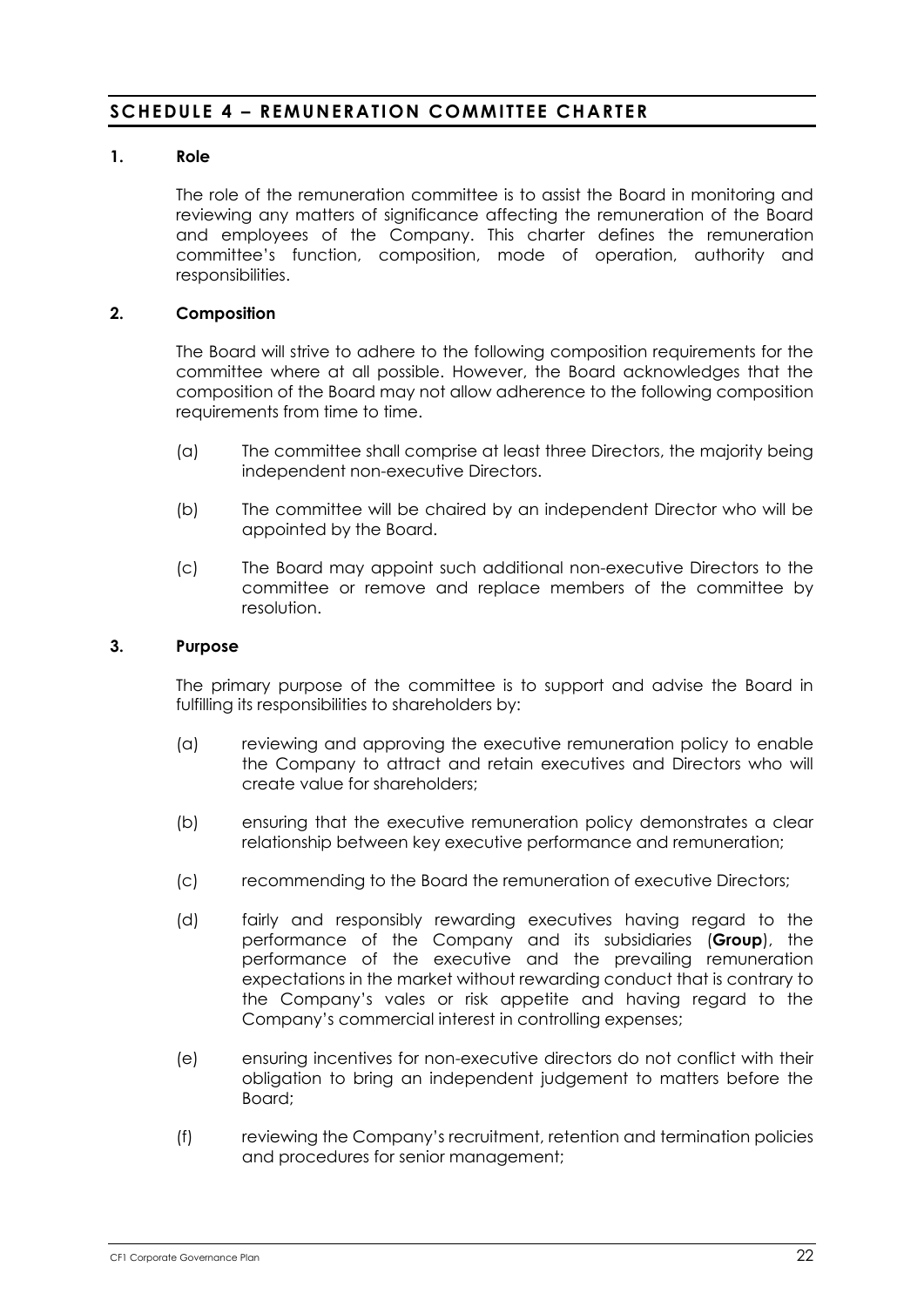- (g) reviewing and approving the remuneration of direct reports to the Chief Executive Officer/Managing Director, and as appropriate other senior executives; and
- (h) reviewing and approving any equity based plans and other incentive schemes.

### **4. Duties and Responsibilities**

#### **4.1 Executive Remuneration Policy**

- (a) Review and approve the Group's recruitment, retention and termination policies and procedures for senior executives to enable the Company to attract and retain executives and Directors who can create value for shareholders.
- (b) Review the on-going appropriateness and relevance of the executive remuneration policy and other executive benefit programs.
- (c) Ensure that remuneration policies fairly and responsibly reward executives having regard to the performance of the Company, the performance of the executive and prevailing remuneration expectations in the market without rewarding conduct that is contrary to the Company's vales or risk appetite and having regard to the Company's commercial interest in controlling expenses.

#### **4.2 Executive Directors and Senior Management**

- (a) Consider and make recommendations to the Board on the remuneration for each executive Director (including base pay, incentive payments, equity awards, retirement rights, service contracts) having regard to the executive remuneration policy.
- (b) Review and approve the proposed remuneration (including incentive awards, equity awards and service contracts) for the direct reports of the Chief Executive Officer/Managing Director. As part of this review the committee will oversee an annual performance evaluation of the senior Executive Team. This evaluation is based on specific criteria, including the business performance of the Company and its subsidiaries, whether strategic objectives are being achieved and the development of management and personnel.
- (c) Approve changes to the remuneration or contract terms of executive Directors and direct reports to the Chief Executive Officer/Managing Director.
- (d) Approve termination payments to executive Directors or direct reports to the Chief Executive Officer/Managing Director. Termination payments to other departing executives should be reported to the committee at its next meeting.

### **4.3 Executive Incentive Plans (including Equity Based Plans)**

- (a) Review and approve the design of any executive incentive plans (**Plans**).
- (b) Ensuring incentives for non-executive directors do not conflict with their obligation to bring an independent judgement to matters before the Board.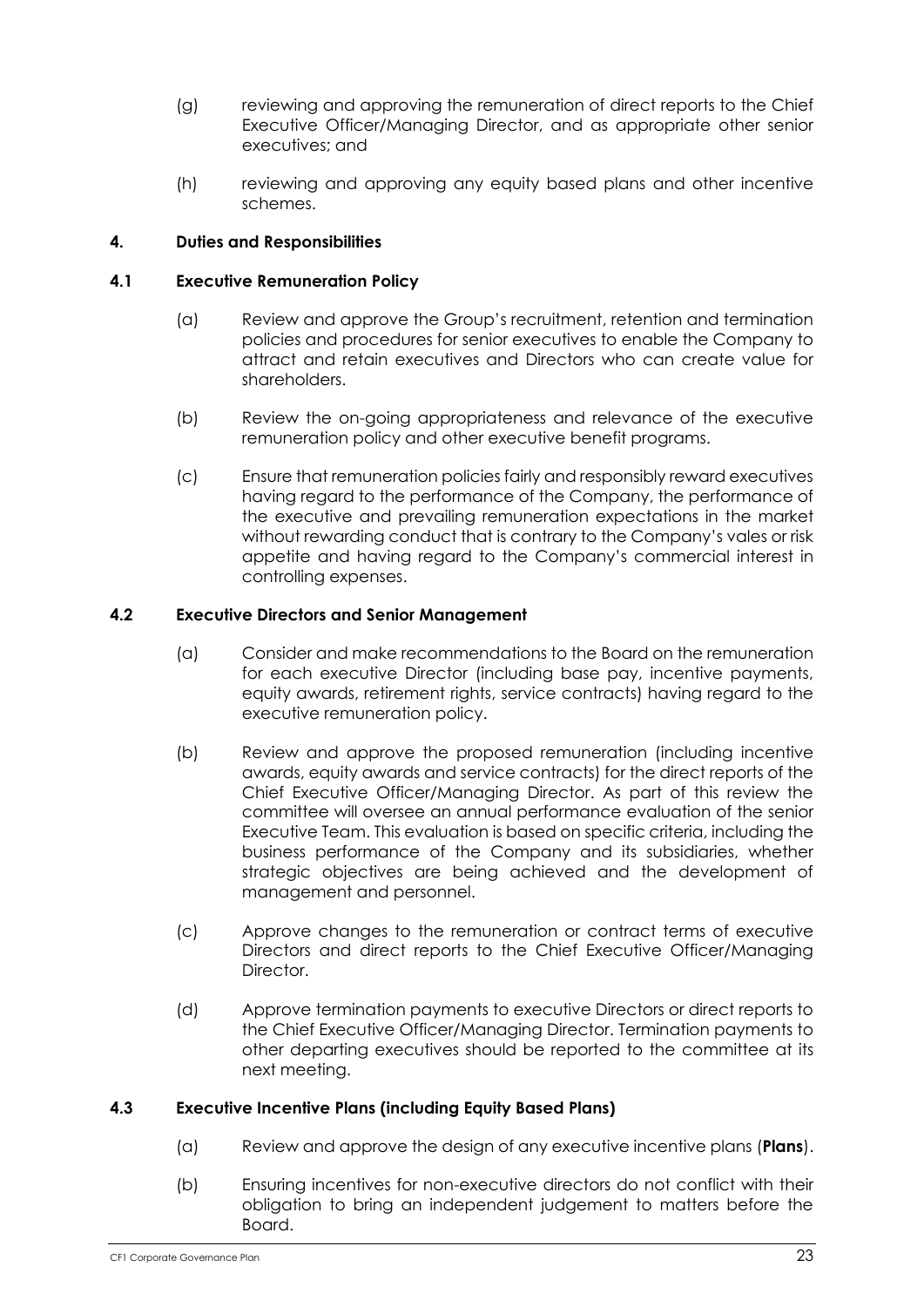- (c) Review and approve any Plans that may be introduced in light of legislative, regulatory and market developments.
- (d) For each Plan, determine each year whether awards will be made under that Plan.
- (e) Review and approve total proposed awards under each Plan.
- (f) In addition to considering awards to executive Directors and direct reports to the Chief Executive Officer/Managing Director, review and approve proposed awards under each Plan on an individual basis for executives as required under the rules governing each Plan or as determined by the committee.
- (g) Review, approve and keep under review performance hurdles for each Plan.
- (h) Review, manage and disclose the policy (if any) under which participants to a Plan may be permitted (at the discretion of the Company) to enter into transactions (whether through the use of derivatives or otherwise) which limit the economic risk of participating in the Plan.

### **4.4 Other**

The committee shall perform other duties and activities that it or the Board considers appropriate.

#### **5. Meetings**

- (a) The committee will meet at least once per year and additionally as circumstances may require.
- (b) Meetings are called by the Secretary as directed by the Board or at the request of the Chairperson of the committee.
- (c) A quorum shall comprise any two members of the committee. In the absence of the Chairperson of the committee or appointed delegate, the members shall elect one of their members as Chairperson.
- (d) Where deemed appropriate by the Chairperson of the committee, meetings and subsequent approvals may be held or concluded by way of a circular written resolution or a conference call.
- (e) Decisions will be based on a majority of votes with the Chairperson of the committee having the casting vote.
- (f) The committee may invite any executive management team members or other individuals, including external third parties, to attend meetings of the committee, as they consider appropriate.

#### **6. Secretary**

- (a) The Company Secretary or their nominee shall be the Secretary of the committee, and shall attend meetings of the committee as required.
- (b) The Secretary will be responsible for keeping the minutes of meeting of the committee and circulating them to committee members and to the other members of the Board.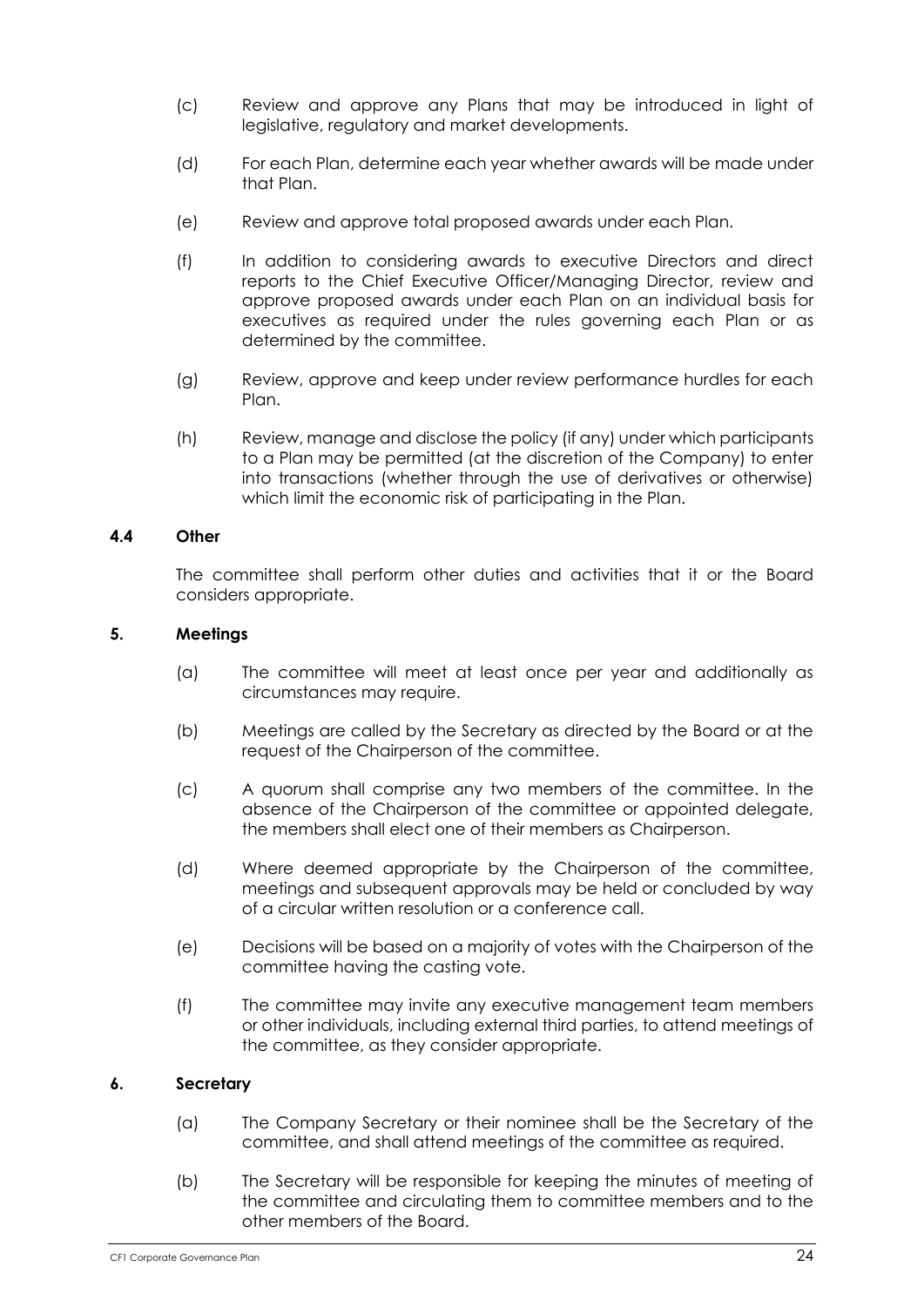(c) The Secretary shall distribute supporting papers for each meeting of the committee as far in advance as possible.

### **7. Reliance on Information or Professional or Expert Advice**

Each member of the committee is entitled to rely on information, or professional or expert advice, to the extent permitted by law, given or prepared by:

- (a) an employee of the Group whom the member believes on reasonable grounds to be reliable and competent in relation to the matters concerned;
- (b) a professional adviser or expert in relation to matters that the member believes on reasonable grounds to be within the person's professional or expert competence; or
- (c) another Director or officer of the Group in relation to matters within the Director's or officer's authority.

### **8. Access to Advice**

- (a) Members of the committee have a right to access the books and records of the Company to enable them to discharge their duties as committee members, except where the Board determines that such access would be adverse to the Company's interests.
- (b) The committee may consult independent experts to assist it in carrying out its duties and responsibilities. Any costs incurred as a result of the committee consulting an independent expert will be borne by the Company.

#### **9. Review of Charter**

- (a) The Board will conduct an annual review of the membership to ensure that the committee has carried out its functions in an effective manner, and will update this charter as required or as a result of new laws or regulations.
- (b) The charter shall be made available to members on request, to senior management, to the external auditor and to other parties as deemed appropriate and will be posted to the Company's website.

#### **10. Reporting**

- (a) The committee must report to the Board formally at the next Board meeting following from the last committee meeting on matters relevant to the committee's role and responsibilities.
- (b) The committee must brief the Board promptly on all urgent and significant matters.
- (c) The Company must disclose the policies and practices regarding the remuneration of non-executive directors, executive directors and other senior executives in the Annual Report and as otherwise required by law.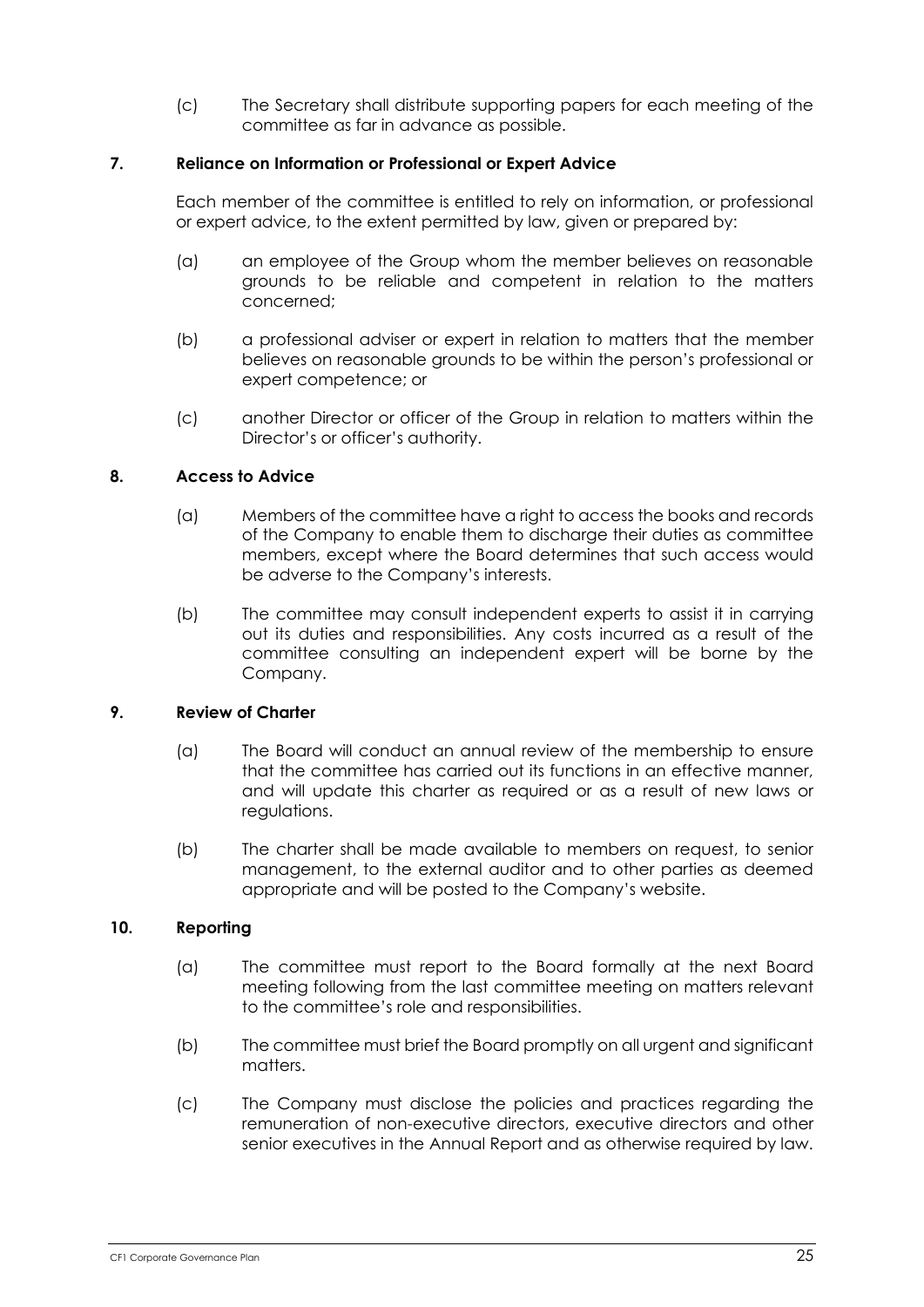## **11. Version Control**

| Version | Date             | <b>Changes</b>                                                                             |
|---------|------------------|--------------------------------------------------------------------------------------------|
|         | 10 December 2020 | Review and update consistent with Fourth<br>Edition compliant Corporate Governance<br>Plan |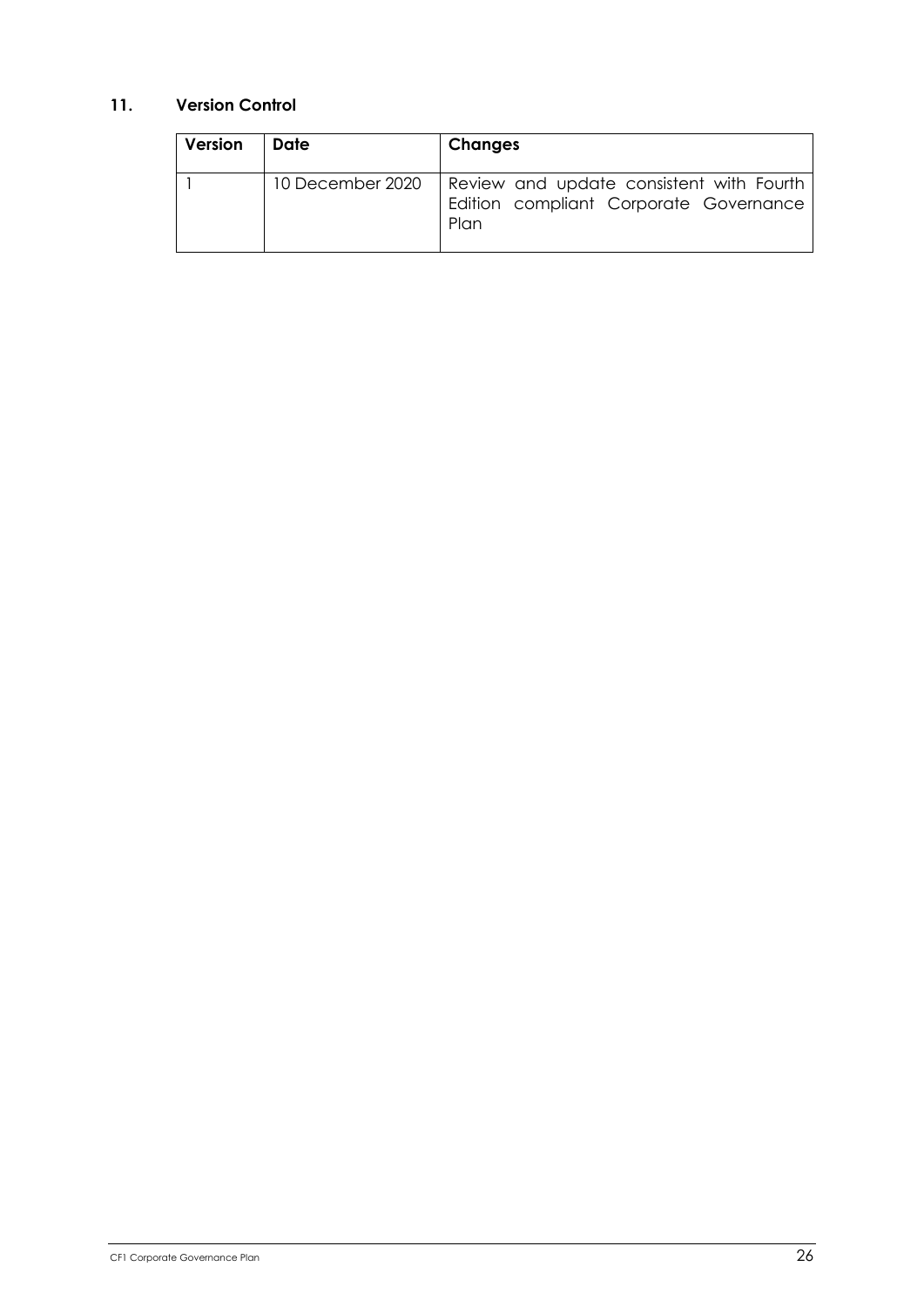## **SCHEDULE 5 – NOMINATION C OMMITTEE CHARTER**

### **1. Role**

The role of the nomination committee is to assist the Board in monitoring and reviewing any matters of significance affecting the composition of the Board and the team of executives as appointed by the Company, being the Executive Team. This charter defines the nomination committee's function, composition, mode of operation, authority and responsibilities.

#### **2. Composition**

The Board will strive to adhere to the following composition requirements for the committee where at all possible. However, the Board acknowledges that the composition of the Board may not allow adherence to the following composition requirements from time to time.

- (a) The committee shall comprise at least three non-executive Directors, the majority of whom must be independent, one of whom will be appointed the Chairperson of the committee.
- (b) The Board may appoint additional non-executive Directors to the committee or remove and replace members of the committee by resolution.

#### **3. Purpose**

The primary purpose of the committee is to support and advise the Board in:

- (a) maintaining a Board that has an appropriate mix of skills, knowledge of the Company and the industry in which it operates and experience to be an effective decision-making body; and
- (b) ensuring that the Board is comprised of Directors who contribute to the successful management of the Company and discharge their duties having regard to the law and the highest standards of corporate governance.

#### **4. Duties and Responsibilities of the Committee**

- (a) Periodically review and consider the structure and balance of the Board and make recommendations regarding appointments, retirements and terms of office of Directors.
- (b) Make recommendations to the Board on the appropriate size and composition of the Board.
- (c) Identify and recommend to the Board candidates for the Board after considering the necessary and desirable competencies of new Board members to ensure the appropriate mix of skills and experience and after an assessment of how the candidates can contribute to the strategic direction of the Company.
- (d) Undertake appropriate checks before appointing a Director or senior executive or putting forward to security holders a candidate for election, as a Director, including checks in respect of character, experience, education, criminal record and bankruptcy history (as appropriate).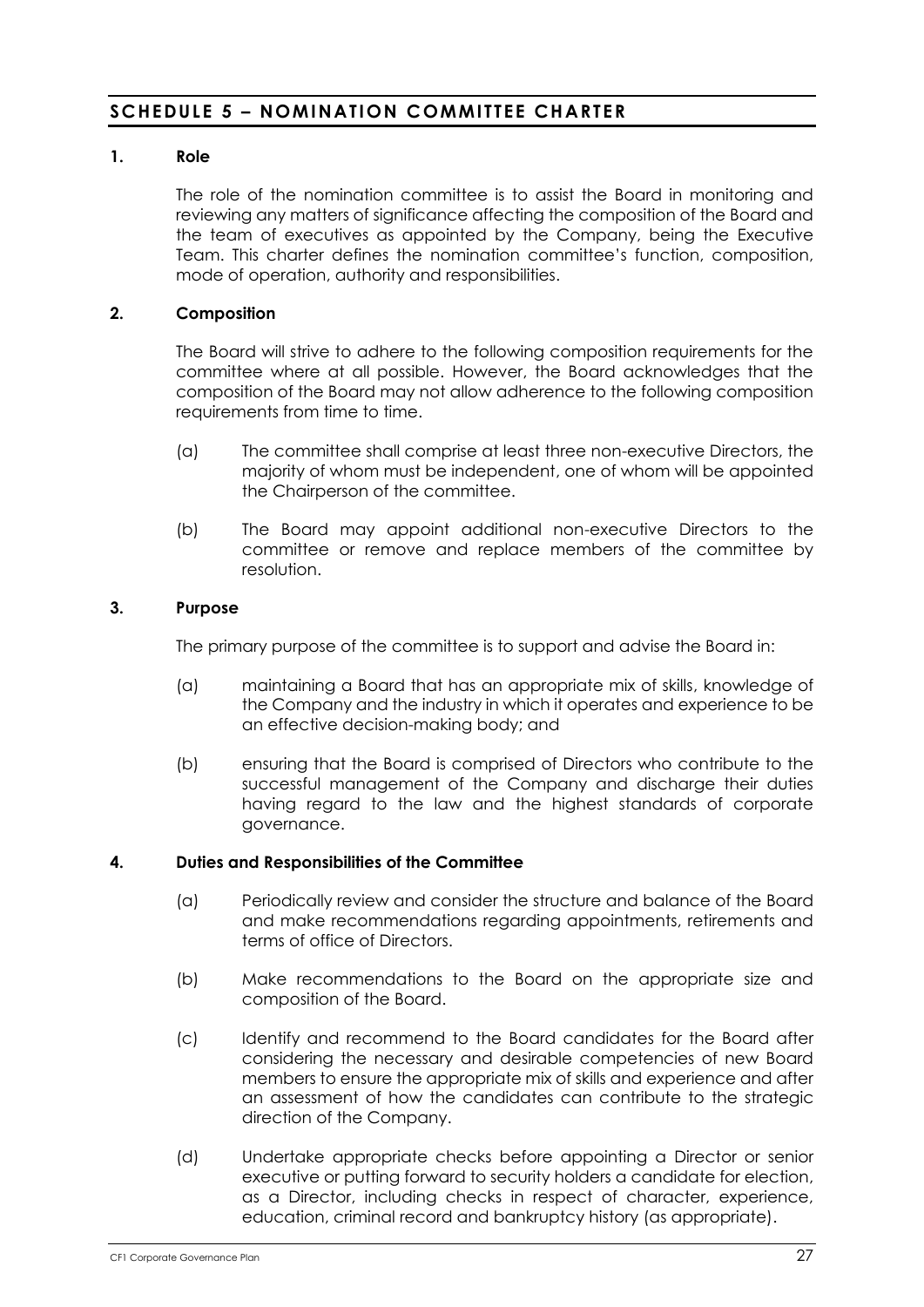- (e) Ensure that all material information relevant to a decision on whether or not to elect or re-elect a Director will be provided to security holders in the Notice of Meeting containing the resolution to elect or re-elect a Director, including:
	- (i) biographical details (including relevant qualifications and experience and skills);
	- (ii) details of any other material directorships currently held by the candidate;
	- (iii) where standing as a Director for the first time, confirmation that the entity has conducted appropriate checks into the candidate's background and experience and any material adverse information revealed by those checks, details of any interest, position or relationship that might materially influence their capacity to be independent and act in the best interests of the Company as a whole rather than in the interests of an individual shareholders or other party, and a statement whether the Board considers the candidate is considered to be independent;
	- (iv) where standing for re-election as a Director, the term of office served by the Director and a statement whether the Board considers the candidate is considered to be independent; and
	- (v) a statement by the Board whether it supports the election or reelection of the candidate and a summary of the reasons why.
- (f) Ensure that each Director and senior executive is personally a party to a written agreement with the Company which sets out the terms of that Director's or senior executive's appointment. For these purposes, a senior executive is a member of key management personnel (as defined in the *Corporations Act 2001* (Cth)), other than a Director. Where the Company engages a bona fide professional services firm to provide a chief financial officer, Company Secretary or other senior executive on an outsourced basis, the agreement may be between the entity and the professional services firm.
- (g) Ensure that Directors or senior executives who are provisionally appointed give an unequivocal undertaking to resign should the Company receive an outstanding check that it considers unsatisfactory.
- (h) Prepare and maintain a Board skills matrix setting out the measurable mix of skills and diversity that the Board currently has (or is looking to achieve) to ensure the Board has the skills to discharge its obligations effectively and to add value and to ensure the Board has the ability to deal with new and emerging business and governance issues. The Company must disclose this matrix in, or in conjunction with, its Annual Report.
- (i) Approve and review induction and continuing professional development programs and procedures for Directors to ensure that they can effectively discharge their responsibilities.
- (j) Assess and consider the time required to be committed by a nonexecutive Director to properly fulfil their duty to the Company and advise the Board.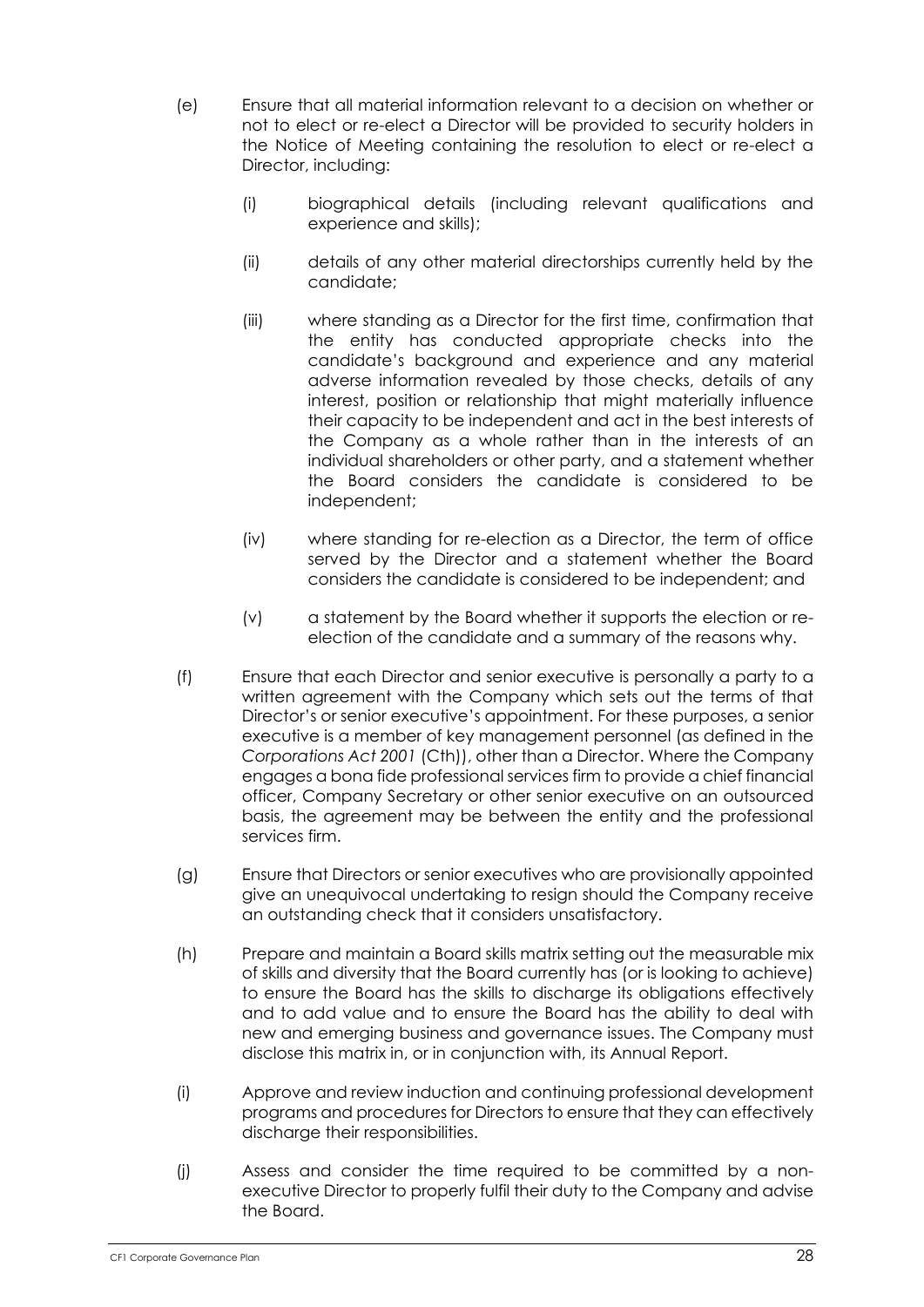- (k) Consider and recommend to the Board candidates for election or reelection to the Board at each annual shareholders' meeting.
- (l) Review directorships in other public companies held by or offered to Directors and senior executives of the Company.
- (m) Review succession plans for the Board with a view to maintaining an appropriate balance of skills and experience on the Board.
- (n) Arrange an annual performance evaluation of the Board, its committee, individual Directors and senior executives as appropriate. Such review will include a consideration of the currency of each Director's knowledge and skills and whether Director's performance has been impacted by any other commitments.

### **5. Meetings**

- (a) The committee will meet at least once a year and additionally as circumstances may require.
- (b) Meetings are called by the Secretary as directed by the Board or at the request of the Chairperson of the committee.
- (c) Where deemed appropriate by the Chairperson of the committee, meetings and subsequent approvals may be held or concluded by way of a circular written resolution or conference call.
- (d) A quorum shall comprise any two members of the committee. In the absence of the Chairperson of the committee or appointed delegate, the members shall elect one of their number as Chairperson of the committee.
- (e) Decisions will be based on a majority of votes with the Chairperson of the committee having a casting vote.
- (f) The committee may invite executive management team members or other individuals, including external third parties to attend meetings of the committee, as they consider appropriate.

#### **6. Secretary**

- (a) The Company Secretary or their nominee shall be the secretary of the committee (**Secretary**) and shall attend meetings of the committee as required.
- (b) The Secretary will be responsible for keeping the minutes of meetings of the committee and circulating them to committee members and to the other members of the Board.
- (c) The Secretary shall distribute supporting papers for each meeting of the committee as far in advance as possible.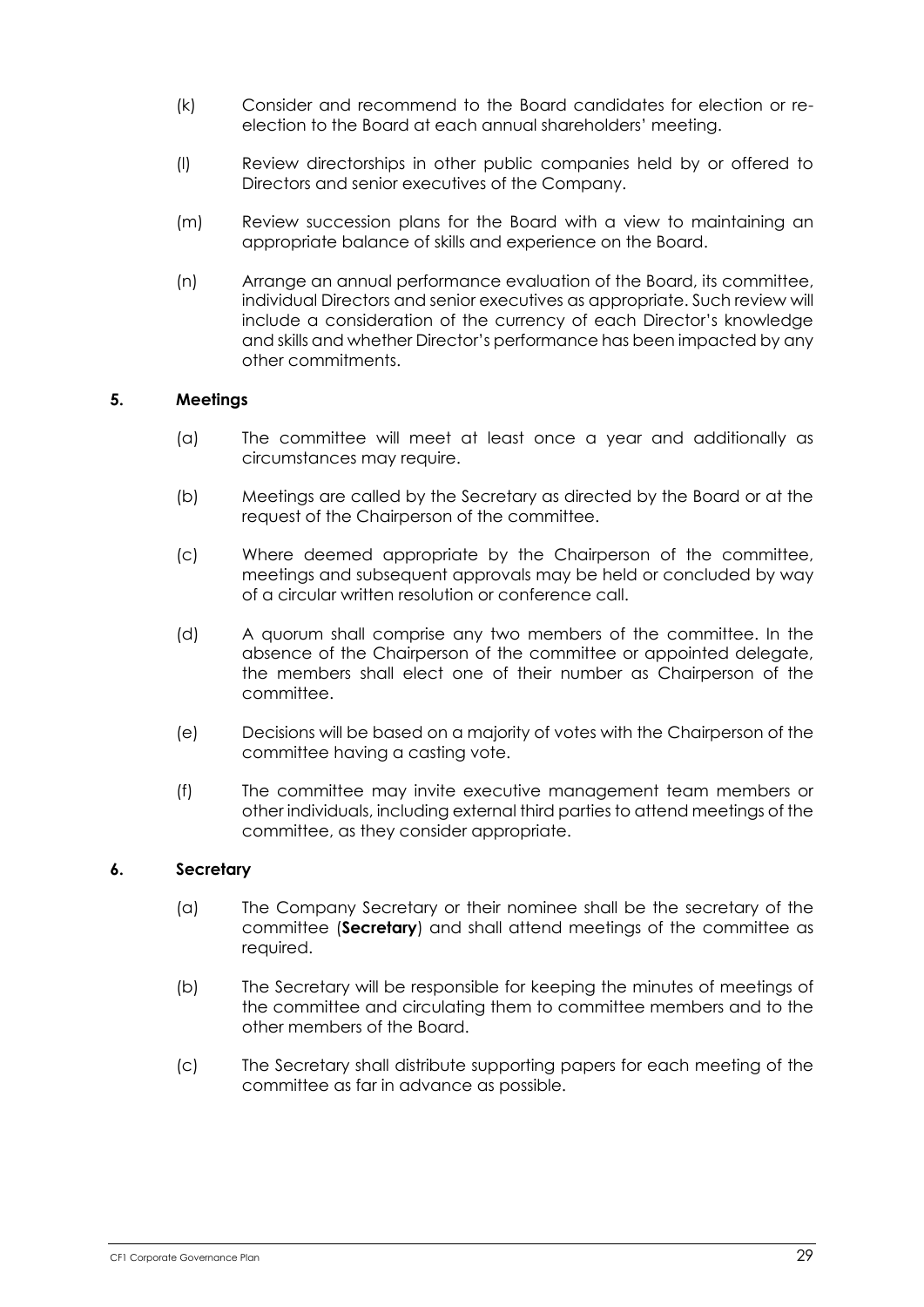### **7. Reliance on Information or Professional or Expert Advice**

Each member of the committee is entitled to rely on information, or professional or expert advice, to the extent permitted by law, given or prepared by:

- (a) an employee of the Company and its subsidiaries (**Group**) whom the member believes on reasonable grounds to be reliable and competent in relation to the matters concerned;
- (b) a professional adviser or expert in relation to matters that the member believes on reasonable grounds to be within the person's professional or expert competence; or
- (c) another Director or officer of the Group in relation to matters within the Director's or officer's authority.

### **8. Access to Advice**

- (a) Members of the committee have rights of access to the books and records of the Company to enable them to discharge their duties as committee members, except where the Board determines that such access would be adverse to the Company's interests.
- (b) The committee may consult independent experts to assist it in carrying out its duties and responsibilities. Any costs incurred as a result of the committee consulting an independent expert will be borne by the Company.

### **9. Review of Charter**

- (a) The Board will conduct an annual review of the membership to ensure that the committee has carried out its functions in an effective manner and will update this charter as required or as a result of new laws or regulations.
- (b) This charter shall be made available to members on request, to senior management, to the external auditor and to other parties as deemed appropriate and will be posted to the Company's website.

### **10. Reporting**

- (a) The committee must report to the Board formally at the next Board meeting following from the last committee meeting on matters relevant to the committee's role and responsibilities.
- (b) The committee must brief the Board promptly on all urgent and significant matters.
- (c) The Company must disclose the policies and practices regarding the nomination of non-executive directors, executive directors and other senior executives in, or in conjunction with, the Annual Report and as otherwise required by law.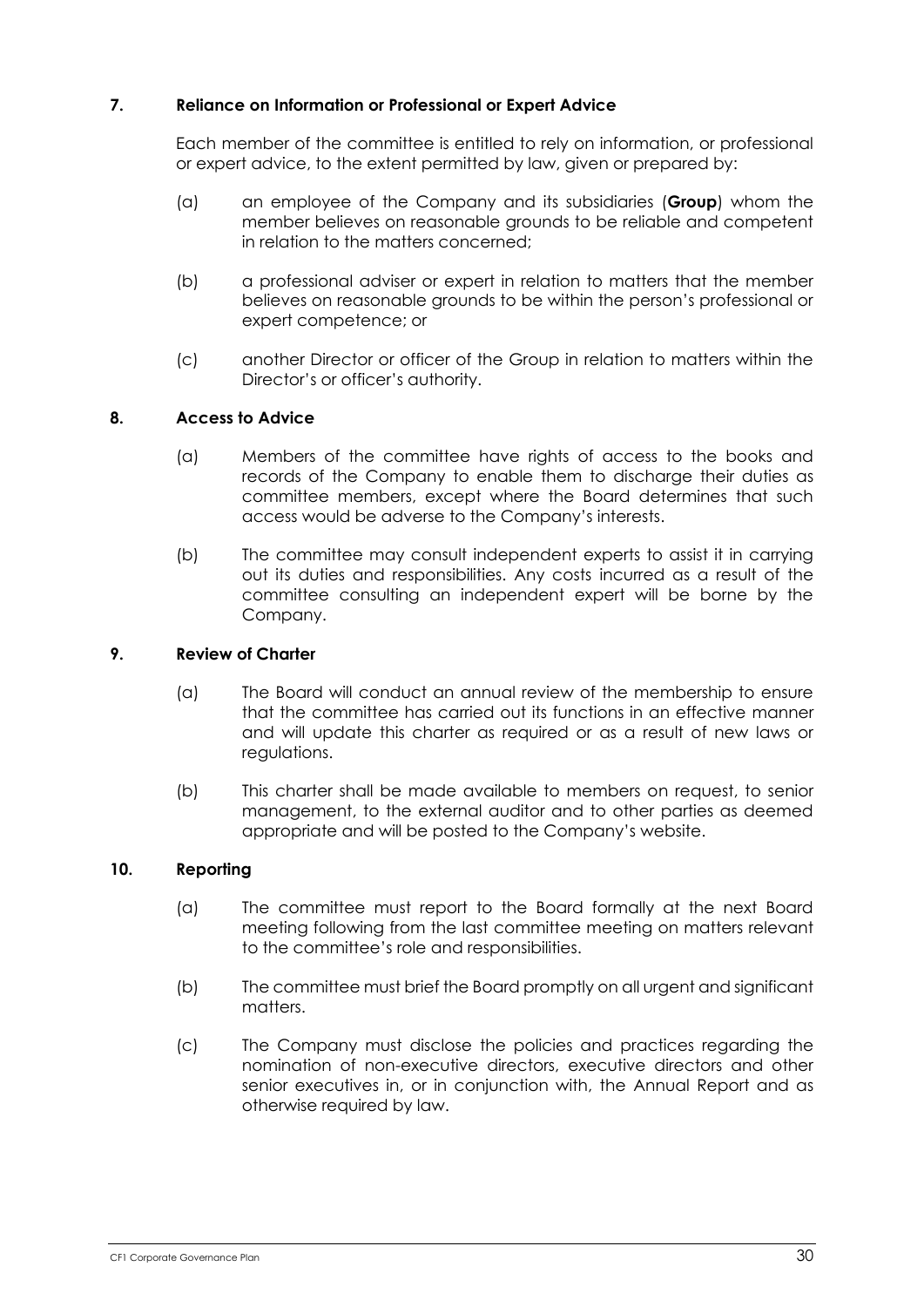## **11. Version Control**

| Version | Date             | <b>Changes</b>                                                                             |
|---------|------------------|--------------------------------------------------------------------------------------------|
|         | 10 December 2020 | Review and update consistent with Fourth<br>Edition compliant Corporate Governance<br>Plan |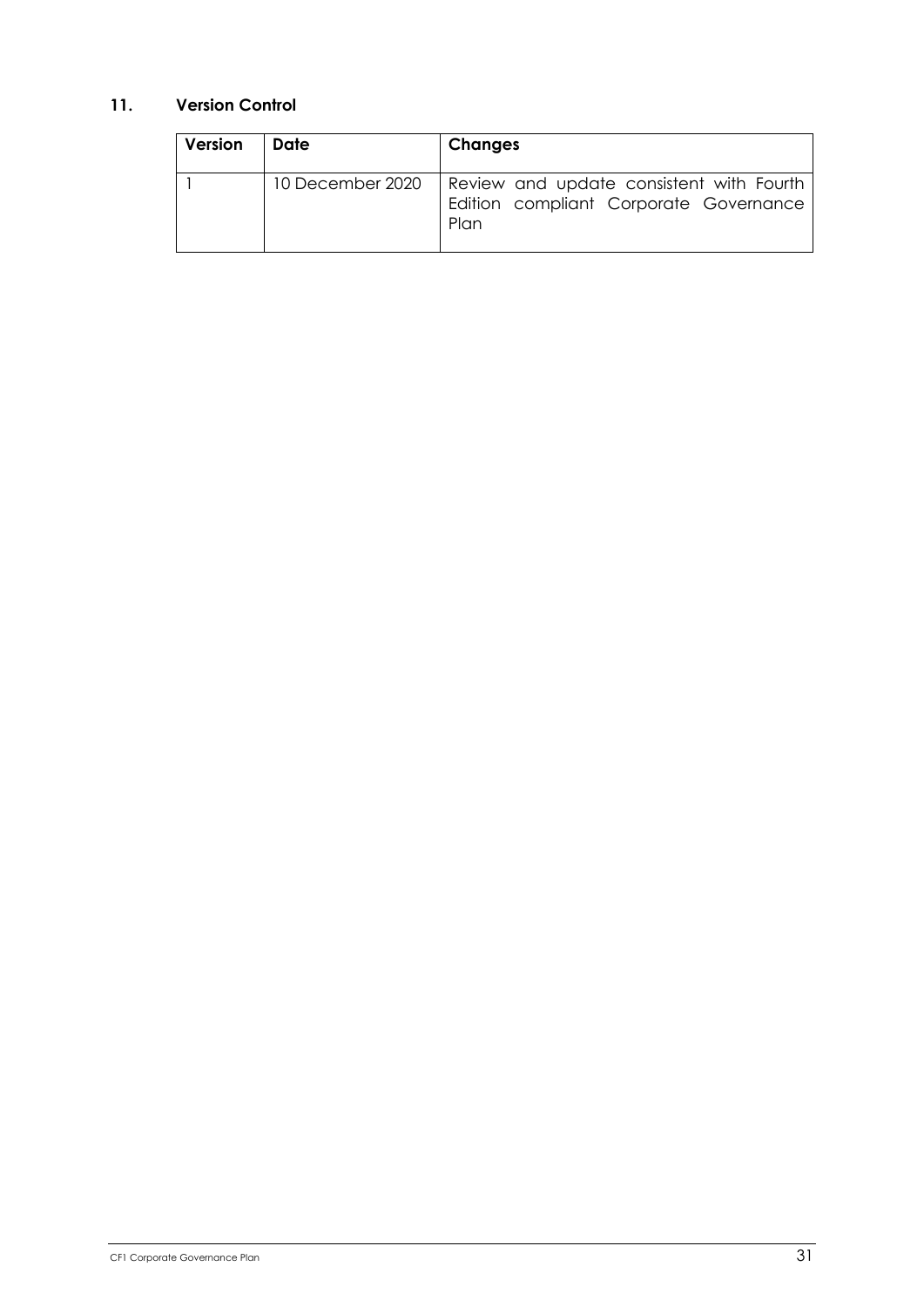# **SCHEDULE 6 – PERFORMANCE EVALUATION POLICY**

The nomination committee will arrange a performance evaluation of the Board, its committees, individual Directors and senior executives on an annual basis as appropriate. To assist in this process an independent advisor may be used.

The nomination committee will conduct an annual review of the role of the Board, assess the performance of the Board over the previous 12 months and examine ways of assisting the Board in performing its duties more effectively.

The review will include:

- (a) comparing the performance of the Board with the requirements of its charter;
- (b) examination of the Board's interaction with management;
- (c) the nature of information provided to the Board by management;
- (d) management's performance in assisting the Board to meet its objectives; and
- (e) an analysis of whether there is a need for existing Directors to undertake professional development.

A similar review may be conducted for each committee by the Board with the aim of assessing the performance of each committee and identifying areas where improvements can be made.

The remuneration committee will oversee the evaluation of the remuneration of the Company's senior executives. This evaluation must be based on specific criteria, including the business performance of the Company and its subsidiaries, whether strategic objectives are being achieved and the development of management and personnel.

The Company must disclose, in relation to each financial year, whether or not the relevant annual performance evaluations have been conducted in accordance with the above processes.

#### **Version Control**

| Version | Date             | Changes                                                                                    |
|---------|------------------|--------------------------------------------------------------------------------------------|
|         | 10 December 2020 | Review and update consistent with Fourth<br>Edition compliant Corporate Governance<br>Plan |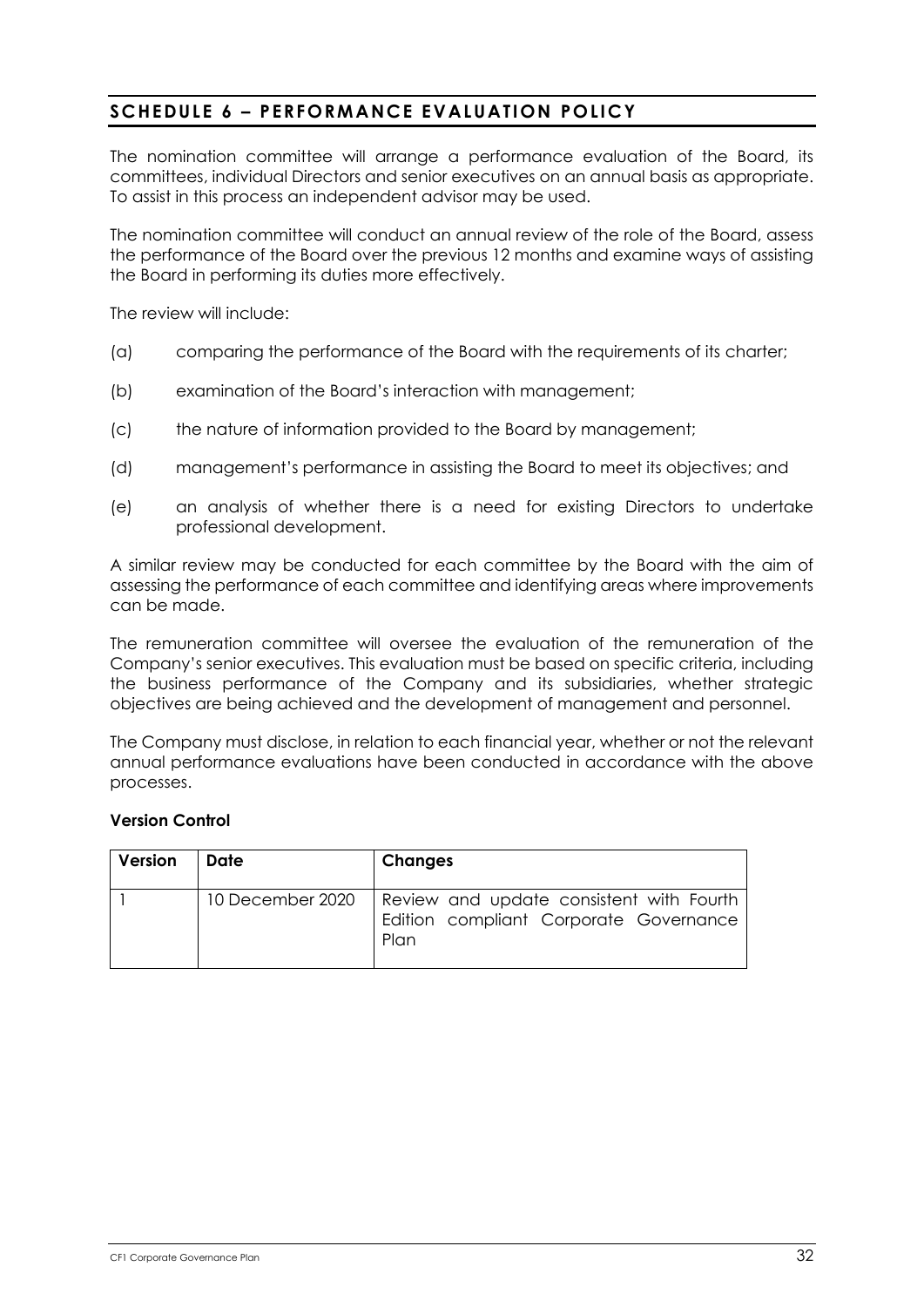# **SCHEDULE 7 – CONTINUOUS DISCLOSURE POLICY**

### **1. General Principles**

The Company must comply with continuous disclosure requirements arising from legislation and the ASX Listing Rules.

The general rule, in accordance with ASX Listing Rule 3.1, is that once the Company becomes aware of any information concerning it that a reasonable person would expect to have a material effect on the price of value or the Company's securities, the Company must immediately disclose that information to the ASX.

#### **2. Policies and Procedures**

The Company has in place a written policy on information disclosure and relevant procedures.

The focus of these procedures is on continuous disclosure compliance and improving access to information for investors.

Information is posted on the Company's website after the ASX confirms an announcement has been made, with the aim of making the information readily accessible to the widest audience.

#### **3. Responsibility**

The Company Secretary is responsible for:

- (a) overseeing and co-ordinating disclosure of information to the relevant stock exchanges and shareholders; and
- (b) providing guidance to Directors and employees on disclosure requirements and procedures.

#### **4. Communication of Information**

Price sensitive information is publicly released through ASX before it is disclosed to shareholders and market participants. Distribution of other information to shareholders and market participants is also managed through disclosure to the ASX. The importance of safeguarding the confidentiality of corporate information to avoid premature disclosure is paramount.

Information is posted on the Company's website after the ASX confirms an announcement has been made, with the aim of making the information readily accessible to the widest audience.

#### **5. False Market**

If the ASX considers that there is, or is likely to be, a false market in the Company's securities and asks the Company to give the ASX information to correct or prevent a false market, the Company must immediately give that information to the ASX. This obligation arises even if the Company considers that an exception to continuous disclosure obligation applies.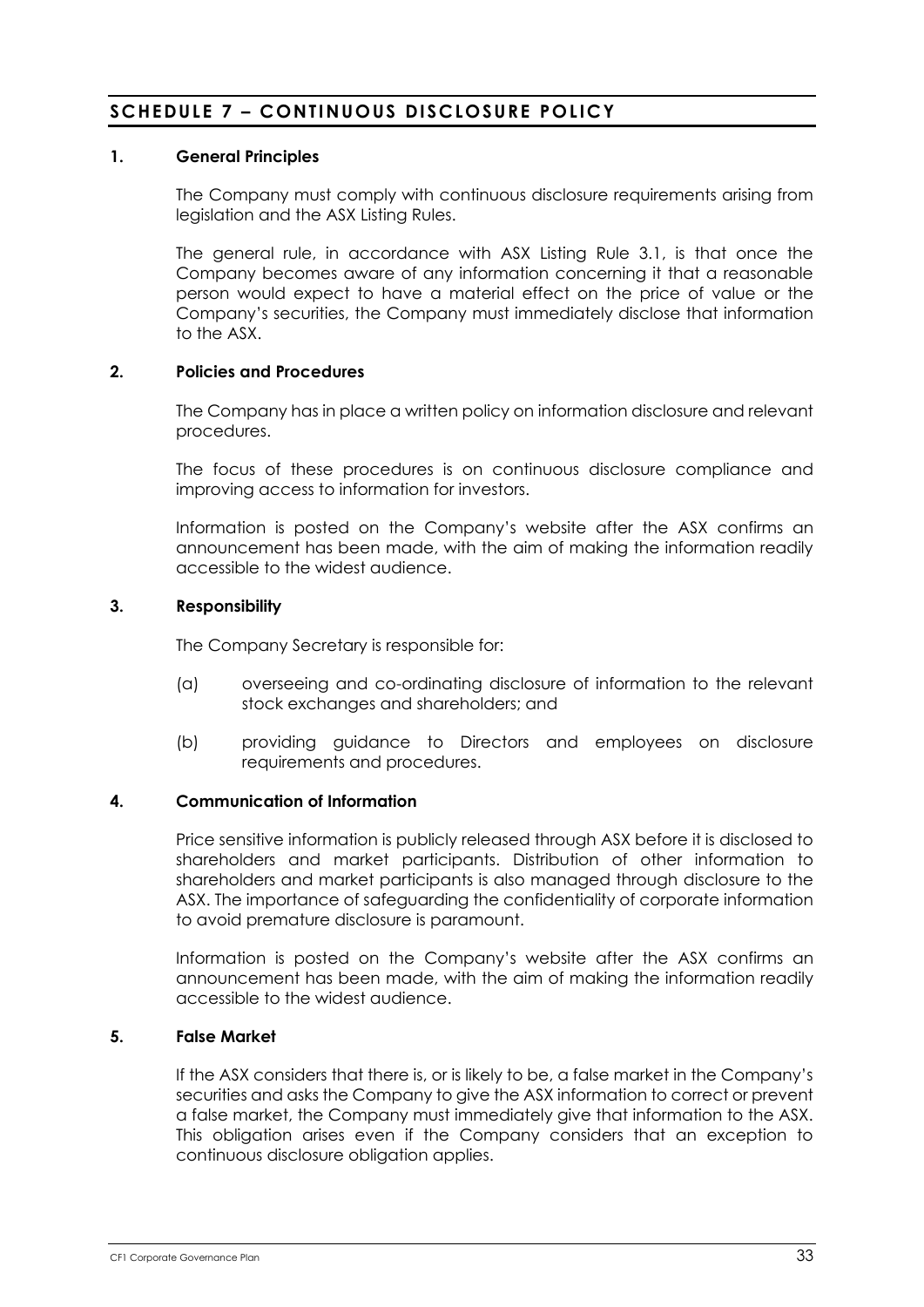### **6. ASX Announcements and Media Releases**

All announcements (and media releases) must be:

- (a) prepared in compliance with ASX Listing Rules continuous disclosure requirements;
- (b) factual and not omit material information; and
- (c) expressed in a clear and objective manner to allow investors to assess the impact of the information when making investment decisions.

The Company's protocol in relation to the review and release of ASX announcements (and media releases) is as follows:

- (a) All key announcements at the discretion of the Managing Director are to be circulated to and reviewed by all members of the Board.
- (b) All members of the Board are required to seek to provide their Managing Director (or in his/her absence, the Company Secretary) with verbal or written contribution of each key announcement, prior to its release. Where the urgency of the subject matter precludes reference to the full Board, an announcement within this category may be approved by the Directors who are available. It is specifically acknowledged that where a continuous disclosure obligation arises, disclosure cannot be delayed to accommodate the availability of Board members.
- (c) Any relevant parties named in the announcement should also be given the opportunity to review the announcement prior to its release, to confirm all information is factually correct.
- (d) All members of the Board will receive copies of all material market announcements promptly after they have been made.

The Company Secretary maintains a copy of all announcements released.

### **7. Briefings**

The Company holds briefing sessions with analysts, investors and media groups. Only authorised Company spokespersons may conduct such sessions and all sessions will be conducted in accordance with the Company's continuous disclosure obligations.

Any new and substantive investor or analyst presentation will be released on the ASX Market Announcements Platform ahead of the presentation. Where practicable, the Company will consider providing shareholders the opportunity to participate in such presentations.

### **8. Media Contact and Public Comment**

All employees must ensure that they comply with the Company's Code of Conduct and any other policies in respect of media contact and public comment.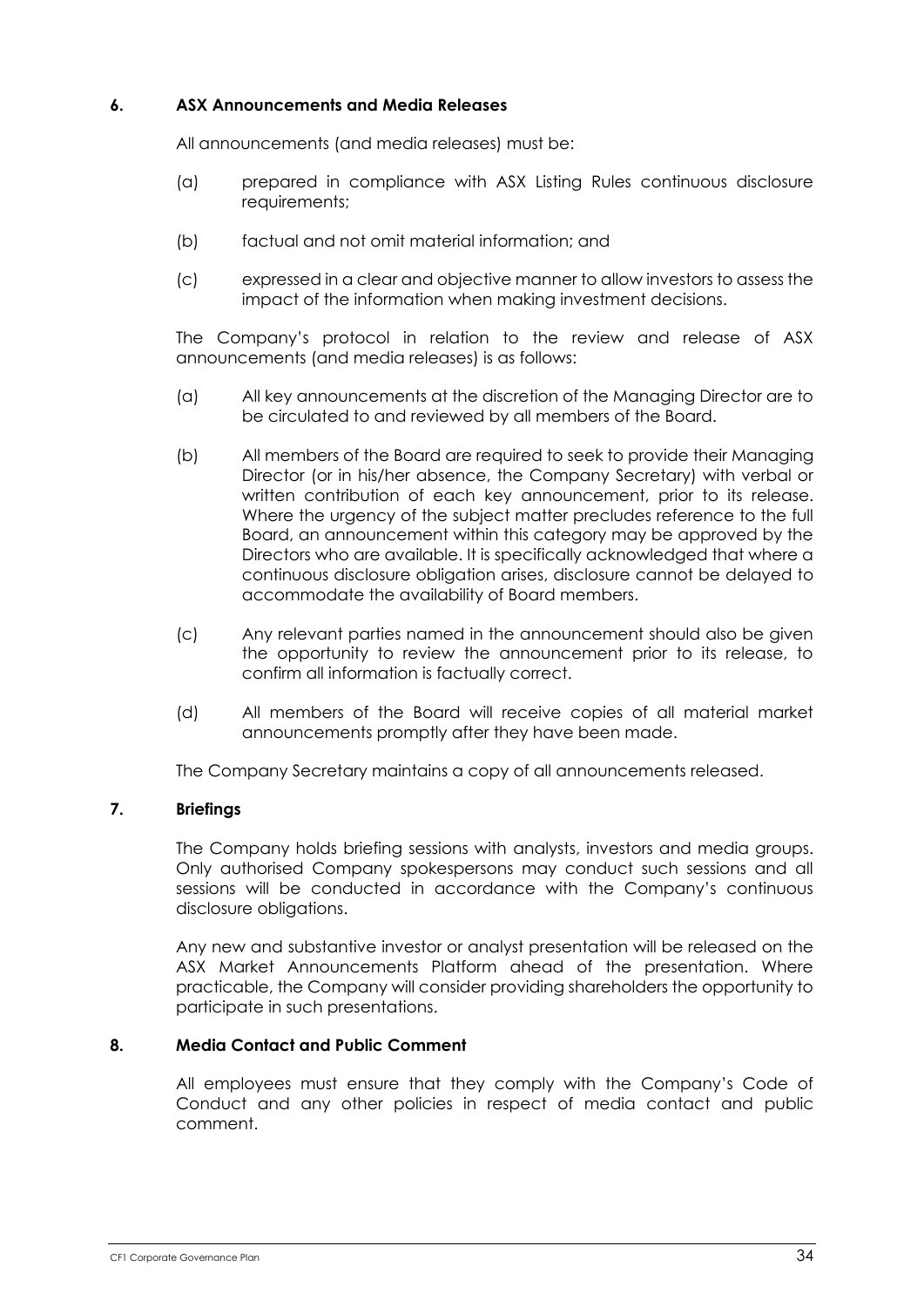# **9. Review of Policy**

The Board will monitor the content, effectiveness and implementation of this Policy on a periodic basis. Any updates or improvements identified will be addressed as soon as possible.

# **10. Version Control**

| Version | Date             | <b>Changes</b>                                                                             |
|---------|------------------|--------------------------------------------------------------------------------------------|
|         | 10 December 2020 | Review and update consistent with Fourth<br>Edition compliant Corporate Governance<br>Plan |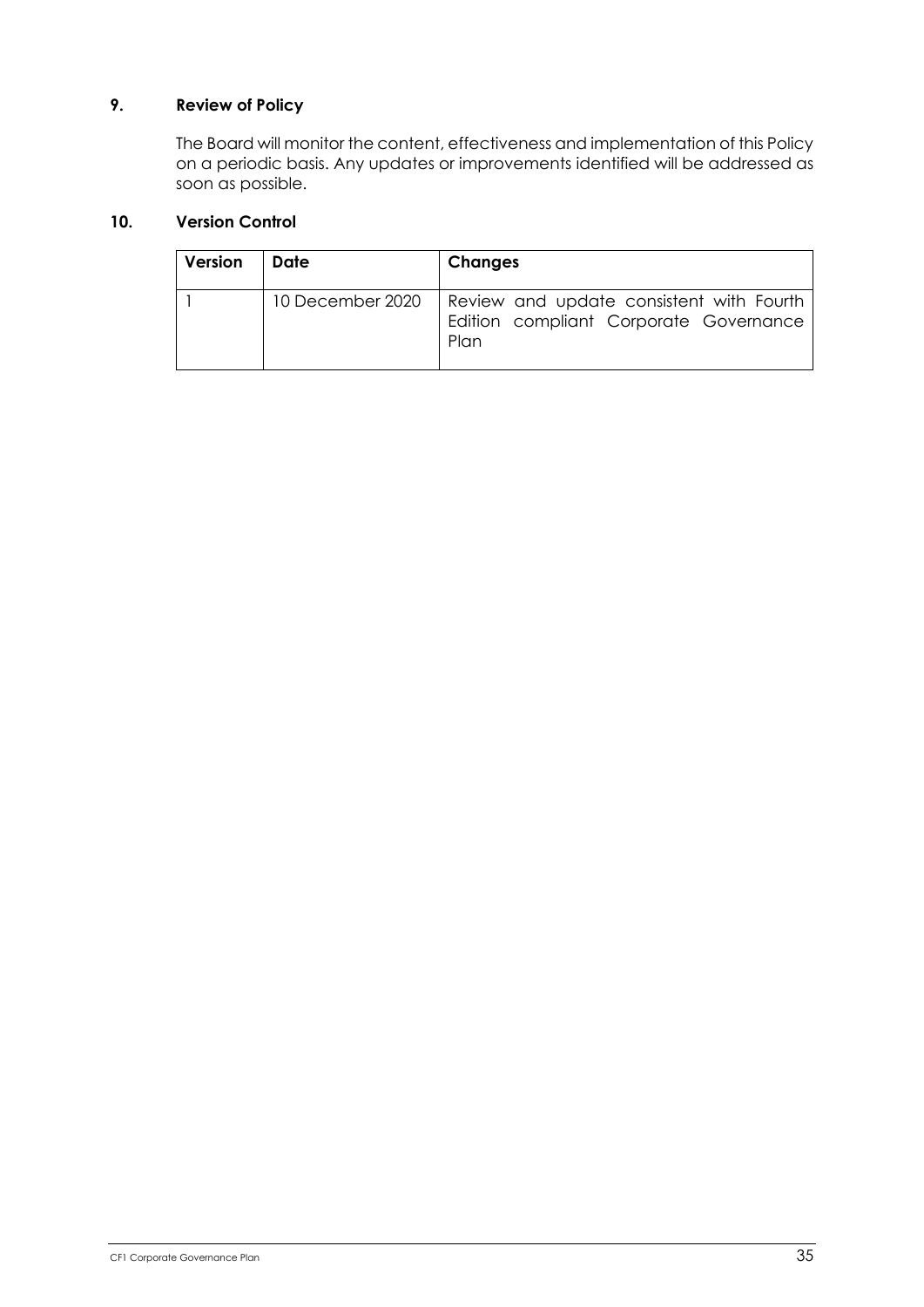# **SCHEDULE 8 – RISK MANAGEMENT POLICY**

The Board determines the Company's "risk profile" and is responsible for establishing, overseeing and approving the Company's risk management framework, strategy and policies, internal compliance and internal control.

The Board has delegated to the audit and risk committee responsibility for implementing the risk management system.

The audit and risk committee will submit particular matters to the Board for its approval or review. Among other things it will:

- (a) oversee and periodically review the Company's risk management framework, systems, practices and procedures to ensure effective risk identification and management and compliance with the risk appetite set by the Board, internal guidelines and external requirements;
- (b) assist management to determine whether it has any material exposure to environmental or social risks (as those terms are defined in the ASX Corporate Governance Council's *Corporate Governance Principles and Recommendations – 4th Edition (Recommendations*)):
	- (i) if it does, how it manages, or intends to manage, those risks; and
	- (ii) if it does not, report the basis for that determination to the Board, and where appropriate benchmark the Company's environmental or social risk profile against its peers;
- (c) consider whether the Company has a material exposure to climate change risk;
- (d) assist management to determine the key risks to the businesses and prioritise work to manage those risks;
- (e) assess whether the Company is required to publish an integrated report or a sustainability report (as those terms are defined in the Recommendations in accordance with a recognised international standard); and
- (f) review reports by management on the efficiency and effectiveness of risk management and associated internal compliance and control procedures.

The Company's process of risk management and internal compliance and control includes:

- (a) identifying and measuring risks that might impact upon the achievement of the Company's goals and objectives, and monitoring the environment for emerging factors and trends that affect these risks;
- (b) formulating risk management strategies to manage identified risks, and designing and implementing appropriate risk management policies and internal controls; and
- (c) monitoring the performance of, and improving the effectiveness of, risk management systems and internal compliance and controls, including regular assessment of the effectiveness of risk management and internal compliance and control.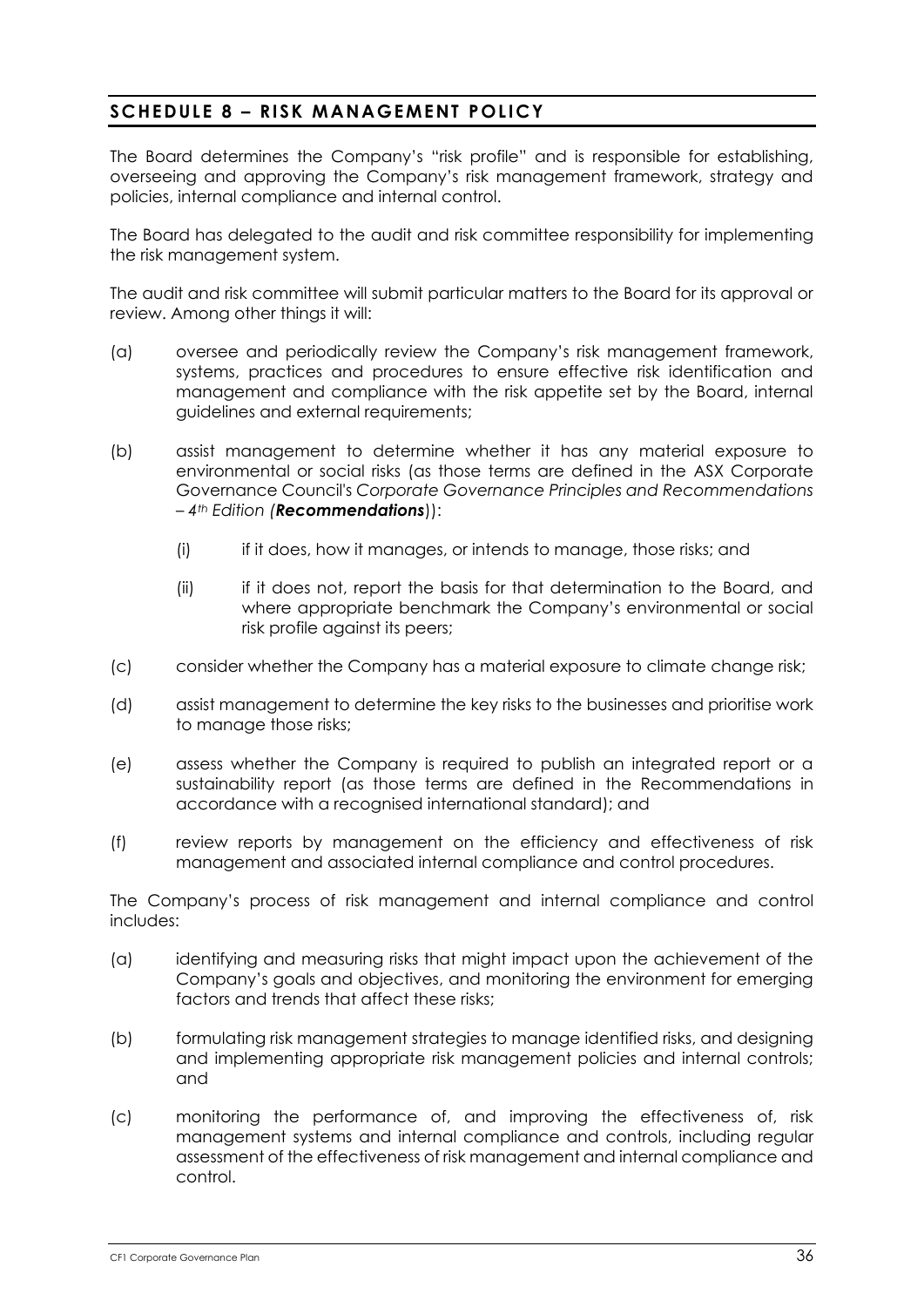To this end, comprehensive practises are in place that are directed towards achieving the following objectives:

- (a) compliance with applicable laws and regulations;
- (b) preparation of reliable published financial information;
- (c) verifying the integrity of the Company's periodic reports which are not audited or reviewed by an external auditor, to satisfy the Board that each periodic report is materially accurate, balanced and provides investors with appropriate information to make informed investment decisions; and
- (d) implementation of risk transfer strategies where appropriate eg insurance.

The responsibility for undertaking and assessing risk management and internal control effectiveness is delegated to management. Management is required to assess risk management and associated internal compliance and control procedures and report, at least annually, to the audit and risk committee.

The Board will review assessments of the effectiveness of risk management and internal compliance and control at least annually.

The Company must disclose at least annually whether the Board (or a committee of the Board) has completed a review of the Company's risk management framework to satisfy itself that the framework:

- (a) continues to be sound;
- (b) ensures that the Company is operating with due regard to the risk appetite set by the Board; and
- (c) deals adequately with contemporary and emerging risks such as conduct risk, digital disruption, cyber-security, privacy and data breaches, sustainability and climate change.

The Company will disclose if it has any material exposure to environmental or social risks (as those terms are defined in the Recommendations) and, if it does, how it manages, or intends to manage, those risks.

## **Version Control**

| Version | Date             | Changes                                                                                    |
|---------|------------------|--------------------------------------------------------------------------------------------|
|         | 10 December 2020 | Review and update consistent with Fourth<br>Edition compliant Corporate Governance<br>Plan |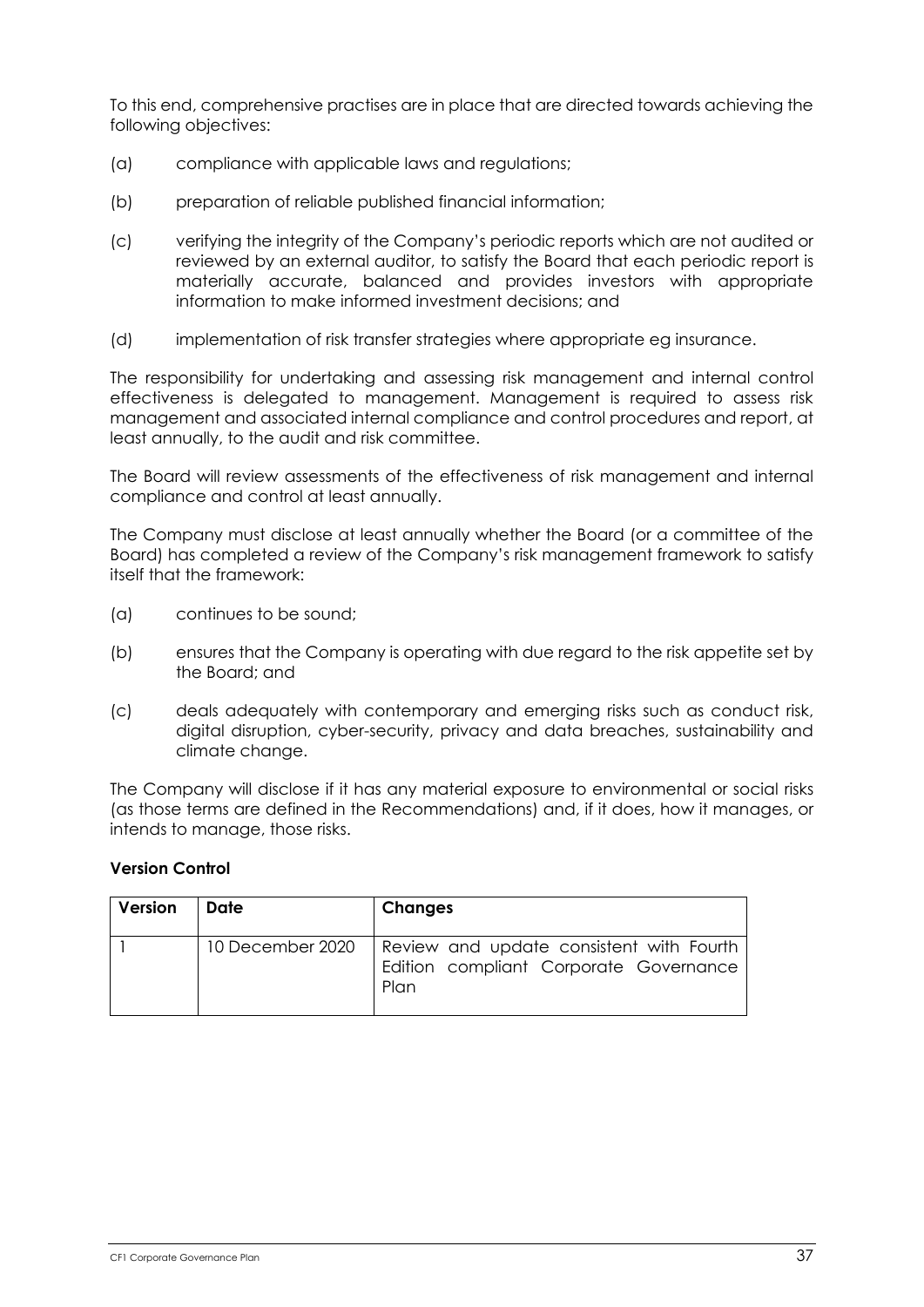# **SCHEDULE 9 – TRADING POLICY**

## **1. Introduction**

These guidelines set out the policy on the sale and purchase of securities in the Company by its Directors and Employees.

Directors and Employees are encouraged to be long-term holders of the Company's securities. However, it is important that care is taken in the timing of any purchase or sale of such securities.

The purpose of these guidelines is to assist Directors and Employees to avoid conduct known as 'insider trading'. In some respects, the Company's policy extends beyond the strict requirements of the *Corporations Act 2001* (Cth).

## **2. Application of this policy**

This Policy applies to Directors and anyone who is employed by or works for the Company, including employees (whether permanent, part-time, fixed term or temporary), contractors, consultants, secondees and officers (collectively referred to as Employees in this Policy).

#### **3. What types of transactions are covered by this policy?**

This policy applies to both the sale and purchase of any securities of the Company and its subsidiaries on issue from time to time.

#### **4. What is insider trading?**

#### **4.1 Prohibition**

Insider trading is a criminal offence. It may also result in civil liability. In broad terms, a person will be guilty of insider trading if:

- (a) that person possesses information, which is not generally available to the market and if it were generally available to the market, would be likely to have a material effect on the price or value of the Company's securities (i.e. information that is 'price sensitive'); and
- (b) that person:
	- (i) buys or sells securities in the Company; or
	- (ii) procures someone else to buy or sell securities in the Company; or
	- (iii) passes on that information to a third party where that person knows, or ought reasonably to know, that the third party would be likely to buy or sell the securities or procure someone else to buy or sell the securities of the Company.

## **4.2 Examples**

To illustrate the prohibition described above, the following are possible examples of price sensitive information which, if made available to the market, may be likely to materially affect the price of the Company's securities:

(a) the Company considering a major acquisition or disposal;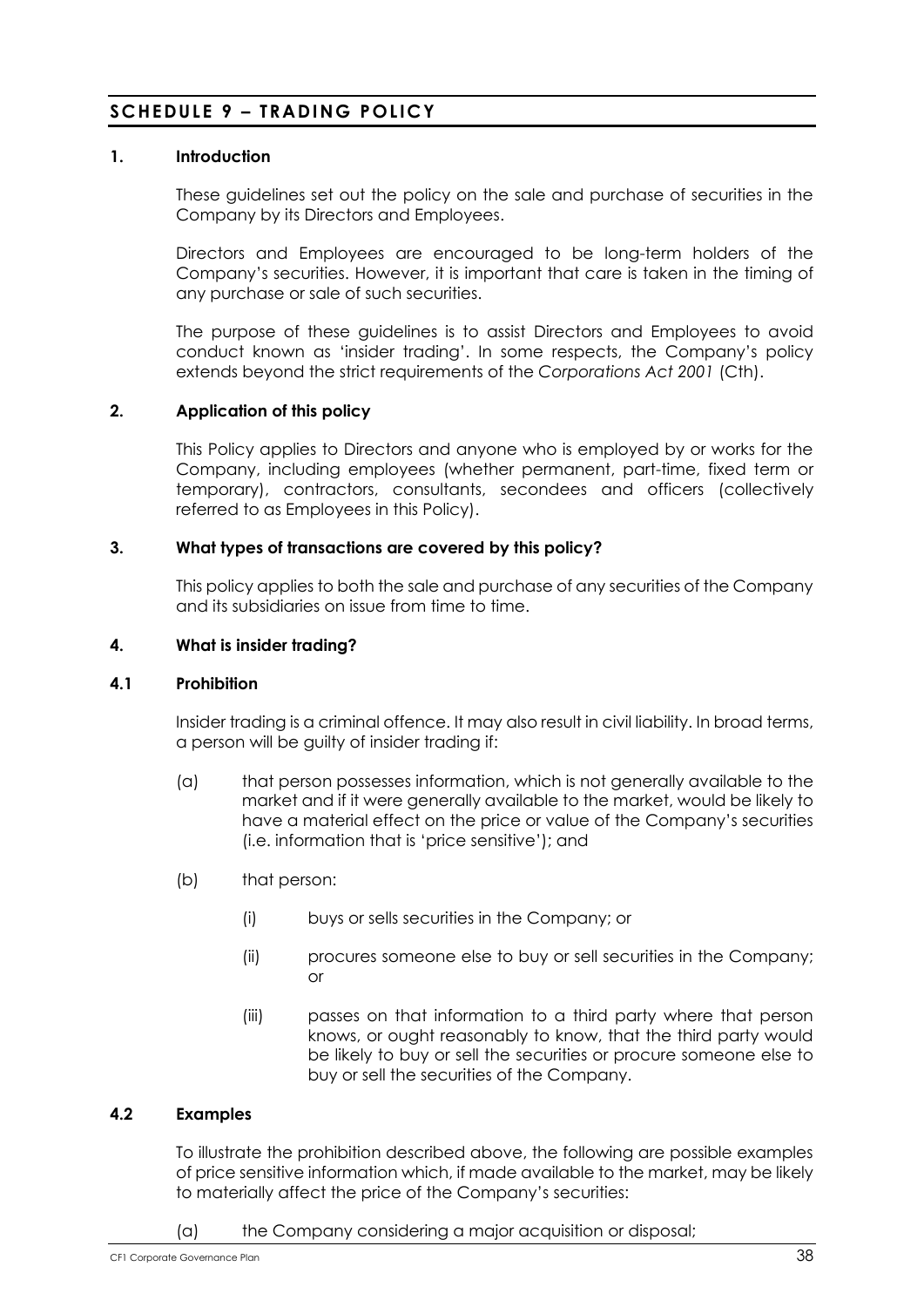- (b) the threat of major litigation against the Company;
- (c) the Company's revenue and profit or loss results materially exceeding (or falling short of) the market's expectations;
- (d) a material change in debt, liquidity or cash flow;
- (e) a significant new development proposal (e.g. new product or technology);
- (f) the grant or loss of a major contract;
- (g) a management or business restructuring proposal;
- (h) a share issue proposal;
- (b) giving or receiving a notice of intention to make a takeover
- $(i)$

## **4.3 Dealing through third parties**

The insider trading prohibition extends to dealings by individuals through nominees, agents or other associates, such as family members, family trusts and family companies (referred to as "**Associates**" in these guidelines).

## **4.4 Information however obtained**

It does not matter how or where the person obtains the information – it does not have to be obtained from the Company to constitute inside information.

## **4.5 Employee incentive schemes**

The prohibition does not apply to acquisitions of shares or options by employees made under employee share or option schemes, nor does it apply to the acquisition of shares as a result of the exercise of options under an employee option scheme. However, the prohibition does apply to the sale of shares acquired under an employee share scheme and also to the sale of shares acquired following the exercise of an option granted under an employee option scheme.

## **5. Prohibition on Derivatives and Hedging Arrangements over Company Securities**

Directors and Employees and other participants in employee incentive schemes of the Company are not permitted to use, at any time, derivatives or hedging arrangements that operate or are intended to operate to limit the economic risk of security holdings over unvested Company securities.

## **6. Guidelines for trading in the Company's securities**

## **6.1 General rule**

Directors and Employees must not, except in exceptional circumstances, deal in securities of the Company during the following periods:

(a) 1 July (inclusive) and ending on the day of the release of the Company's Annual Report to the ASX;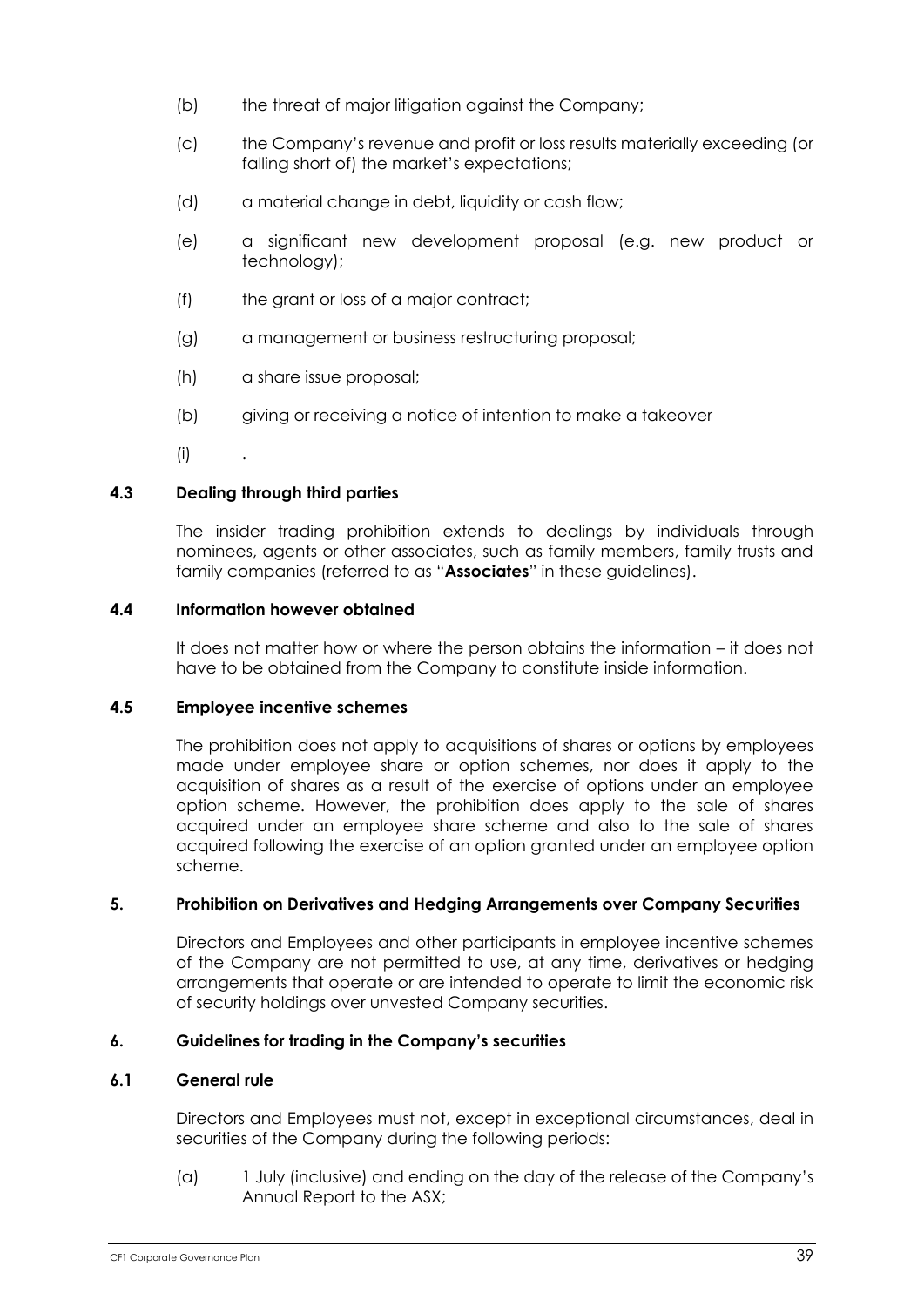- (b) 1 January (inclusive) and ending on the day of the release of the Half Year Report of the Company to the ASX;
- (c) 1 April (inclusive) and ending on the day of the release of the Company's Quarterly Report to the ASX (if applicable); and
- (d) 1 October (inclusive) and ending on the day of the release of the Company's Quarterly Report to the ASX (if applicable),

## (together the **Closed Periods**).

The Company may at its discretion vary this rule in relation to a particular Closed Period by general announcement to all Directors and Employees either before or during the Closed Periods. However, if a Directors and Employees is in possession of price sensitive information which is not generally available to the market, then he or she must not deal in the Company's securities at **any** time it is in possession of such information.

## *6.2* **No short-term trading in the Company's securities**

Directors and Employees should never engage in short-term trading of the Company's securities except for the exercise of options where the shares will be sold shortly thereafter.

#### **6.3 Securities in other companies**

Buying and selling securities of other companies with which the Company may be dealing is prohibited where an individual possesses information which is not generally available to the market and is 'price sensitive'. For example, where an individual is aware that the Company is about to sign a major agreement with another company, they should not buy securities in either the Company or the other company.

#### **6.4 Exceptions**

- (a) Directors and Employees may at any time:
	- (i) acquire ordinary shares in the Company by conversion of securities giving a right of conversion to ordinary shares;
	- (ii) acquire Company securities under a bonus issue made to all holders of securities of the same class;
	- (iii) acquire Company securities under a dividend reinvestment, or top-up plan that is available to all holders or securities of the same class;
	- (iv) acquire, or agree to acquire or exercise options under an employee incentive scheme (as that term is defined in the ASX Listing Rules);
	- (v) withdraw ordinary shares in the Company held on behalf of the Directors and Employees in an employee incentive scheme (as that term is defined in the ASX Listing Rules) where the withdrawal is permitted by the rules of that scheme;
	- (vi) acquire ordinary shares in the Company as a result of the exercise of options held under an employee option scheme;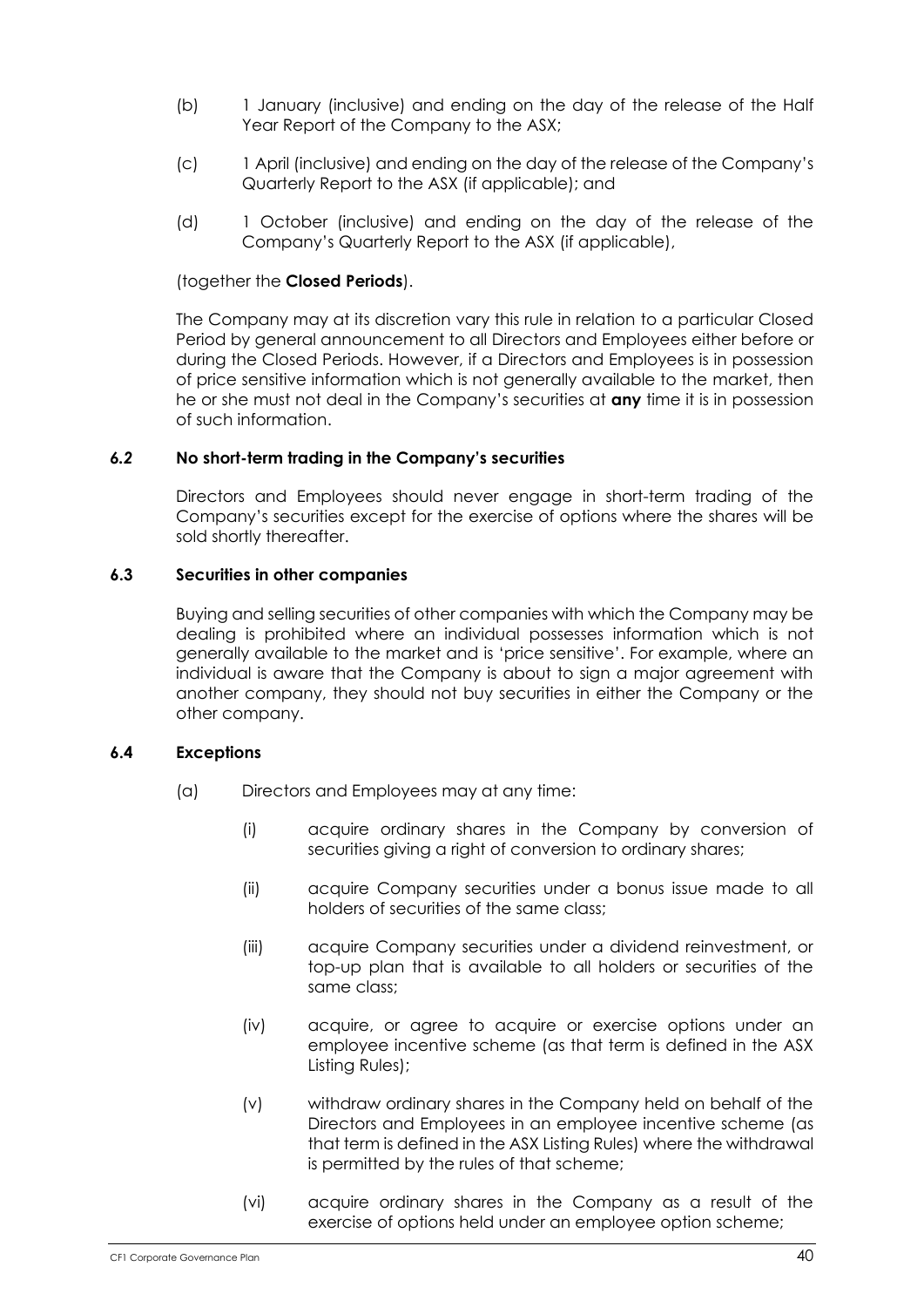- (vii) transfer securities of the Company already held into a superannuation fund or other saving scheme in which the restricted person is a beneficiary;
- (viii) make an investment in, or trade in units of, a fund or other scheme (other than a scheme only investing in the securities of the Company) where the assets of the fund or other scheme are invested at the discretion of a third party;
- (ix) where a restricted person is a trustee, trade in the securities of the Company by that trust, provided the restricted person is not a beneficiary of the trust and any decision to trade during a prohibited period is taken by the other trustees or by the investment managers independently of the restricted person;
- (x) undertake to accept, or accept, a takeover offer;
- (xi) trade under an offer or invitation made to all or most of the security holders, such as a rights issue, a security purchase plan, a dividend or distribution reinvestment plan and an equal access buy-back, where the plan that determines the timing and structure of the offer has been approved by the Board. This includes decisions relating to whether or not to take up the entitlements and the sale of entitlements required to provide for the take up of the balance of entitlements under a renounceable pro rata issue;
- (xii) dispose of securities of the Company resulting from a secured lender exercising their rights, for example, under a margin lending arrangement;
- (xiii) exercise (but not sell securities following exercise) an option or a right under an employee incentive scheme, or convert a convertible security, where the final date for the exercise of the option or right, or the conversion of the security, falls during a prohibited period or the Company has had a number of consecutive prohibited periods and the restricted person could not reasonably have been expected to exercise it at a time when free to do so; or
- (xiv) trade under a non-discretionary trading plan for which prior written clearance has been provided in accordance with procedures set out in this Policy.
- (b) In respect of any share or option plans adopted by the Company, it should be noted that it is not permissible to provide the exercise price of options by selling the shares acquired on the exercise of these options unless the sale of those shares occurs outside the periods specified in paragraph 6.1.

Were this is to occur at a time when the person possessed inside information, then the sale of Company securities would be a breach of insider trading laws, even though the person's decision to sell was not influenced by the inside information that the person possessed and the person may not have made a profit on the sale. Where Company securities are provided to a lender as security by way of mortgage or charge, a sale that occurs under that mortgage or charge as a consequence of default would not breach insider trading laws.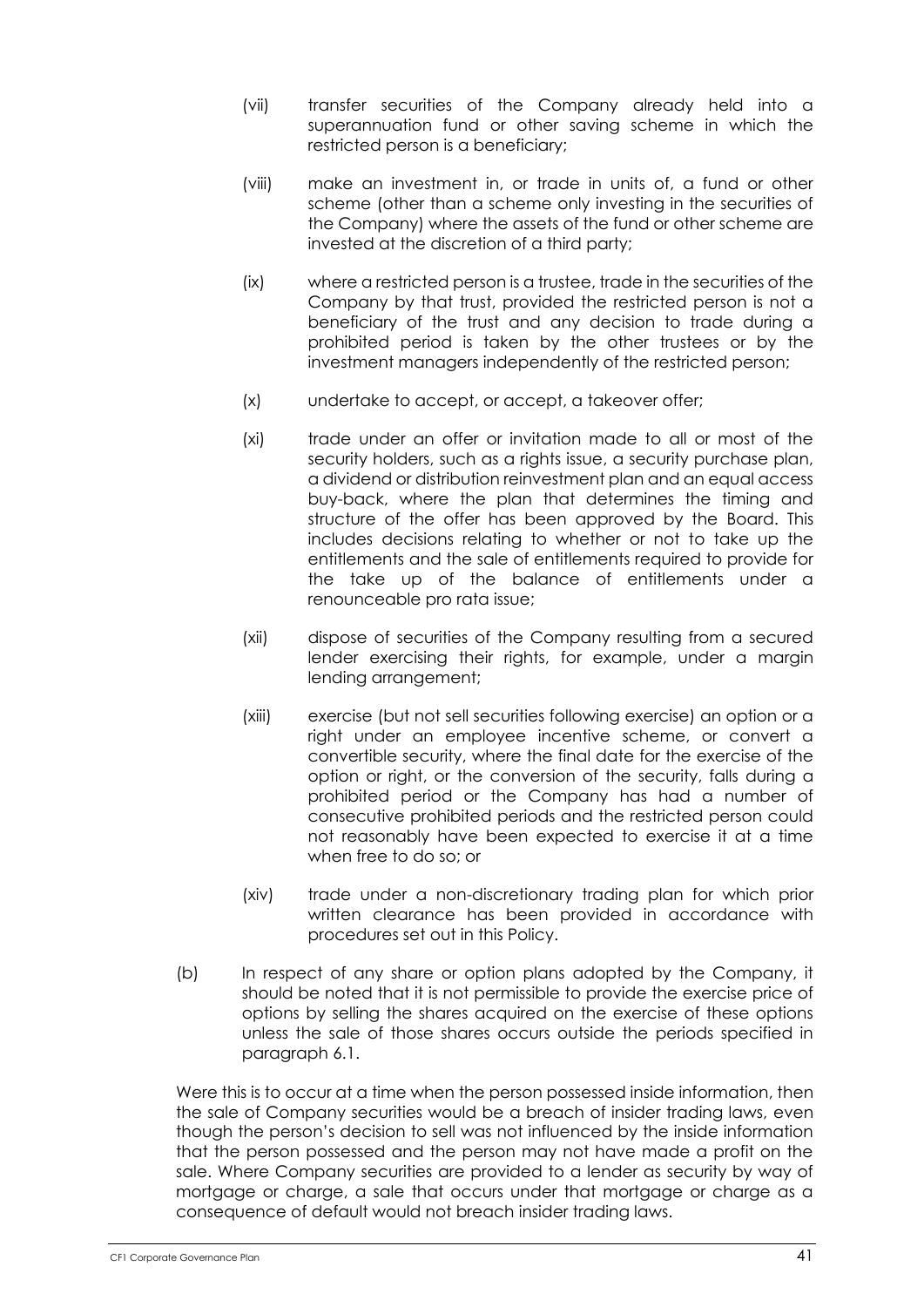# *6.5* **Notification of periods when Directors and Employees are not permitted to trade**

The Company Secretary will endeavour to notify all Directors and Employees of the times when they are not permitted to buy or sell the Company's securities as set out in paragraph 6.1.

## **7. Approval and Notification Requirements**

## **7.1 Approval requirements**

- (a) Any Directors and Employees (other than the Chairperson of the Board) wishing to buy, sell or exercise rights in relation to the Company's securities must obtain the prior written approval of the Chairperson of the Board or the Board before doing so.
- (b) If the Chairperson of the Board wishes to buy, sell or exercise rights in relation to the Company's securities, the Chairperson of the Board must obtain the prior approval of the Board before doing so.

# **7.2 Approvals to buy or sell securities**

- (a) All requests to buy or sell securities as referred to in paragraph 7.1 must include the intended volume of securities to be purchased or sold and an estimated time frame for the sale or purchase.
- (b) Copies of written approvals must be forwarded to the Company Secretary prior to the approved purchase or sale transaction.

## **7.3 Notification**

Subsequent to approval obtained in accordance with paragraphs 7.1 and 7.2, any Directors and Employees who (or through his or her Associates) buys, sells, or exercises rights in relation to Company securities **must** notify the Company Secretary in writing of the details of the transaction within two (2) business days of the transaction occurring. This notification obligation **operates at all times** and includes applications for acquisitions of shares or options by employees made under employee share or option schemes and also applies to the acquisition of shares as a result of the exercise of options under an employee option scheme.

# **7.4 Directors and Employees sales of securities**

Directors and Employees need to be mindful of the market perception associated with any sale of Company securities and possibly the ability of the market to absorb the volume of shares being sold. With this in mind, the management of the sale of any significant volume of Company securities (ie a volume that would represent a volume in excess of 10% of the total securities held by the seller prior to the sale, or a volume to be sold that would be in excess of 10% of the average daily traded volume of the shares of the Company on the ASX for the preceding 20 trading days) by a Directors and Employees needs to be discussed with the Board and the Company's legal advisers prior to the execution of any sale. These discussions need to be documented in the form of a file note, to be retained by the Company Secretary.

## **7.5 Exemption from Closed Periods restrictions due to exceptional circumstance**

Directors and Employees who are not in possession of inside information in relation to the Company, may be given prior written clearance by the Managing Director (or in the case of the Managing Director, by all other members of the Board) to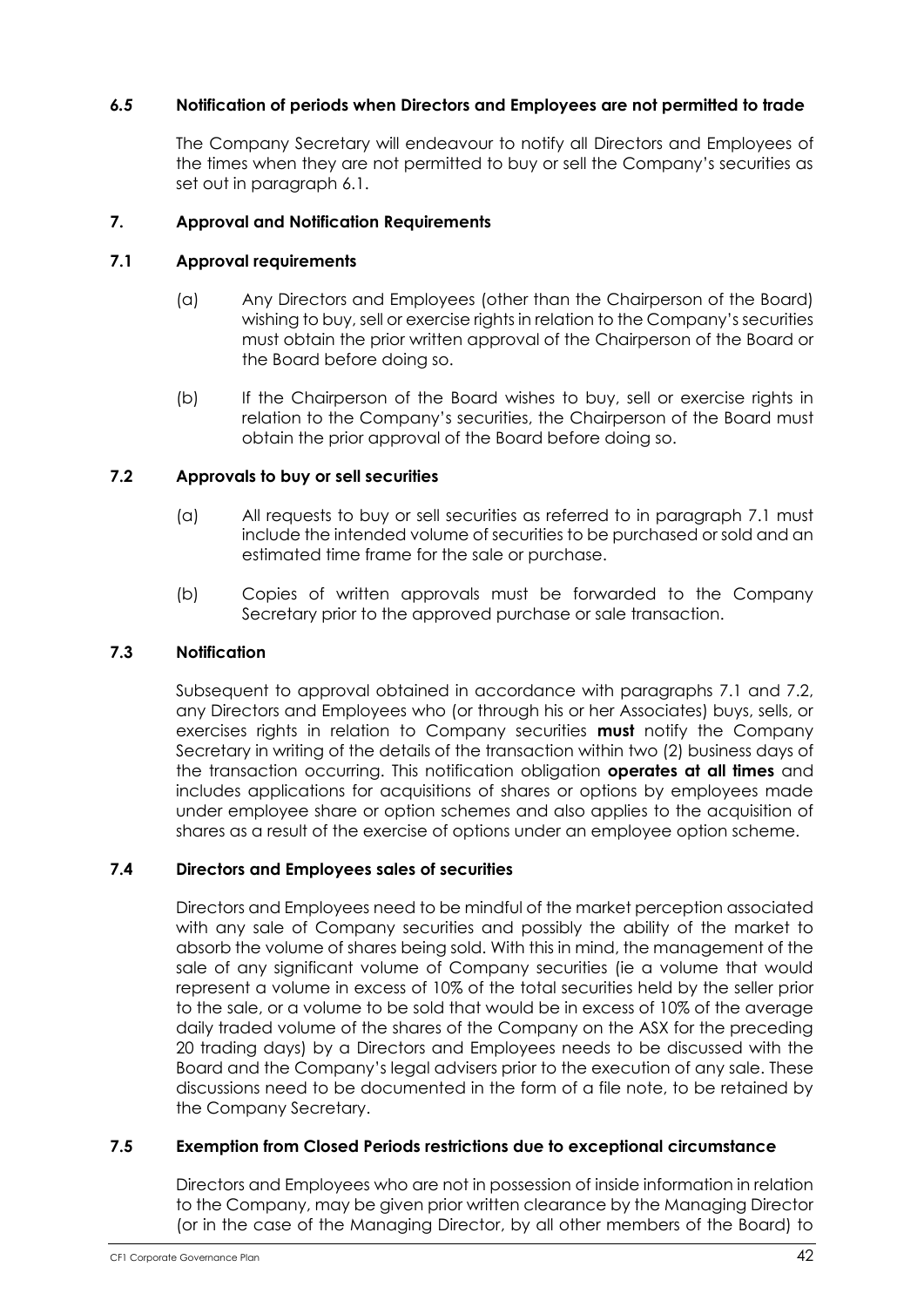sell or otherwise dispose of Company securities in a Closed Period where the person is in severe financial hardship or where there are exceptional circumstances as set out in this policy.

#### **7.6 Severe financial hardship or exceptional circumstances**

The determination of whether a Directors and Employees is in severe financial hardship will be made by the Managing Director (or in the case of the Managing Director, by all other members of the Board).

A financial hardship or exceptional circumstances determination can only be made by examining all of the facts and if necessary obtaining independent verification of the facts from banks, accountants or other like institutions.

## **7.7 Financial hardship**

Directors and Employees may be in severe financial hardship if they have a pressing financial commitment that cannot be satisfied other than by selling the securities of the Company.

In the interests of an expedient and informed determination by the Managing Director (or all other members of the Board as the context requires), any application for an exemption allowing the sale of Company securities in a Closed Period based on financial hardship must be made in writing stating all of the facts and be accompanied by copies of relevant supporting documentation, including contact details of the person's accountant, bank and other such independent institutions (where applicable).

Any exemption, if issued, will be in writing and shall contain a specified time period during which the sale of securities can be made.

## **7.8 Exceptional circumstances**

Exceptional circumstances may apply to the disposal of Company securities by a Directors and Employees if the person is required by a court order or a court enforceable undertaking (for example in a bona fide family settlement), to transfer or sell securities of the Company, or there is some other overriding legal or regulatory requirement to do so.

Any application for an exemption allowing the sale of Company securities in a Closed Period based on exceptional circumstances must be made in writing and be accompanied by relevant court and/or supporting legal documentation (where applicable).

Any exemption, if issued, will be in writing and shall contain a specified time period during which the sale of securities can be made.

## **8. ASX notification for Directors**

The ASX Listing Rules require the Company to notify the ASX within 5 business days after any dealing in securities of the Company (either personally or through an Associate) which results in a change in the relevant interests of a Director in the securities of the Company. The Company has made arrangements with each Director to ensure that the Director promptly discloses to the Company Secretary all the information required by the ASX.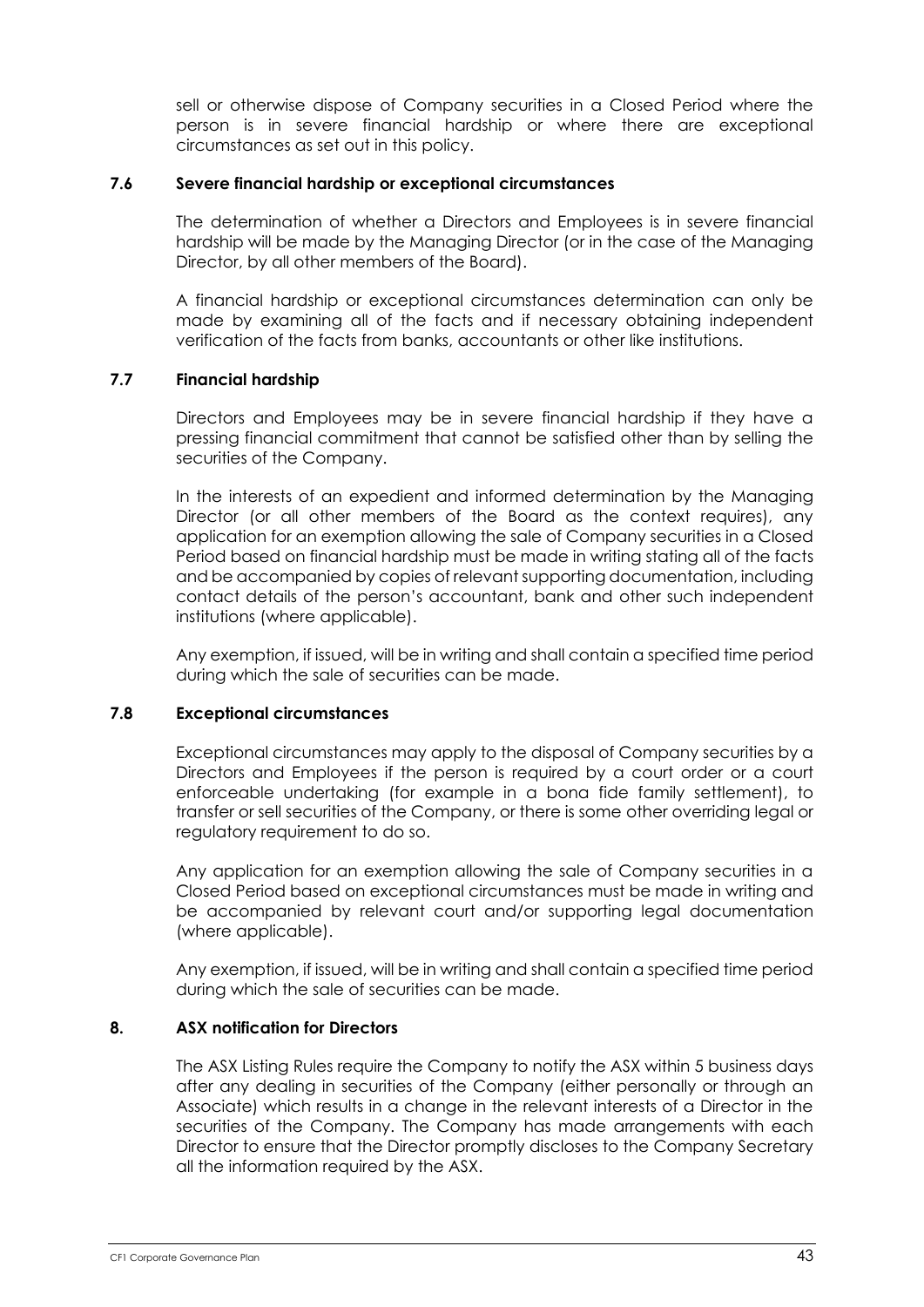# **9. Effect of Compliance with this Policy**

Compliance with these guidelines for trading in the Company's securities does not absolve that individual from complying with the law, which must be the overriding consideration when trading in the Company's securities.

# **10. Version Control**

| Version | Date             | <b>Changes</b>                                                                             |
|---------|------------------|--------------------------------------------------------------------------------------------|
|         | 10 December 2020 | Review and update consistent with Fourth<br>Edition compliant Corporate Governance<br>Plan |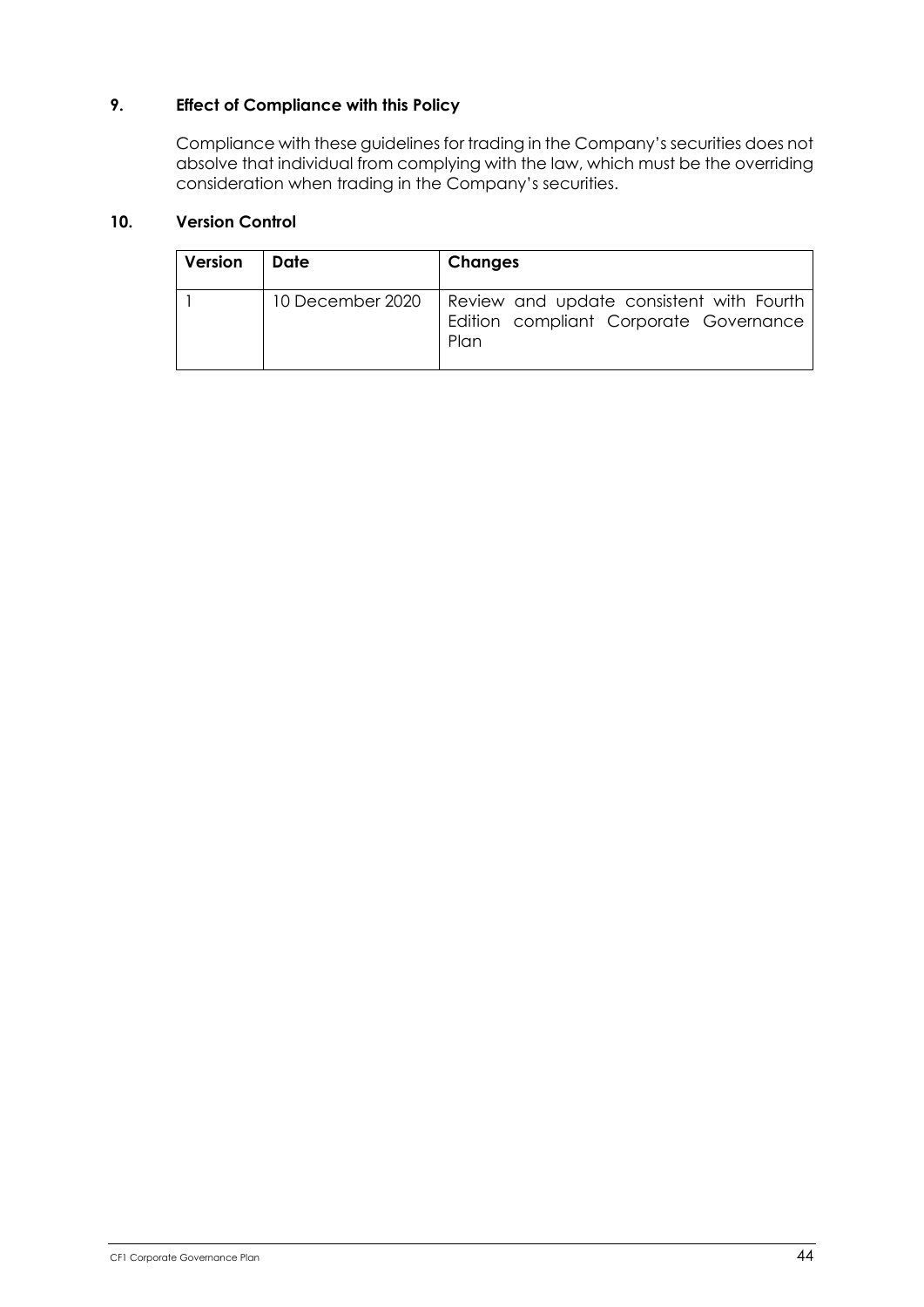# **SCHEDULE 10 – DIVERSITY POLICY**

## **1. Introduction**

The Company, the Company's stated values and all the Company's related bodies corporate are committed to workplace diversity.

The Company recognises the benefits arising from employee and Board diversity, including a broader pool of high quality employees, improving employee retention and motivation, accessing different perspectives and ideas and benefiting from all available talent.

The Company is committed to inclusion at all levels of the organisation, regardless of gender, marital or family status, sexual orientation, gender identity, age, disabilities, ethnicity, religious beliefs, cultural background, socio-economic background, perspective and experience.

To the extent practicable, the Company will consider the recommendations and guidance provided in the ASX Corporate Governance Council's *Corporate Governance Principles and Recommendations – 4th Edition* where appropriate to the Company.

This Diversity Policy does not form part of an employee's contract of employment with the Company, nor gives rise to contractual obligations. However, to the extent that the Diversity Policy requires an employee to do or refrain from doing something and at all times subject to legal obligations, the Diversity Policy forms a direction of the Company with which an employee is expected to comply.

## **2. Objectives**

The Diversity Policy provides a framework for the Company to achieve:

- (a) a diverse and skilled workforce, leading to continuous improvement in service delivery and achievement of corporate goals;
- (b) a workplace culture characterised by inclusive practices and behaviours for the benefit of all staff;
- (c) an inclusive workplace where discrimination, harassment, vilification and victimisation cannot and will not be tolerated;
- (d) improved employment, talent management and career development opportunities for women;
- (e) enhanced recruitment practices whereby the best person for the job is employed, which requires the consideration of a broad and diverse pool of talent;
- (f) a work environment that values and utilises the contributions of employees with diverse backgrounds, experiences and perspectives through improved awareness of the benefits of workforce diversity and successful management of diversity; and
- (g) awareness in all staff of their rights and responsibilities with regards to fairness, equity and respect for all aspects of diversity,

(collectively, the **Objectives**).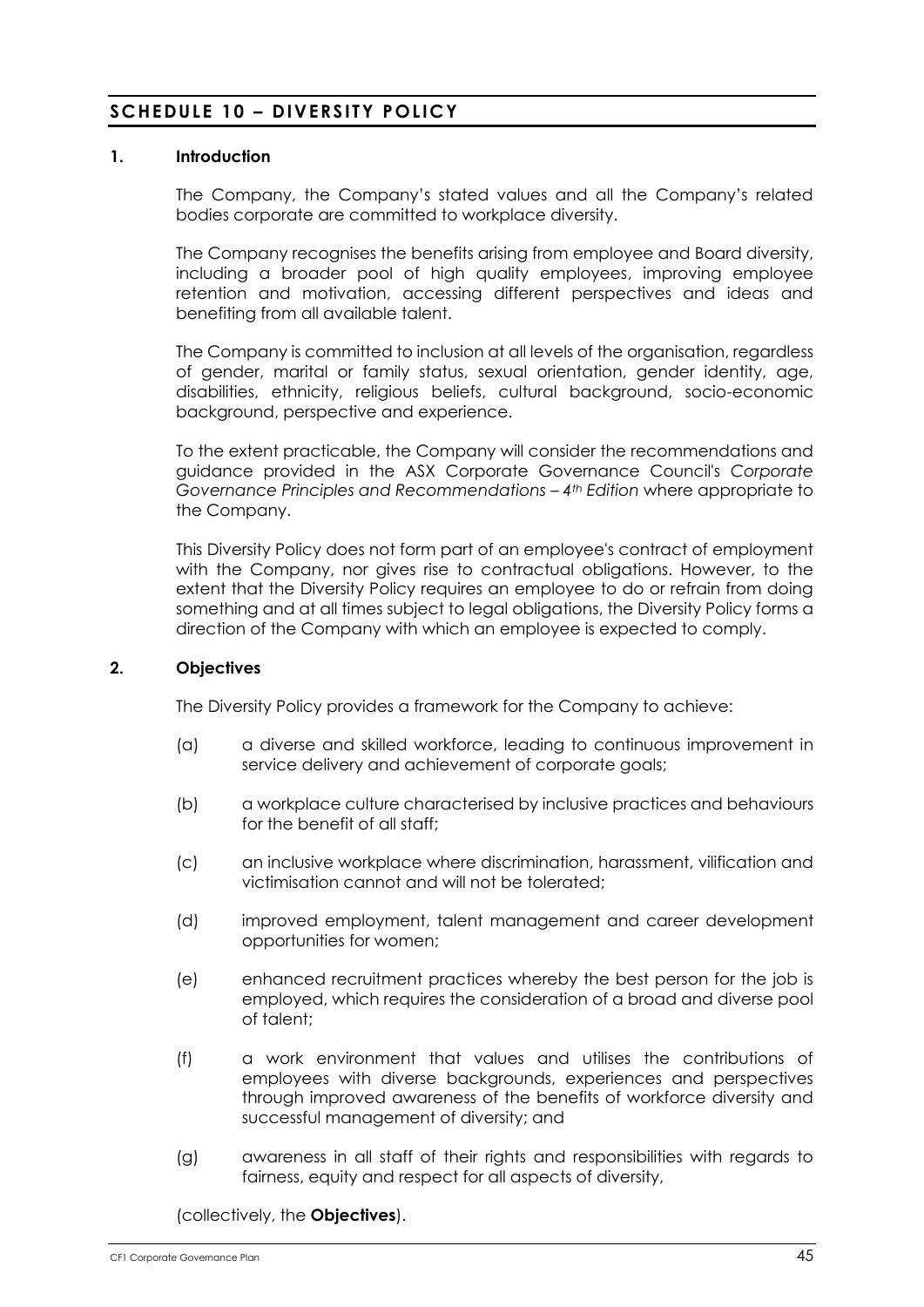The Diversity Policy does not impose on the Company, its directors, officers, agents or employees any obligation to engage in, or justification for engaging in, any conduct which is illegal or contrary to any anti-discrimination or equal employment opportunity legislation or laws in any State or Territory of Australia or of any foreign jurisdiction.

#### **3. Responsibilities**

#### **3.1 The Board's commitment**

The Board is committed to workplace diversity and supports representation of women at the senior level of the Company and on the Board where appropriate.

The Board maintains oversight and responsibility for the Company's continual monitoring of its diversity practices and development of strategies to meet the Objectives.

The Board is responsible for developing measurable objectives and strategies to meet the objectives of the Diversity Policy (**Measurable Objectives**) and monitoring the progress of the Measurable Objectives through the monitoring, evaluation and reporting mechanisms listed below. The Board shall annually assess any Measurable Objectives (if any), and the Company's progress towards achieving them.

The Board may also set Measurable Objectives for achieving gender diversity and monitor their achievement.

The Board will consider conducting all Board appointment processes in a manner that promotes gender diversity, including establishing a structured approach for identifying a pool of candidates, using external experts where necessary.

# **3.2 Strategies**

The Company's diversity strategies may include:

- (a) recruiting from a diverse pool of candidates for all positions, including senior management and the Board;
- (b) reviewing succession plans to ensure an appropriate focus on diversity;
- (c) identifying specific factors to take account of in recruitment and selection processes to encourage diversity;
- (d) developing programs to develop a broader pool of skilled and experienced senior management and Board candidates, including, workplace development programs, mentoring programs and targeted training and development;
- (e) developing a culture which takes account of domestic responsibilities of employees; and
- (f) any other strategies the Board develops from time to time.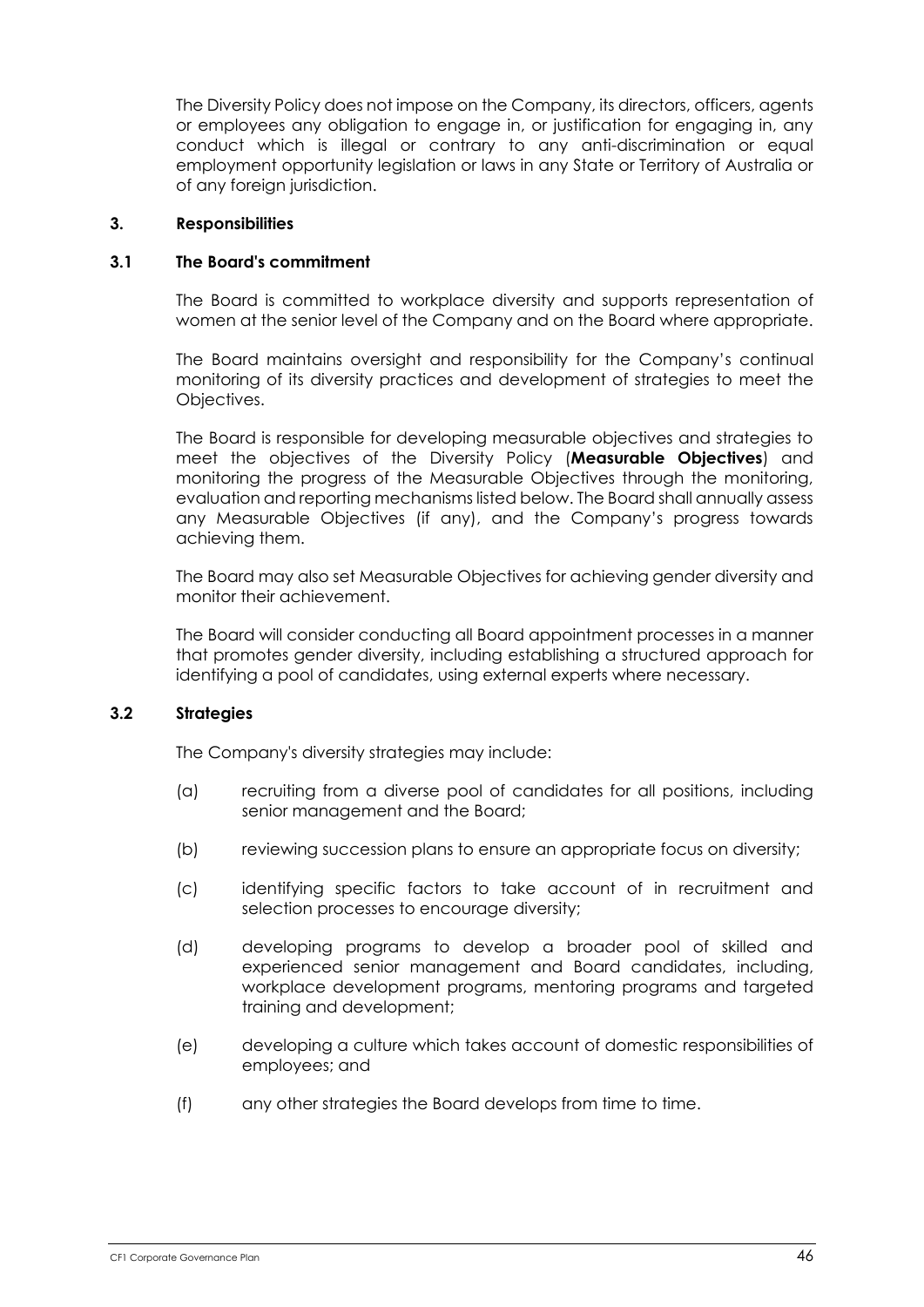# **4. Monitoring and Evaluation**

The Chairperson of the Board will monitor the scope and currency of this policy.

The Company is responsible for implementing, monitoring and reporting on the Measurable Objectives.

Measurable Objectives as set by the Board, may be included in the annual key performance indicators for the Chief Executive Officer/Managing Director and senior executives.

In addition, the Board will review progress against the Measurable Objectives as a key performance indicator in its annual performance assessment.

#### **5. Reporting**

The Company will disclose, for each financial year:

- (a) any Measurable Objectives set by the Board;
- (b) progress against these Measurable Objectives; and
- (c) either:
	- (i) the respective proportions of men and women on the Board, in senior executive positions (including how the Company has defined "senior executive" for these purposes) and across the whole Company; or
	- (ii) if the entity is a "relevant employer" under the Workplace Gender Equality Act, the entity's most recent "Gender Equality Indicators", as defined in the Workplace Gender Equality Act.

## **6. Version Control**

| Version | Date             | <b>Changes</b>                                                                             |
|---------|------------------|--------------------------------------------------------------------------------------------|
|         | 10 December 2020 | Review and update consistent with Fourth<br>Edition compliant Corporate Governance<br>Plan |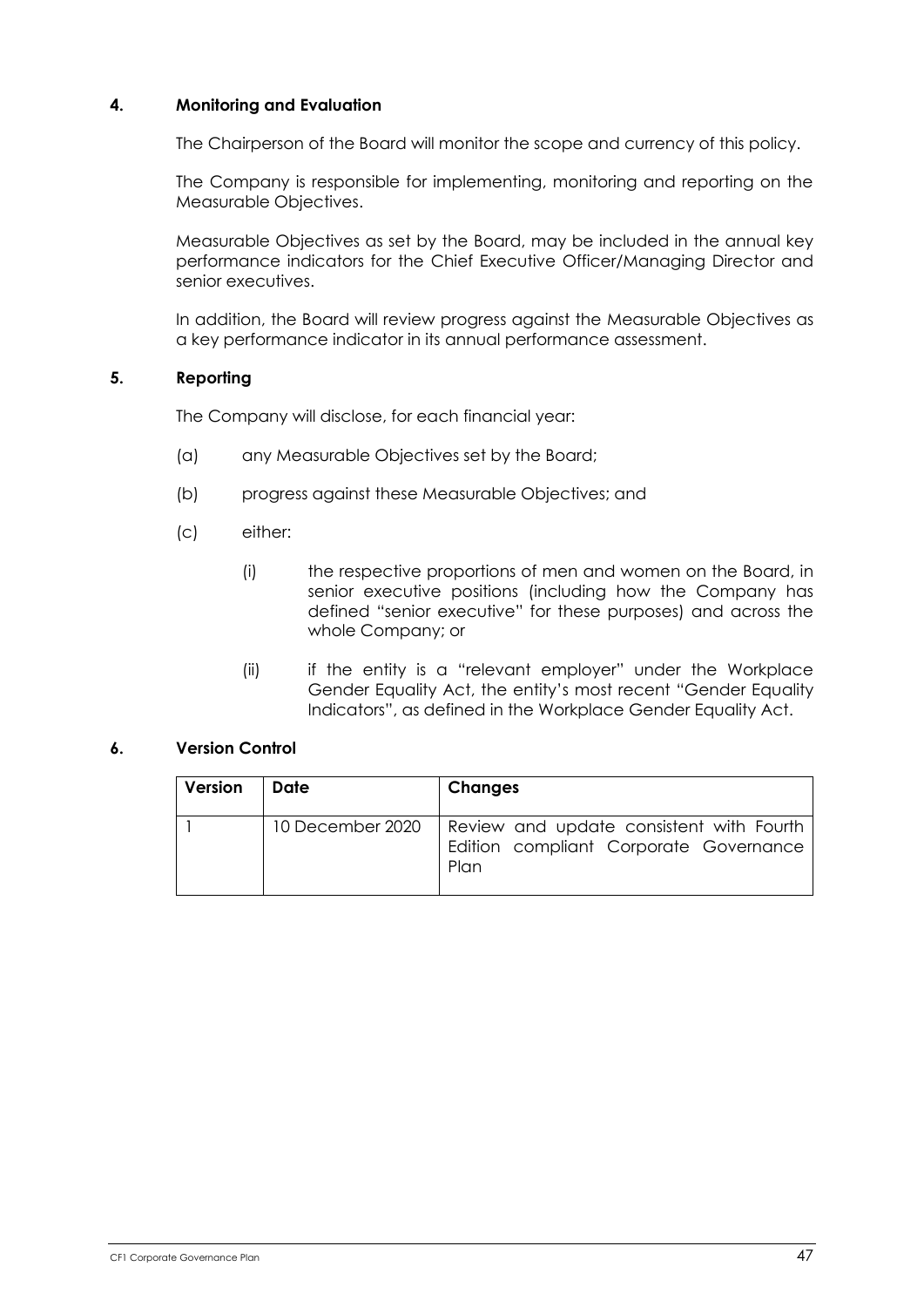# **SCHEDULE 11 – WHISTLEBLOWER POLICY**

## **1. Background and Purpose**

The Company is committed to conducting all of its business activities fairly, honestly with integrity, and in compliance with all applicable laws, rules and regulations. Its board of directors (**Board**), management and employees are dedicated to high ethical standards and recognise and support the Company's commitment to compliance with these standards.

The Company has adopted this Whistleblower Policy to:

- (a) encourage and support people to feel confident to speak up safely and securely if they become aware of wrong-doing or illegal or improper conduct within the Company;
- (b) provide information and guidance on how to report such conduct, how reports will be handled and investigated in a timely manner and the support and protections available if a report is made;
- (c) set out the responsibilities of the Company and its management in upholding the Company's commitment to reporting any illegal, unethical or improper conduct; and
- (d) promote ethical behaviour and a culture of speaking up to deter wrongdoing.

This Whistleblower Policy is in compliance with the ASX Corporate Governance Principles and Recommendations – 4th Edition as well as industry standards and the Company's legal and regulatory obligations.

This Whistleblower Policy applies globally. To the extent that laws and regulations in any country are more rigorous or restrictive than this Whistleblower Policy, those laws and regulations should be followed by any subsidiary operating in that country. Where a country has specific whistleblower laws which are less rigorous than this Whistleblower Policy, this Whistleblower Policy prevails. The Company may, from time to time, provide country-specific directions for subsidiaries operating in countries outside of Australia.

In this Whistleblower Policy, references to the Company includes references to the Company and any of its subsidiaries.

#### **2. Definitions**

In this Whistleblower Policy the following words or phrases mean the following:

**AFP** means the Australian Federal Police.

**APRA** means the Australian Prudential Regulation Authority.

**ASIC** means the Australian Securities and Investments Commission.

**Commissioner** means the Commissioner of Taxation.

**Corporations Act** means the *Corporations Act 2001* (Cth).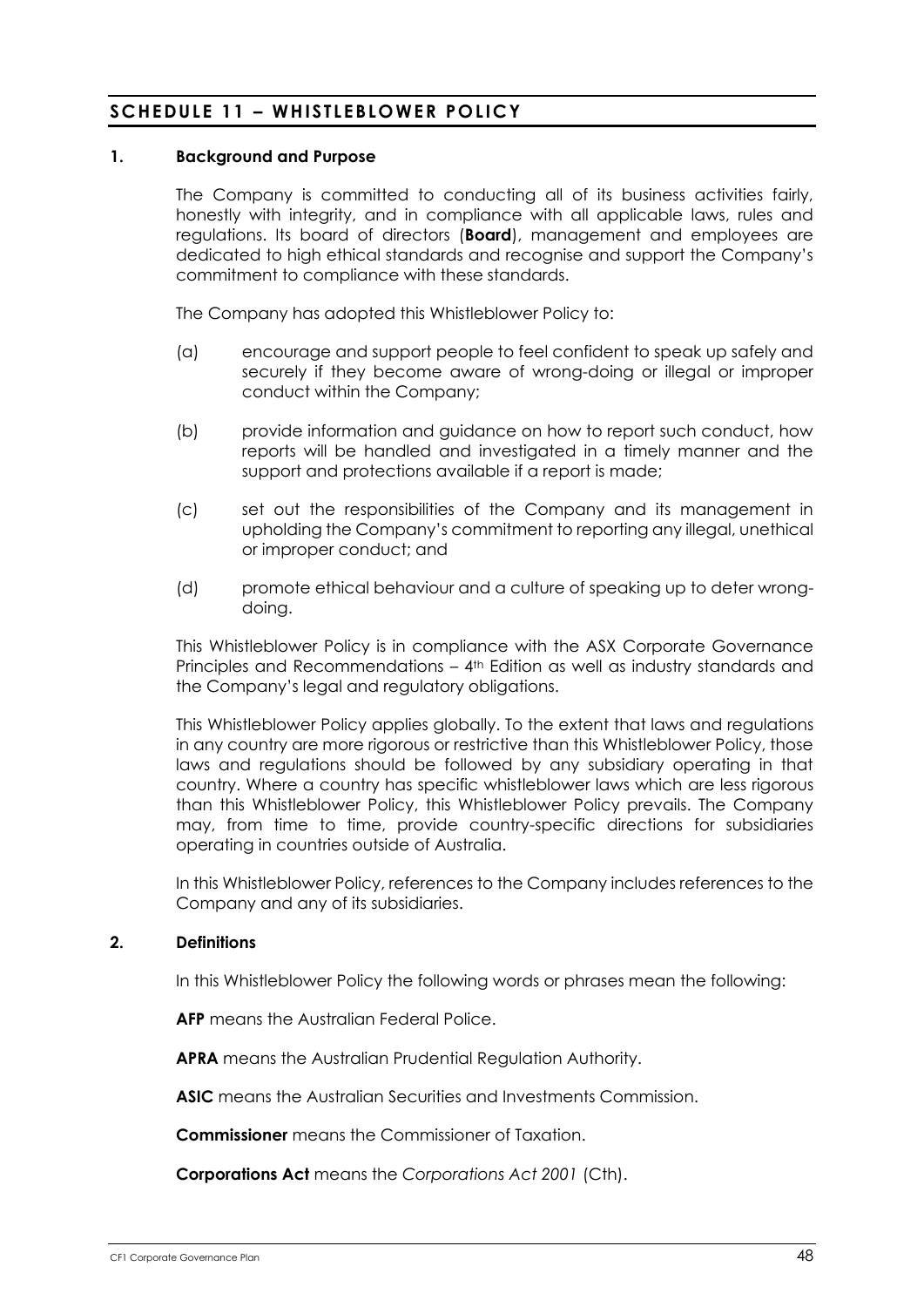**Discloser** means a person disclosing a Reportable Matter under this Whistleblower Policy and includes an individual who is, or has been, one of the following in relation to the entity:

- (a) an officer or employee of the Company (and includes current and former employees who are permanent, part-time, fixed term or temporary, interns, secondees, managers and directors);
- (b) a supplier of services or goods to the entity (whether paid or unpaid), including their employees (and includes current and former contractors, consultants, service providers and business partners);
- (c) an associate of the Company,

or a relative or dependant of one of the above (or of their spouse).

**Personnel** means all persons (whether authorised or unauthorised) acting on behalf of the Company at all levels, including officers, directors, temporary staff, contractors, consultants and employees of the Company, as the context requires.

**Recipient** has the meaning set out in clause 6.2(a).

**Reportable Matter** has the meaning set out in clause 6.1.

**Taxation Act** means the *Taxation Administration Act 1953* (Cth).

## **3. Who the whistleblower policy applies to**

- (a) The Company requires all Personnel to comply with this Whistleblower Policy and any applicable whistleblower laws and regulations, including the provisions under the Corporations Act and Taxation Act.
- (b) The Whistleblower Policy applies to all Disclosers of Reportable Matters. However, additional disclosures may be protected under other legislation.

# **4. Responsibility for compliance and training**

- (a) The Company's Board is responsible for the overall administration of this Whistleblower Policy. The Board will monitor the implementation of this Whistleblower Policy and will review on an ongoing basis its suitability and effectiveness. Internal control systems and procedures will be audited regularly to ensure that they are effective in minimising the risk of noncompliance with this Whistleblower Policy.
- (b) The Board may appoint a Whistleblower Protection Officer who will be responsible for:
	- (i) protecting Disclosers and applying this Whistleblower Policy;
	- (ii) monitoring the effectiveness of relevant policies and reporting to the Board accordingly; and
	- (iii) ensuring compliance with whistleblower training and programs.
- (c) The Board may appoint a Whistleblower Investigating Officer who will be responsible for: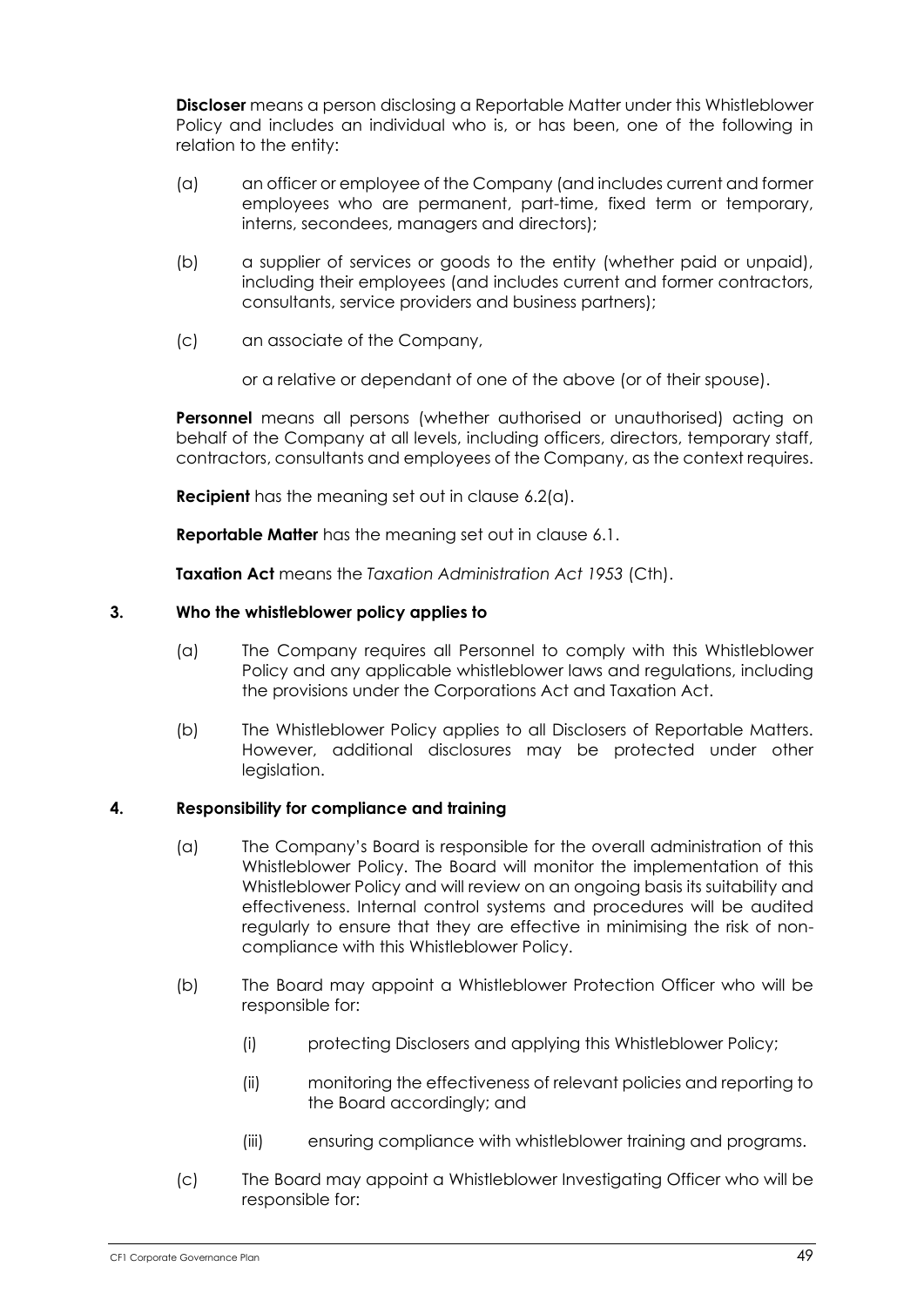- (i) investigating reports made under this Whistleblower Policy; and
- (ii) reporting to the Board.
- (d) In addition to the Board and the Whistleblower Protection Officer (if appointed), each of the Company's subsidiaries outside Australia may have designated executives responsible for monitoring and applying this Whistleblower Policy.
- (e) A copy of this Whistleblower Policy will be made available on the Company's website and intranet and in such other ways as will ensure the Whistleblower Policy is available to those wishing to use it.
- (f) All Personnel are required to understand and comply with this Whistleblower Policy and to follow the reporting requirements set out in this Whistleblower Policy. To this end, regular and appropriate training on how to comply with this Whistleblower Policy will be provided to all Personnel (including recipients and potential investigators and those with specific responsibility under this Whistleblower Policy) to ensure everyone is aware of their rights and obligations under this Whistleblower Policy and under applicable whistleblower laws. However, it is the responsibility of all Personnel to ensure that they read, understand and comply with this Whistleblower Policy.

## **5. Consequences of breaching this Whistleblower Policy**

- (a) A breach of this Whistleblower Policy may expose Personnel and the Company to damage, including but not limited to criminal and/or civil penalties, substantial fines, loss of business and reputational damage.
- (b) A breach of this Whistleblower Policy by Personnel will be regarded as a serious misconduct, leading to disciplinary action which may include termination of employment.

## **6. Whistleblower Policy**

#### **6.1 Reportable Matters**

Personnel are encouraged to speak up and report Reportable Matters under this Whistleblower Policy to a Recipient listed in clause 6.2(a).

| <b>What are Reportable Matters?</b>                                                                                                                                                                                                                                                                                                                                                    |                                                                                                                                                                                                            |  |
|----------------------------------------------------------------------------------------------------------------------------------------------------------------------------------------------------------------------------------------------------------------------------------------------------------------------------------------------------------------------------------------|------------------------------------------------------------------------------------------------------------------------------------------------------------------------------------------------------------|--|
| <b>Reportable Matters</b> involve<br>any<br>actual or suspected misconduct or<br>an improper state of affairs in relation<br>to the Company or a related body<br>corporate or an officer or employee<br>of the Company.<br>You must have reasonable grounds<br>for reporting such conduct but you<br>should speak up even if you are<br>unsure if something is a Reportable<br>Matter. | Reportable Matters may or may not<br>include a breach of law or information<br>that indicates a danger to the public or<br>to the financial system.                                                        |  |
|                                                                                                                                                                                                                                                                                                                                                                                        | Matters<br><b>Examples</b> of Reportable<br>include, but are not limited to, conduct<br>which:<br>is dishonest, fraudulent, corrupt<br>(a)<br>or involves bribery or any other<br>in breach<br>the<br>- of |  |
|                                                                                                                                                                                                                                                                                                                                                                                        | activity<br>Company's Anti-Bribery<br>and<br>Anti-Corruption Policy;<br>is illegal (such as theft, dealing in<br>(b)                                                                                       |  |
|                                                                                                                                                                                                                                                                                                                                                                                        | or use of illicit drugs, violence or                                                                                                                                                                       |  |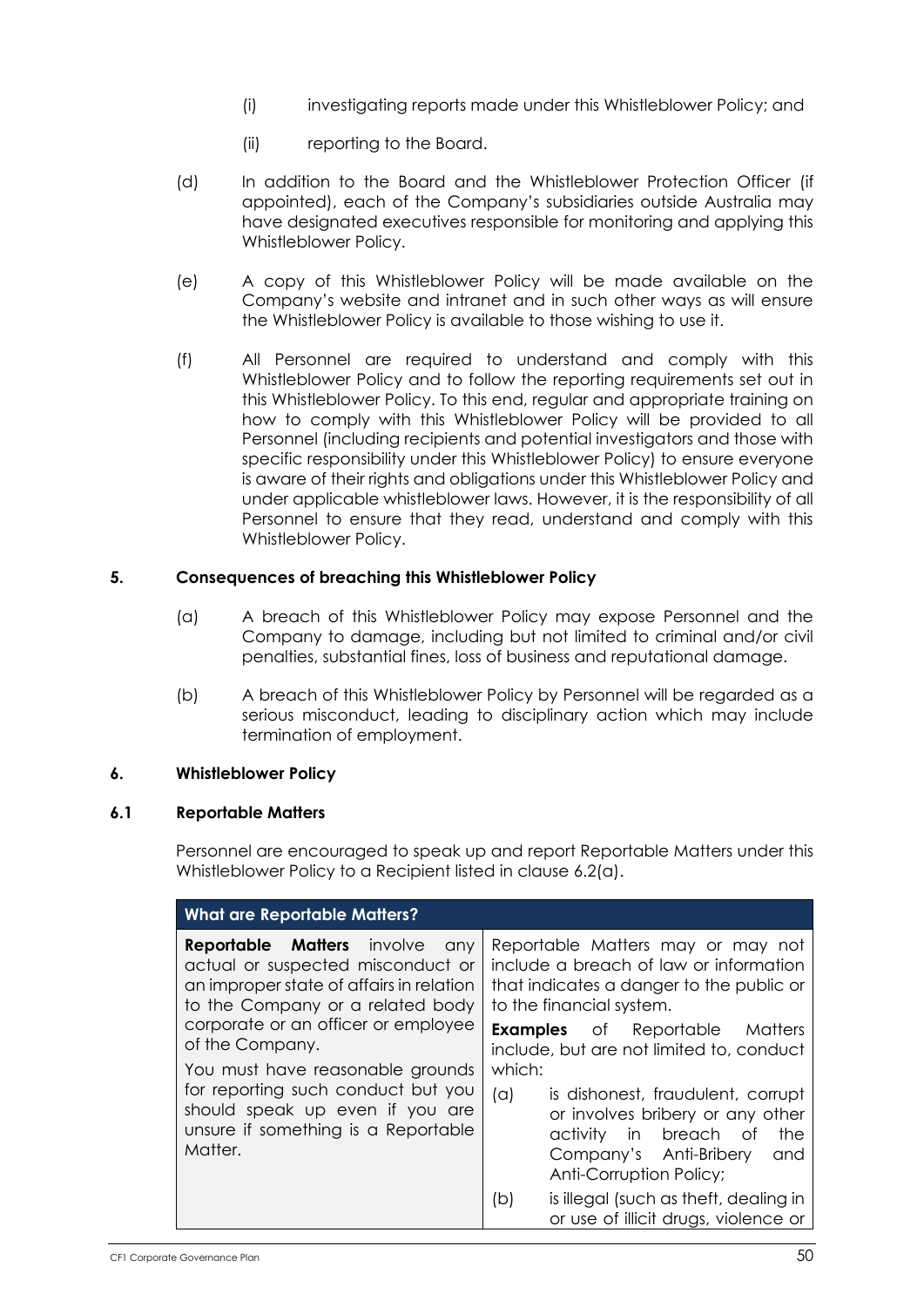|                                                                                                                                                                                |     | threatened<br>violence<br>and                                                                                                                                                                                                                                                   |
|--------------------------------------------------------------------------------------------------------------------------------------------------------------------------------|-----|---------------------------------------------------------------------------------------------------------------------------------------------------------------------------------------------------------------------------------------------------------------------------------|
|                                                                                                                                                                                |     | criminal damage to property) or<br>involves criminal conduct<br><b>or</b><br>breaches<br>other<br>of law<br><b>or</b><br>regulatory requirements;                                                                                                                               |
|                                                                                                                                                                                | (C) | is unethical or breaches any of<br>Company's<br>policies,<br>the<br>charters or Code of Conduct;                                                                                                                                                                                |
|                                                                                                                                                                                | (d) | potentially harmful<br>or<br>İS.<br>damaging to the Company, an<br>employee or person, such as<br>unsafe<br>work<br>practices,<br>environmental<br>damage<br><b>or</b><br>substantial wasting of Company<br>resources;                                                          |
|                                                                                                                                                                                | (e) | may cause financial<br>loss or<br>damage in any way to the<br>Company's reputation or<br>be<br>otherwise detrimental to the<br>Company's interest;                                                                                                                              |
|                                                                                                                                                                                | (f) | involves actual or threatened<br>discrimination,<br>harassment,<br>victimisation or bullying, or any<br>other type of detrimental action<br>(other than disclosures<br>that<br>solely relate to personal work-<br>related grievances as defined in<br>the Corporations Act); or |
|                                                                                                                                                                                | (g) | to<br>amounts<br>abuse<br>an<br>Оf<br>authority.                                                                                                                                                                                                                                |
| Reportable Matters do <b>not</b> generally<br>include<br>work-related<br>personal                                                                                              |     | <b>Examples</b> of personal work-related<br>grievances include:                                                                                                                                                                                                                 |
| grievances.<br>Personal work-related grievances are<br>those that relate to current or former<br>employment and have, or tend to                                               |     | (a) an interpersonal conflict<br>the<br><b>Discloser</b><br>between<br>and<br>another employee; and                                                                                                                                                                             |
| have, implications for the Discloser<br>personally but do not have any other                                                                                                   | (b) | a decision that does not involve<br>a breach of workplace laws;                                                                                                                                                                                                                 |
| significant<br>implications<br>for<br>the<br>Company (or any other entity) or do<br>not relate to conduct or alleged                                                           | (c) | decision<br>the<br>concerning<br>a<br>transfer<br>engagement,<br><b>or</b><br>promotion of the Discloser;                                                                                                                                                                       |
| about<br>Reportable<br>conduct,<br>$\hbox{\tt\small C}$<br>Matter.                                                                                                             | (d) | a decision concerning the terms<br>and conditions of engagement<br>of the Discloser; or                                                                                                                                                                                         |
| Personnel can discuss personal work-<br>grievances<br>with<br>the<br>related<br>Director.<br>Managing<br>Alternatively,<br>Personnel may wish to seek legal                    | (e) | decision<br>to<br>suspend<br>a<br>or<br>terminate the engagement<br>Оf<br>the Discloser, or otherwise<br>to                                                                                                                                                                     |
| advice<br>about<br>their<br>rights<br>and<br>protections under employment law<br>and ways to resolve personal work-<br>related grievances.<br>However, in some cases,<br>these |     | discipline the Discloser.                                                                                                                                                                                                                                                       |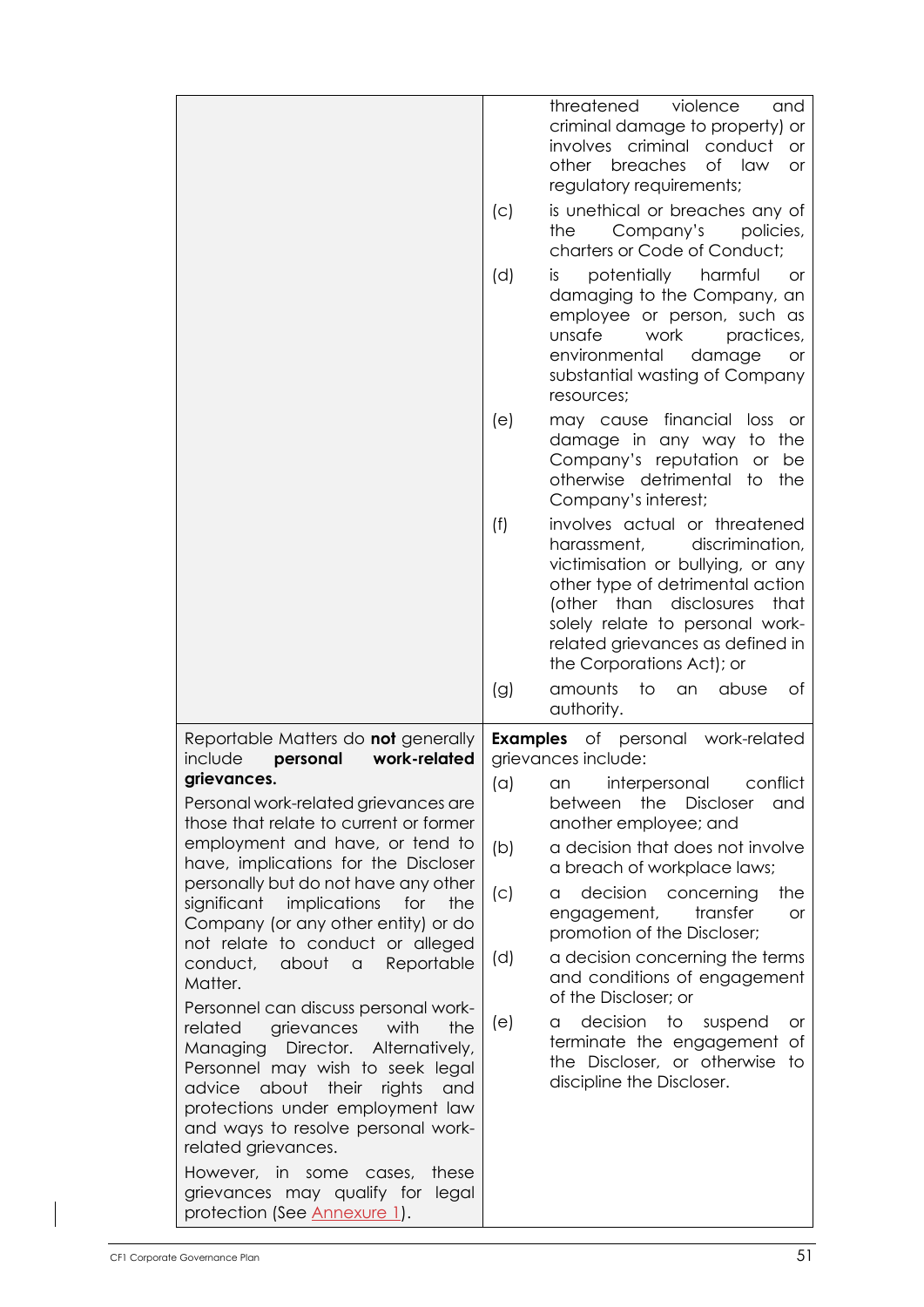# **6.2 Making a Report**

# (a) **Who to report to?**

- (b) The Company encourages reports of Reportable Matters to be made to any of the following recipients (as appropriate in the circumstances) (**Recipients**):
	- (i) to the Whistleblower Protection Officer or Managing Director, as applicable;
	- (ii) to the relevant supervisor, senior manager or officer in the Company who makes, or participates in making, decisions that affect the whole, or a substantial part of, the business of the Company, or who has the capacity to affect significantly the Company's financial standing;
	- (iii) to the Chairperson or
	- (iv) any member of the Board; or
	- (v) the Company Secretary.

The contact details of the Recipients can be found on the Company's intranet. Reports can be made by email, telephone, in person or by post.

The Company recognises that there may be issues of sensitivity whereby a Discloser does not feel comfortable to make a report to an internal recipient. In such cases, the Discloser may feel more comfortable making an anonymous disclosure to an external recipient.

Nothing in this Whistleblower Policy (including anonymous reporting) should be taken in any way as restricting someone from reporting any matter or providing any information to a regulator (such as ASIC, the APRA, Commissioner), the Company's auditor or a member of the audit team, a lawyer (to obtain advice or representation) or any other person in accordance with any relevant law, regulation or other requirement. Information in relation to whistleblowing is available from such regulators and can generally be downloaded on their website.

## (c) **Anonymous reports**

The Company also appreciates that speaking up can be difficult. Reports can also be made anonymously or using a pseudonym and still be protected. A Discloser can refuse to answer questions that could reveal their identity. While reports can be made anonymously, it may affect the ability to investigate the matter properly and to communicate with the Discloser about the report. Anonymous Disclosers should therefore attempt to maintain two-way communication as far as possible.

Anonymous reports can be made by email, phone or post using the contact details on the Company's website.

## (d) **Information to include in the report**

As much information should be included in the report as possible including details of the Reportable Matter, people involved, dates, locations and whether more evidence may exist.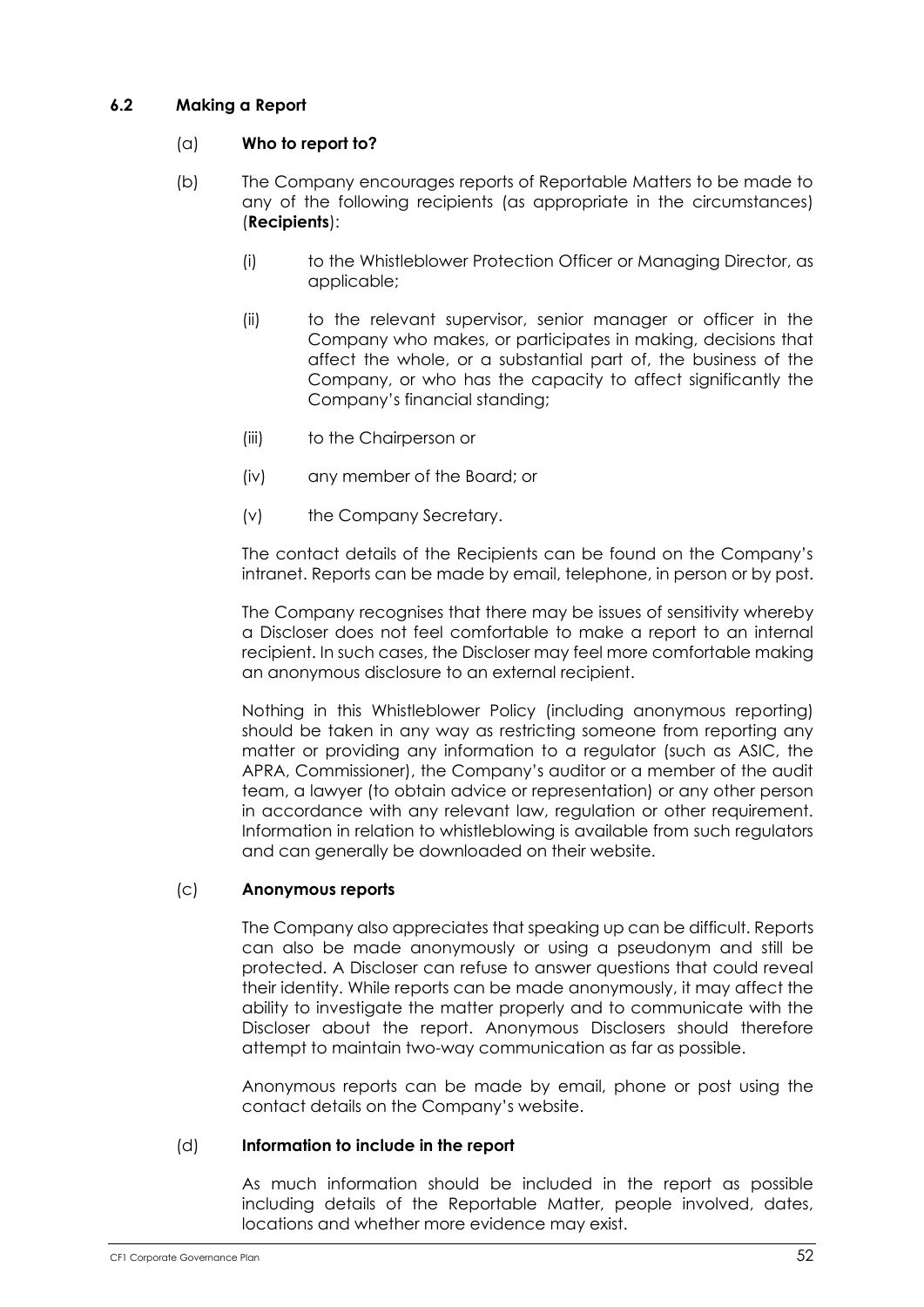Disclosers will be expected to have reasonable grounds to believe the information being disclosed is true (which will be based on the objective reasonableness of the reasons for the Discloser's suspicions) but the Discloser will not be penalised and may still qualify for protection if the information turns out to be incorrect should they have such reasonable grounds. However, any deliberate false reporting will not qualify for protection under this Whistleblower Policy and will be treated as a serious matter and may be subject to disciplinary action.

#### (e) **Questions**

Personnel who are unsure about how this Whistleblower Policy works, what is covered by the Whistleblower Policy or how a disclosure may be handled are encouraged to speak with the Whistleblower Protection Officer or Managing Director, as applicable, in the first instance.

## **6.3 Investigating a Report**

#### (a) **Who will investigate?**

An appropriate investigator (or investigators) may be appointed to investigate any reports made under this Whistleblower Policy. An investigator will be independent of the Discloser and individuals who are the subject of the disclosure and the department or business unit involved. Possible investigators include:

- (i) the Whistleblower Investigating Officer;
- (ii) the Whistleblower Protection Officer;
- (iii) the Chairperson or any member of the Board;
- (iv) the Company Secretary; or
- (v) an independent adviser.

Where a Reportable Matter relates to the Managing Director, Whistleblower Protection Officer, Whistleblower Investigating Officer or a director of the Company, the matter will be referred directly to the Company Secretary or other appropriate person.

#### (b) **How will the investigation be conducted?**

Any matters reported under this Whistleblower Policy will be considered and a determination will be made as to whether the disclosure falls within the scope of this Whistleblower Policy. If so, the matter will be investigated as soon as practicable after the matter has been reported. The investigation process will be conducted in a thorough, fair, objective and independent manner (while preserving confidentiality) and will depend on the precise nature of the conduct being investigated. Due care and appropriate speed will be taken and reported information will be verified and relevant personnel interviewed as part of the investigative process. The Company may seek independent advice as necessary.

The Discloser may be asked for further information, will be given regular and appropriate updates in the circumstances and will be advised of any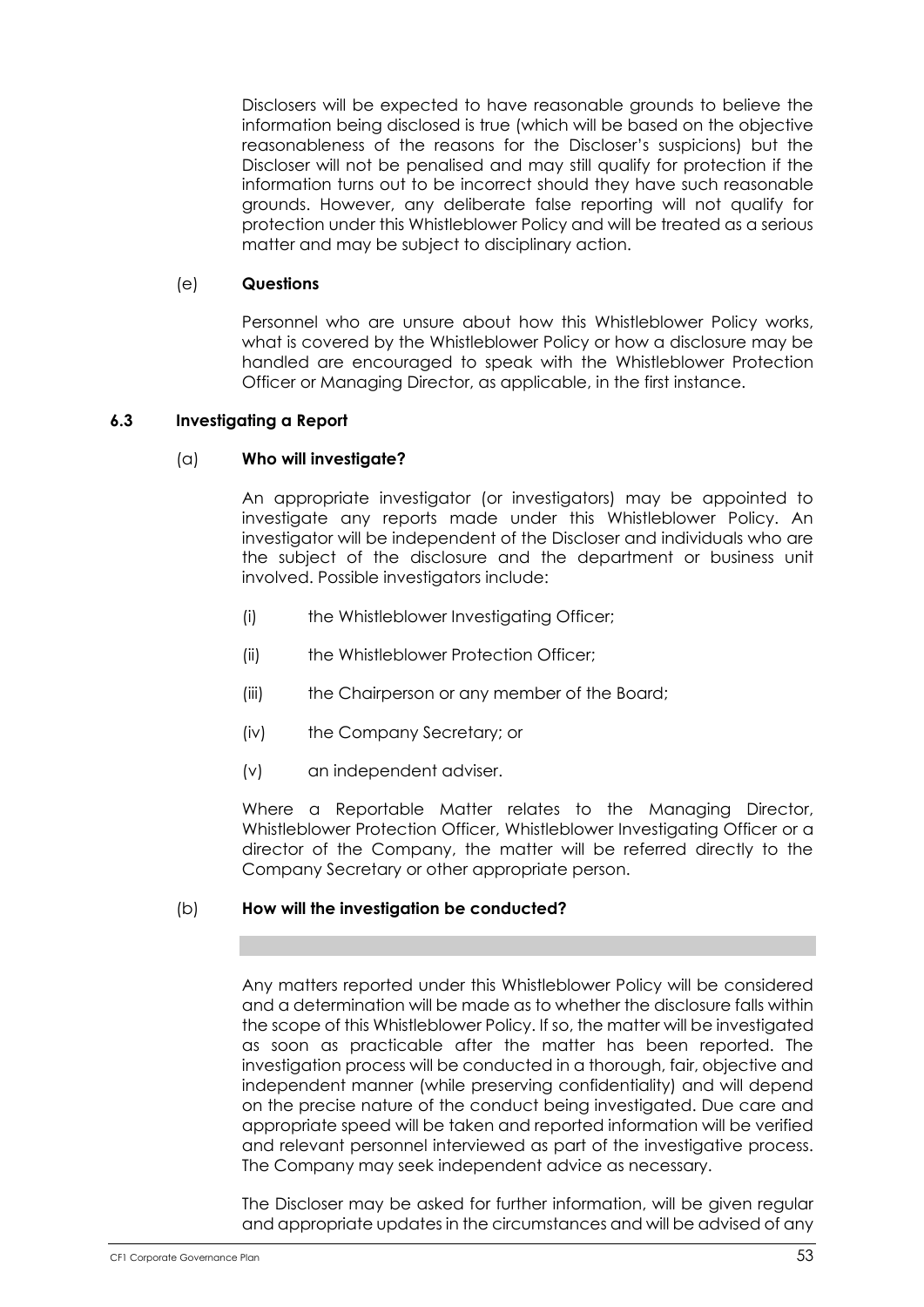outcomes from the investigation (subject to considerations of privacy and confidentiality). Any updates or outcomes will be advised by reasonable means.

Anonymous reports will be investigated based on the information provided and may be limited if the Discloser has refused or omitted to provide contact details.

At the end of the investigation, the relevant investigating officer will report their findings to the Chairperson of the Board or the appropriate person who will determine the appropriate response. This may include rectifying any unacceptable conduct and taking any action required to prevent future occurrences of the same or similar conduct as well as disciplinary action if necessary. The identity of the Discloser will be redacted from any written investigation reports unless they have consented to disclosure of their identity.

The Discloser may lodge a complaint with a regulator if they are not happy with an outcome of the investigation or if they consider that this Whistleblower Policy has not been adhered to adequately.

#### **6.4 Support and Protections**

#### (a) **Identity Protection (Confidentiality) for Disclosers**

The identity of and information likely to lead to the identification of a Discloser will be kept confidential, however a disclosure can be made:

- (i) if the Discloser consents;
- (ii) to ASIC, APRA, the Commissioner or a member of the AFP;
- (iii) to a lawyer for the purpose of obtaining legal advice or representation; or
- (iv) if the disclosure is allowed or required by law.

During the course of an investigation, the Company will take reasonable steps to reduce the risk of disclosing information that could identify the Discloser (including redacting all personal information or references to the Discloser, restricting the number of people involved in handling and investigating the disclosure and ensuring secure and confidential email communication in relation to the investigation). Note however, that in practice, people may be able to guess the Discloser's identity if the Discloser has mentioned their intention to make a disclosure; the Discloser is one of a very small number of people with access to the information; or the disclosure relates to information that a Discloser has previously been told privately and in confidence.

Unauthorised disclosure of:

- (i) the identity of a Discloser who has made a report of a Reportable Matter; or
- (ii) information from which the identity of the Discloser could be inferred,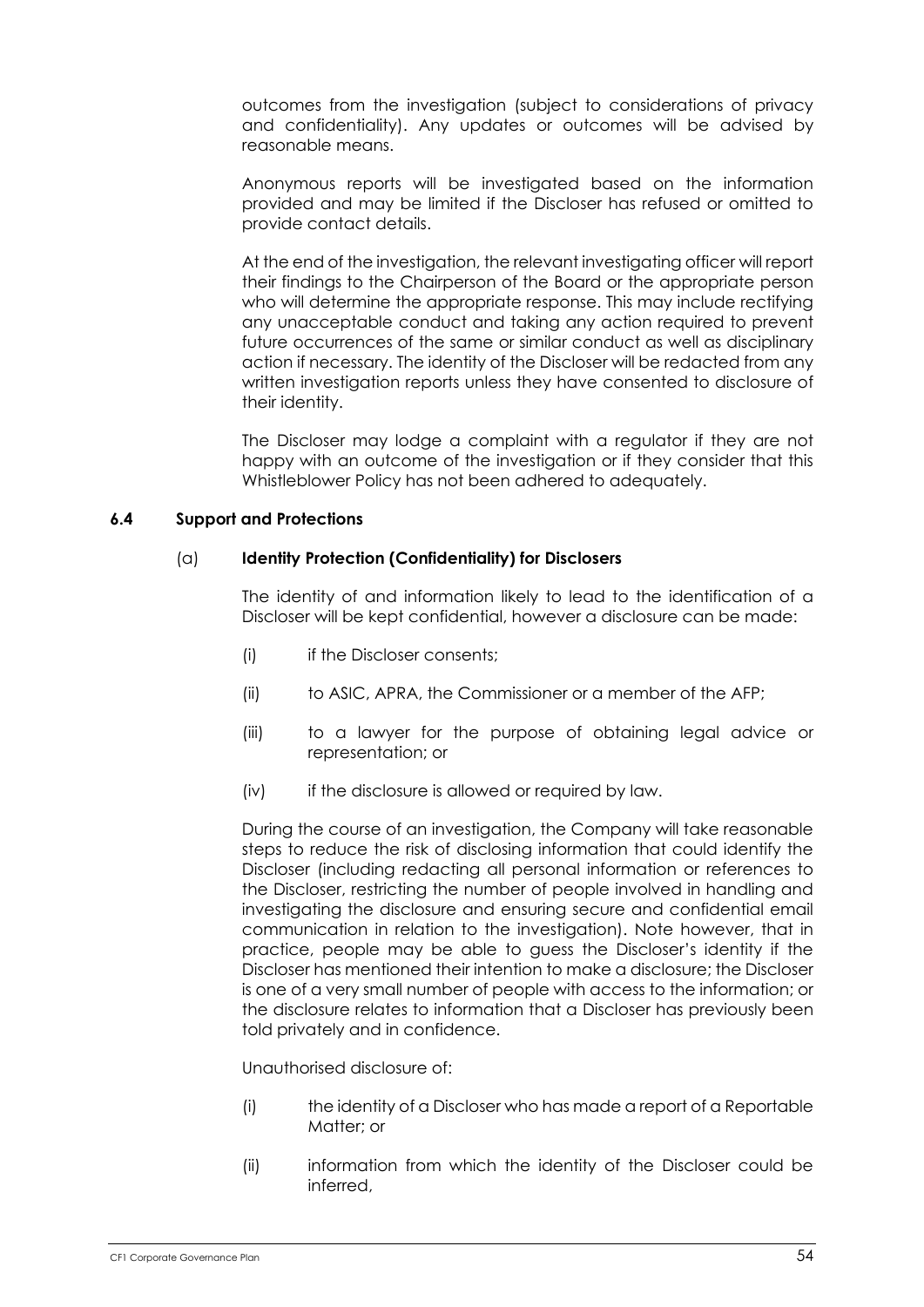may be an offence under Australian law, will be regarded as a disciplinary matter and will be dealt with in accordance with the Company's disciplinary procedures.

A Discloser may lodge a complaint about a breach of confidentiality with the Company or a regulator.

## (b) **Protection from detriment for Disclosers**

A Discloser who makes a report under this Whistleblower Policy shall not suffer detriment (either actual or threatened). Examples of actual or threatened detriment include:

- (i) harassment, intimidation, victimisation, bias or discrimination;
- (ii) dismissal of an employee or varying an employee's position or duties;
- (iii) causing physical or psychological harm or injury; or
- (iv) damage to a person's property, reputation, business or financial position or any other damage.

Certain actions will not constitute detrimental conduct such as:

- (i) administrative action that is reasonable for the purpose of protecting a Discloser from detriment (eg moving a Discloser who has made a disclosure about their immediate work area to another area to prevent them from detriment); and
- (ii) managing a Discloser's unsatisfactory work performance, if the action is in line with the Company's performance management framework.

The Company will take all steps to protect Disclosers from any form of detrimental treatment and may ensure that a risk assessment is carried out to determine the risk of detriment.

Anyone who retaliates against someone who has reported a possible violation may be subject to discipline by the Company or penalties under the Corporations Act, Taxation Act or other Australian law.

Anyone who is subjected to detriment as a result of making a report under this Whistleblower Policy should report it in accordance with clause 6.2.

A Discloser (or any other employee or person) can seek compensation or other remedies through the courts if:

- (i) they suffer loss, damage or injury because of a disclosure; and
- (ii) the Company failed to prevent a person from causing the detriment.

A Discloser may seek independent legal advice or contact a regulatory body if they believe they have suffered detriment.

## (c) **Other protections available to Disclosers**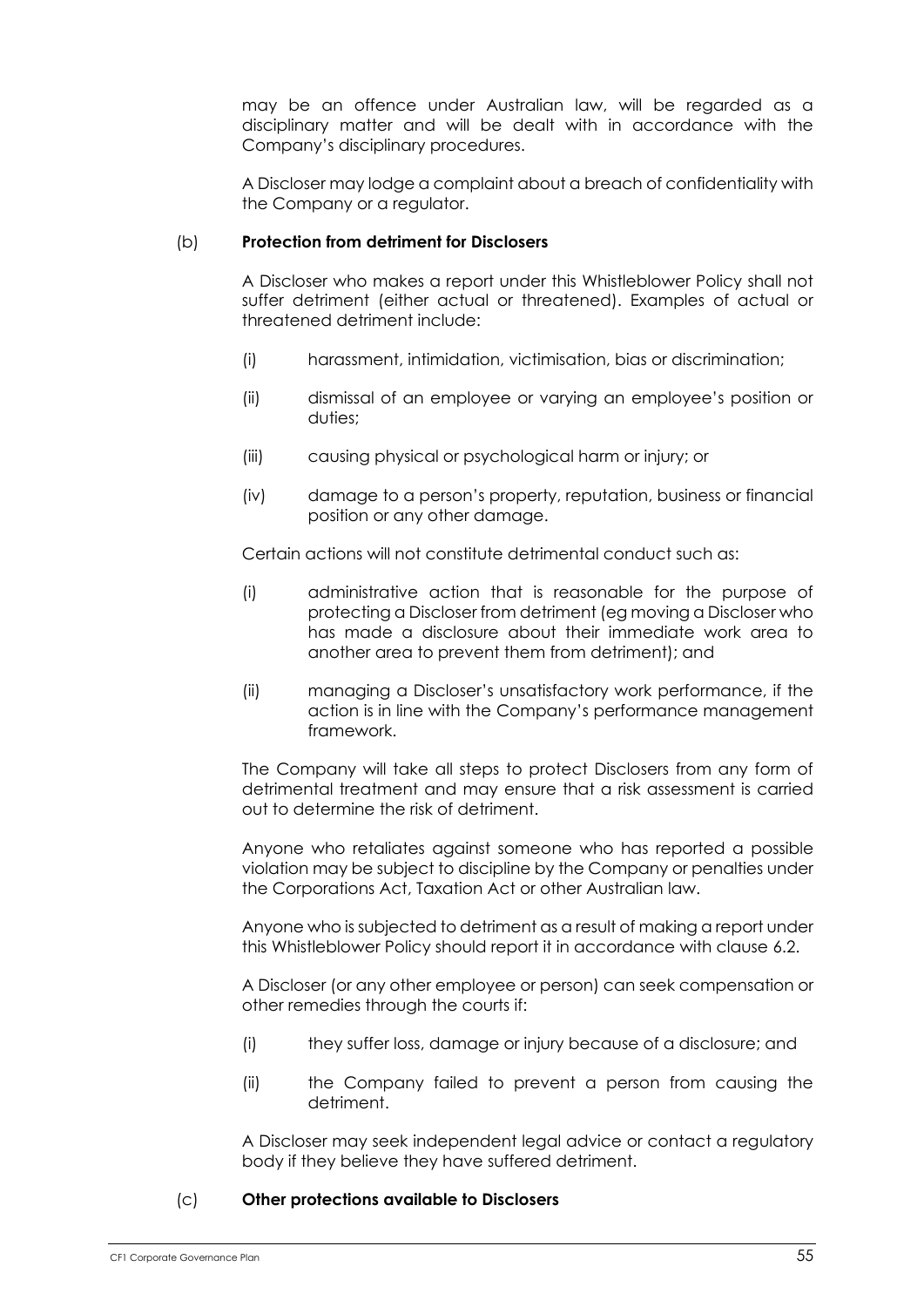Additional protections will be offered by the Company depending on the Reportable Matter and the people involved. Protections may include but are not limited to:

- (i) monitoring and managing behaviour of other employees;
- (ii) offering support services (including counselling or other professional or legal services);
- (iii) implementing strategies to help minimise and manage stress; time or performance impacts; or other challenges resulting from the disclosure or the investigation;
- (iv) where practicable, relocating employees to a different group or office or to another role or making modifications to the employee's workplace or the way they perform their duties;
- (v) offering a leave of absence or flexible workplace arrangements during the course of an investigation; or
- (vi) rectifying any detriment suffered.

In addition, current and former employees may also request additional support from the Whistleblower Protection Officer or Managing Director, as applicable, if required.

Whilst the Company will endeavour to support all Disclosers, it will not be able to provide the same sort of practical support to each Discloser. Therefore, the processes in this Whistleblower Policy will be adapted and applied to the extent reasonably possible.

## (d) **Fair treatment of those mentioned in a disclosure**

The Company will ensure fair treatment of officers and employees of the Company who are mentioned in any disclosure, and to whom any disclosures relate. The disclosure will be handled confidentially and will be assessed and may be subject to investigation. If an investigation is required, it will be conducted in an objective, fair and independent manner. Such employees will be advised of the subject matter of the disclosure at the appropriate time and as required by law and will be advised of the outcome of the investigation. An employee who is the subject of a disclosure may contact the Company's support services.

## (e) **Files and Records**

The Company will ensure that any records relating to any reports made under this Whistleblower Policy are stored securely and only accessed by authorised personnel directly involved in managing and investigating the report. All those involved in handling and investigating reports will be reminded about confidentiality requirements including that an unauthorised disclosure of a Discloser's identity may be a criminal offence.

## (f) **Special legal protections under the Corporations Act and the Taxation Act**

Whilst this Whistleblower Policy deals with internal disclosures of information, additional legal protections are available for certain Disclosers under the Corporations Act and the Taxation Act provided the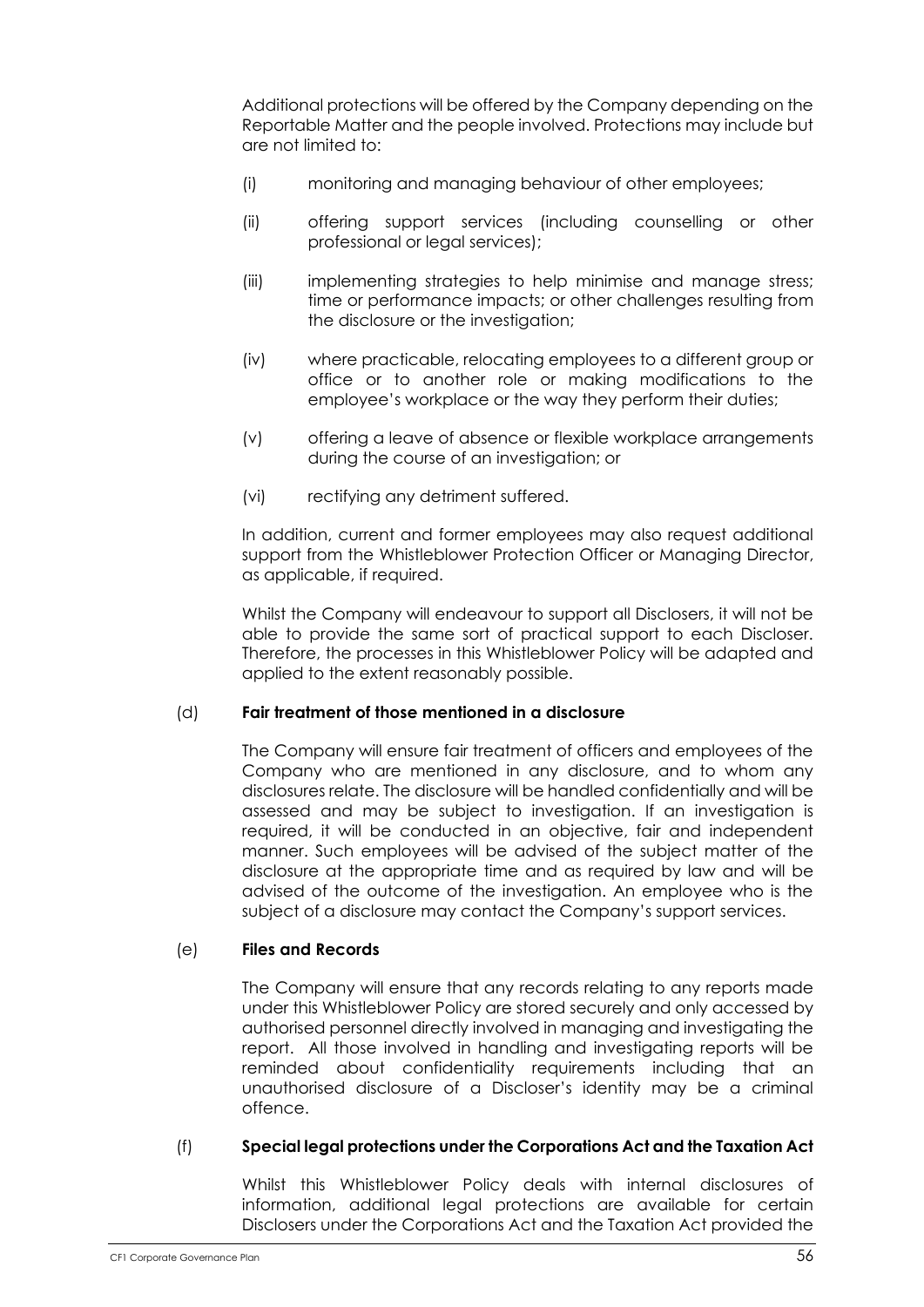disclosure is about a "disclosable matter" or "tax affair" as defined under such legislation and certain conditions are met. These are summarised in Annexures 1 and 2 respectively. Disclosures that are not about "disclosable matters" or "tax affairs" will not qualify for protection under the Corporations Act or Taxation Act. For more information, see the information available on the ASIC website and the ATO website.

# **7. Monitoring and Review**

- (a) Material incidences reported under this Whistleblower Policy will be reported to the Board or a committee of the Board.
- (b) The Board, in conjunction with the Audit and Risk Committee, will monitor the content, effectiveness and implementation of this Whistleblower Policy on a regular basis. There may also be independent reviews taken from time to time. Any findings, updates or improvements identified will be addressed as soon as possible and circulated to all officers and employees.
- (c) Officers and employees are invited to comment on this Whistleblower Policy and suggest ways in which it might be improved. Comments, suggestions and queries should be addressed to the Board.

## **8. Version Control**

| Version | Date                        | <b>Changes</b>                                                                             |
|---------|-----------------------------|--------------------------------------------------------------------------------------------|
|         | $\frac{H}{H}$ December 2020 | Review and update consistent with Fourth<br>Edition compliant Corporate Governance<br>Plan |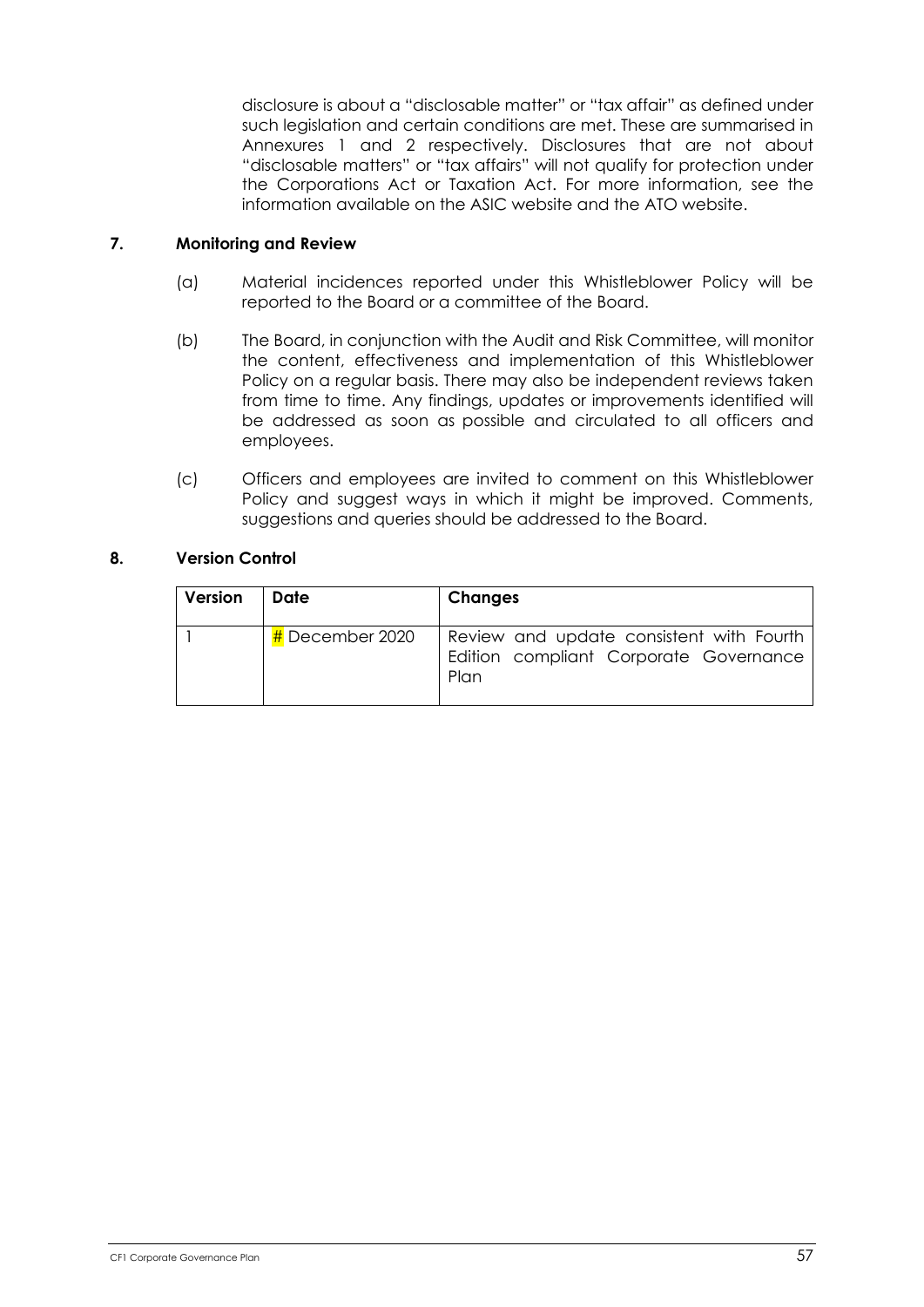# **ANNEXURE 1 – SUMMARY OF PROTECTIONS UNDER THE CORPORATIONS ACT**

The Corporations Act sets out disclosures that are protected under the Corporations Act if certain conditions are met as well as the protections available to protected disclosures. *A summary of such protections (as at the date of this policy) is set out below but you should refer to the Corporations Act itself for a full understanding of the conditions and protections available and the relevant definitions. You can also visit the ASIC website for more information.*

#### **1. PROTECTED DISCLOSURES**

Disclosures will be protected if:

- (a) the discloser is an **Eligible Whistleblower**, being an individual who is, or has been, any of the following:
	- (i) an officer or employee of the Company (eg current and former employees who are permanent, part-time, fixed-term or temporary, interns, secondees, managers and directors);
	- (ii) an individual who supplies services or goods to the Company (whether paid or unpaid) or an employee of a person that supplies goods or services to the Company (eg current and former contractors, consultants, service providers and business partners);
	- (iii) an associate of the Company;
	- (iv) a relative, dependant or dependant of the spouse of any individual referred to at (i) to (iii) above; or
	- (v) any prescribed individual under the Corporations Act;
- (b) **and** the disclosure is made to:
	- (i) the ASIC, APRA or a prescribed Commonwealth authority; or
	- (ii) an **Eligible Recipient**, being:
		- (A) an officer or senior manager of the Company or a related body corporate of the Company;
		- (B) an auditor (or a member of the audit team) of the Company or a related body corporate of the Company;
		- (C) an actuary of the Company or a related body corporate of the Company;
		- (D) a person authorised by the Company to receive disclosures that qualify for protection under the Corporations Act;
		- (E) anyone prescribed under the regulations as being an eligible recipient; or
	- (iii) a legal practitioner for the purposes of obtaining legal advice or legal representation in relation to the whistleblower provisions in the Corporations Act (even in the event such legal practitioner concludes that a disclosure does not relate to a disclosable matter under the Corporations Act);
- (c) **and** the disclosure relates to a **Disclosable Matter** in that the discloser has reasonable grounds to suspect that the information concerns misconduct, or an improper state of affairs or circumstances in relation to the Company or a related body corporate of the Company. This includes any suspicion that the Company or its body corporate, or an officer or employee of the Company or its body corporate has engaged in conduct that:
	- (i) constitutes an offence against, or a contravention of, a provision of the Corporations Act, the *Australian Securities Investments Commission Act 2001*, the *Banking Act 1959*, the *Financial Sector (Collection of Data) Act 2001*, the *Insurance Act 1973*, the *Life Insurance Act 1995*, the *National Consumer Credit Protection Act 2009*, the *Superannuation Industry (Supervision) Act 1993*, or an instrument made under any such Act; or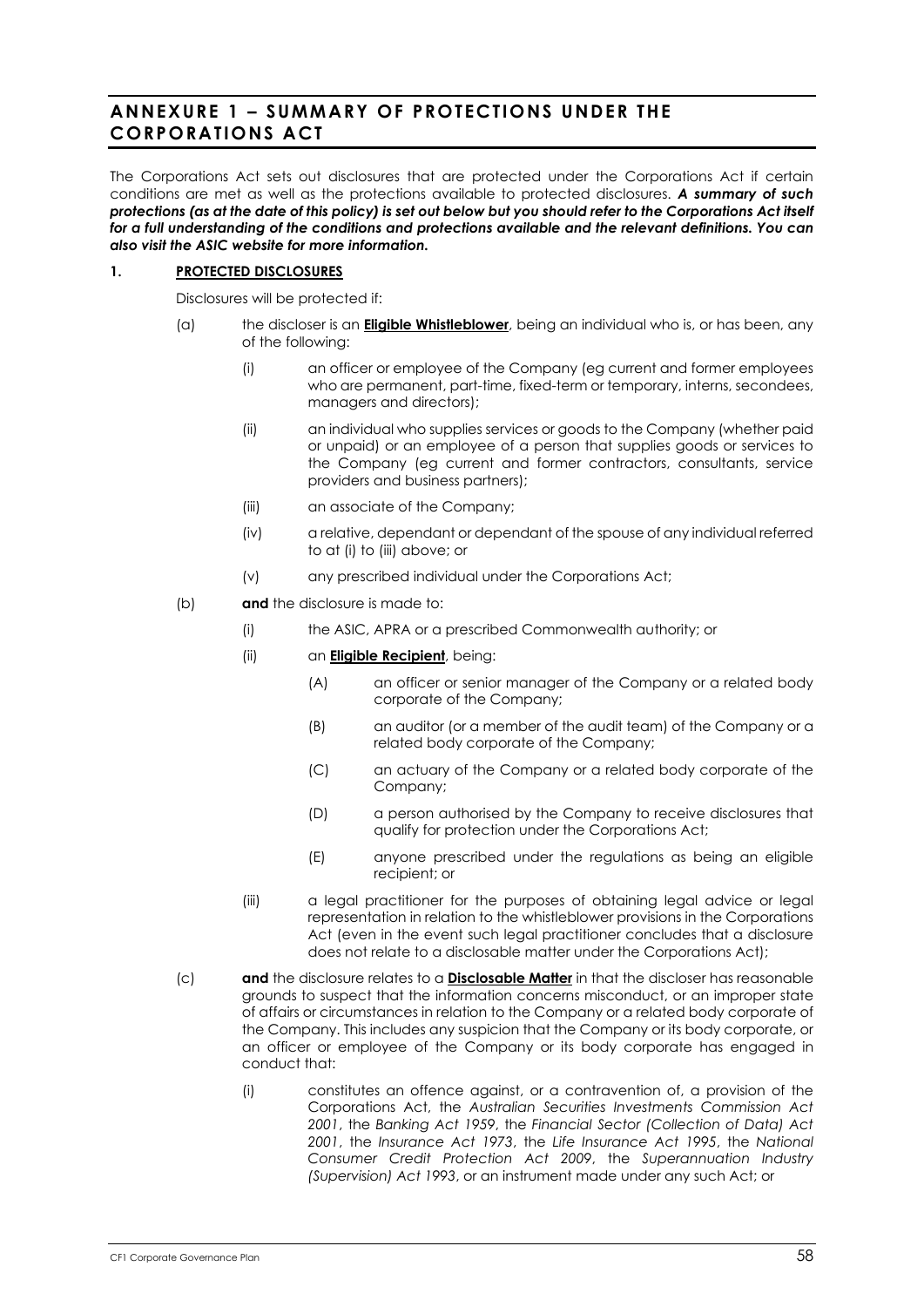- (ii) constitutes an offence against any other law of the Commonwealth of Australia that is punishable by imprisonment for a period of 12 months or more; or
- (iii) represents a danger to the public or the financial system; or
- (iv) is prescribed by regulation.

(Note that the term "misconduct" is defined in the Corporations Act to include fraud, negligence, default, breach of trust and breach of duty.)

#### (d) **Public interest and Emergency Disclosures**

Emergency or public interest disclosures (as defined under the Corporations Act) will also be protected if made to Journalists or Parliamentarians (each as defined in the Corporations Act) in extreme cases (excluding tax matters) in circumstances where at least 90 days have passed since an earlier protected disclosure has been made to ASIC, APRA or another Commonwealth body without reasonable steps having been taken to address the misconduct, or there will be substantial and imminent danger to someone's health or safety. Note that before such public interest disclosure is made, the discloser must have given written notice to the relevant regulatory body. Such notice must include sufficient information to identify the previous disclosure and must state that the discloser intends to make the public disclosure if appropriate steps are not taken.

Disclosers are advised to contact the Company's Whistleblower Protection Officer or an independent legal adviser to ensure they understand the criteria for making an emergency or public interest disclosure that qualifies for protection.

#### (e) **Personal work-related grievances**

Personal work-related grievances (as defined in the Corporations Act) will not be protected to the extent that the information disclosed does not concern a contravention, or an alleged contravention, of the prohibition on victimisation under the Corporations Act that involves detriment caused to the discloser or a threat made to the discloser.

However, a personal work-related grievance will still qualify for protection if:

- (i) it includes information about misconduct, or information about misconduct includes or is accompanied by a personal work-related grievance (mixed report);
- (ii) the Company has breached employment or other laws punishable by imprisonment for a period of 12 months or more, engaged in conduct that represents a danger to the public, or the disclosure relates to information that suggests misconduct beyond the Discloser's personal circumstances;
- (iii) the Discloser suffers from or is threatened with detriment for making the disclosure; or
- (iv) the Discloser seeks legal advice or legal representation about the operation of the whistleblower protections under the Corporations Act.

#### **2. PROTECTIONS AVAILABLE**

#### (a) **Protected disclosures will be given the following protections under the Corporations Act**

#### **Protected disclosures not actionable**

- (i) the discloser will not be subject to any civil, criminal or administrative liability (including disciplinary action) for making the disclosure; and
- (ii) no contractual or other remedy may be enforced, and no contractual or other right may be exercised against the discloser on the basis of the disclosure; and
- (iii) if the disclosure qualified for protection under the Corporations Act (including public interest and emergency disclosure), the information is not admissible as evidence against the discloser in criminal proceedings for the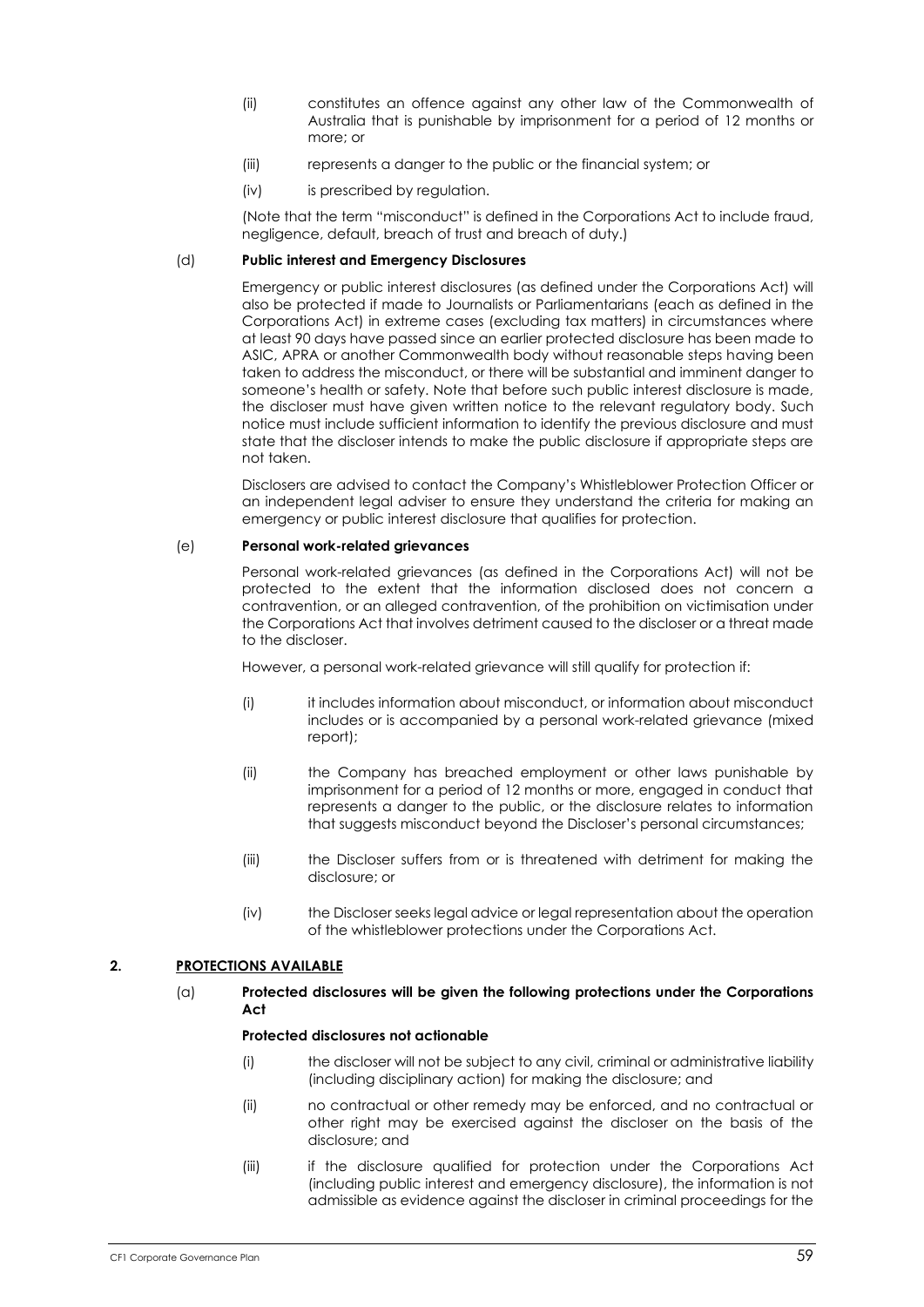imposition of a penalty, other than proceedings in respect of the falsity of the information;

#### **Victimisation Prohibited**

Anyone who causes or threatens to cause detriment (as defined in the Corporations Act) to a discloser or another person in the belief or suspicion that a report has been made, or may have been made, proposes to or could be made, may be guilty of an offence and may be liable for damages or subject to a court order. Examples of possible court orders include, but are not limited to:

- (i) requiring compensation for loss or damage;
- (ii) an injunction to prevent, stop or remedy the effects of detrimental conduct;
- (iii) an order requiring an apology for engaging in detrimental conduct;
- (iv) if the detrimental conduct wholly or partly resulted in the termination of an employee's employment, reinstatement of their position; and
- (v) any other order the court thinks appropriate.

#### **Identifying information not to be disclosed**

Subject to applicable laws:

- (i) a discloser's identity cannot be disclosed to a Court or tribunal except where considered necessary; and
- (ii) the person receiving the report commits an offence if they disclose the substance of the report or the discloser's identity, without the discloser's consent, to anyone except an authorised disclosure to ASIC, APRA, the AFP or a lawyer for the purposes of obtaining legal advice or representation in relation to the report.

#### **Costs of proceedings**

A discloser may not need to pay costs of legal proceedings unless they have acted vexatiously or without reasonable cause and the unreasonable act caused the other party to incur the costs.

#### (b) **Confidentiality**

In relation to a protected disclosure, the identity of a discloser (and any information likely to lead to the identification of a discloser) must be kept confidential unless expressly authorised in writing.

A disclosure of the discloser's identity will be authorised if made:

- (i) to ASIC, APRA or a member of the AFP;
- (ii) to a legal practitioner for the purposes of obtaining legal advice or legal representation in relation to the whistleblower provisions in the Corporations Act;
- (iii) to a person prescribed by the regulations of the Corporations Act for this purpose;
- (iv) with the express written consent of the discloser; or
- (v) by ASIC, APRA or a member of the AFP to a Commonwealth or State or Territory authority for the purpose of assisting the authority in the performance of its functions or duties.

However, such confidentiality does not apply where the disclosure is not of the identity of the discloser and is reasonably necessary for the purposes of investigating a matter and all reasonable steps have been taken to reduce the risk that the discloser will be identified.

#### (c) **Timing**

A discloser will qualify for protection from the time they make their disclosure, regardless of whether, at this time, the discloser or recipient recognises that the disclosure qualifies for protection.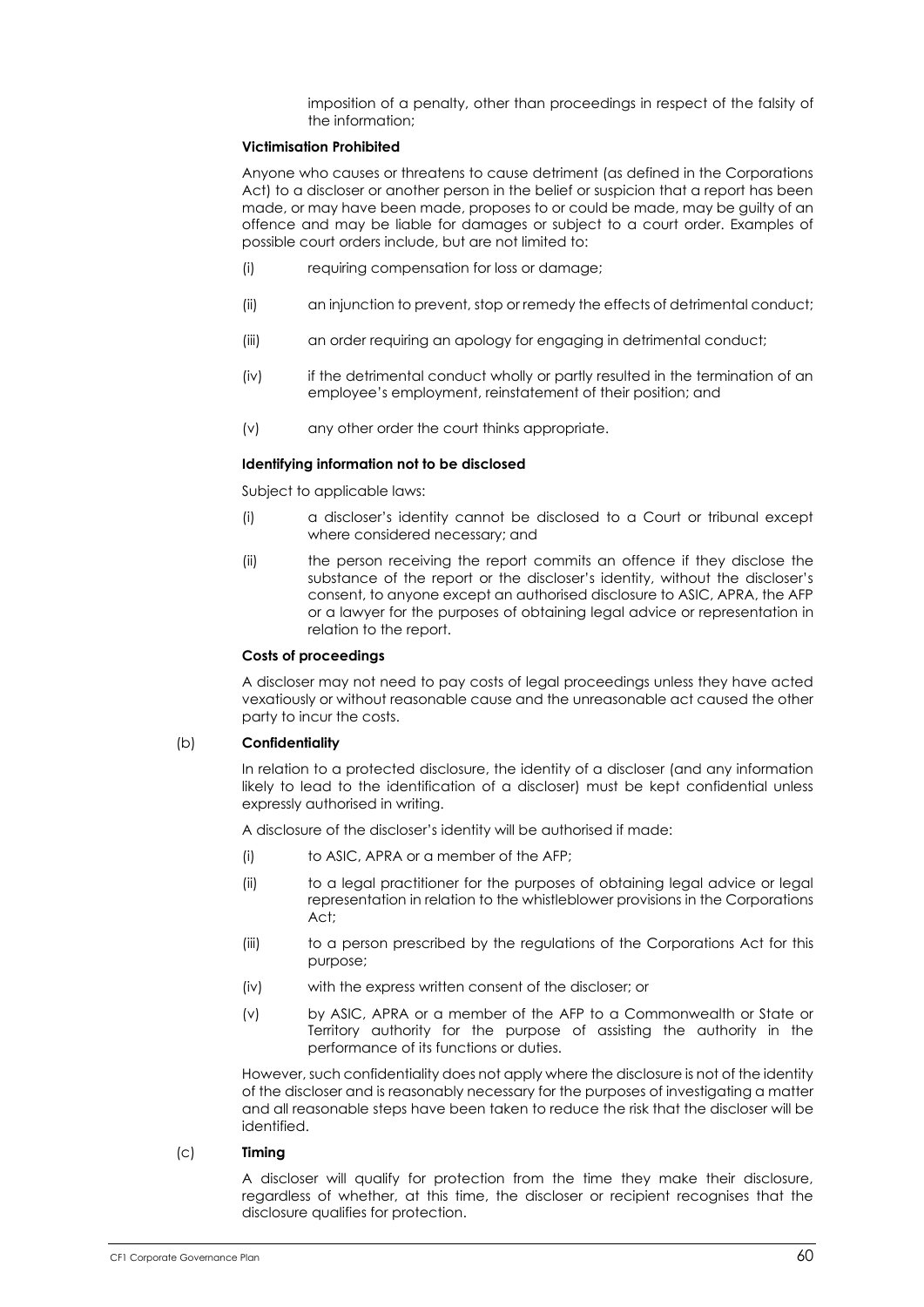## (d) **No immunity from misconduct**

Note that the protections do not grant immunity for any misconduct a discloser has engaged in that is revealed in their disclosure.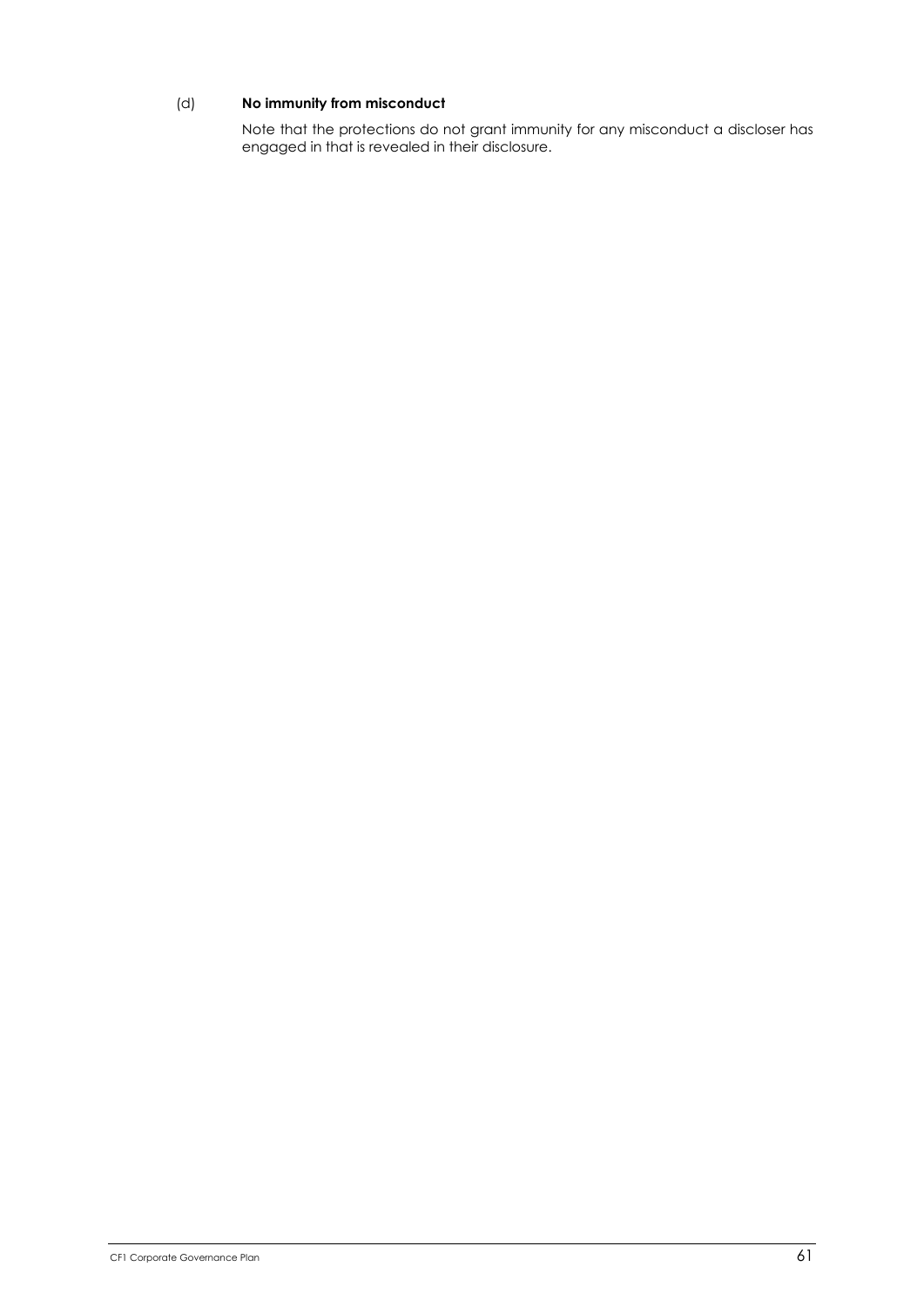# **ANNEXURE 2 – SUMMARY OF PROTECTIONS UNDER THE TAXATION ADMINISTRATION ACT**

The Taxation Act sets out disclosures that are protected under the Taxation Administration Act if certain conditions are met as well as protections available to protected disclosures. *A summary of such protections (as at the date of this policy) is set out below but you should refer to the Taxation Administration Act itself for a full understanding of the conditions and protections available and the relevant definitions. You can also visit the ATO website for more information.*

#### **1. PROTECTED DISCLOSURES**

Disclosures will be protected if:

- (a) the discloser is an **Eligible Whistleblower**, being an individual who is, or has been, any of the following:
	- (i) an officer (within the meaning of the Corporations Act) or employee of the Company;
	- (ii) an individual who supplies services or goods to the Company (whether paid or unpaid) or an employee of a person that supplies goods or services to the Company;
	- (iii) an associate (within the meaning of the *Income Tax Assessment Act 1936*) of the Company;
	- (iv) a spouse, child or dependant of any individual referred to in (i) to (iii) above or of such an individual's spouse; or
	- (v) any prescribed individual under the regulations under the Taxation Act;
- (b) **and** the disclosure is made to:
	- (i) the Commissioner **and** the discloser consider that the information may assist the Commissioner to perform his or her functions or duties under a taxation law in relation to the Company or an associate of the Company; or
	- (ii) an **Eligible Recipient**, being:
		- (A) a director, secretary or senior manager of the Company;
		- (B) an employee or officer of the Company who has functions or duties that relate to the tax affairs (within the meaning of the Taxation Act) of the Company;
		- (C) the Company's auditor (or a member of that audit team);
		- (D) a registered tax agent or BAS agent (within the meaning of the *Tax Agent Services Act 2009*) who provides tax agent services or BAS services to the Company;
		- (E) a person authorised by the Company to receive disclosures that qualify for protection under the Taxation Act; or
		- (F) anyone prescribed under the Taxation Act regulations as being an Eligible Recipient;

**and** the discloser has reasonable grounds to suspect that the information indicates misconduct, or an improper state of affairs or circumstances, in relation to the tax affairs of the Company or an associate of the Company ("tax affairs" means affairs relating to any tax imposed by or under, or assessed or collected under, a law administered by the Commissioner);

**and** the discloser considers that the information may assist the Eligible Recipient to perform functions or duties in relation to the tax affairs of the Company or an associate of the Company; or

(iii) a legal practitioner for the purposes of obtaining legal advice or legal representation in relation to the whistleblower provisions in the Taxation Act.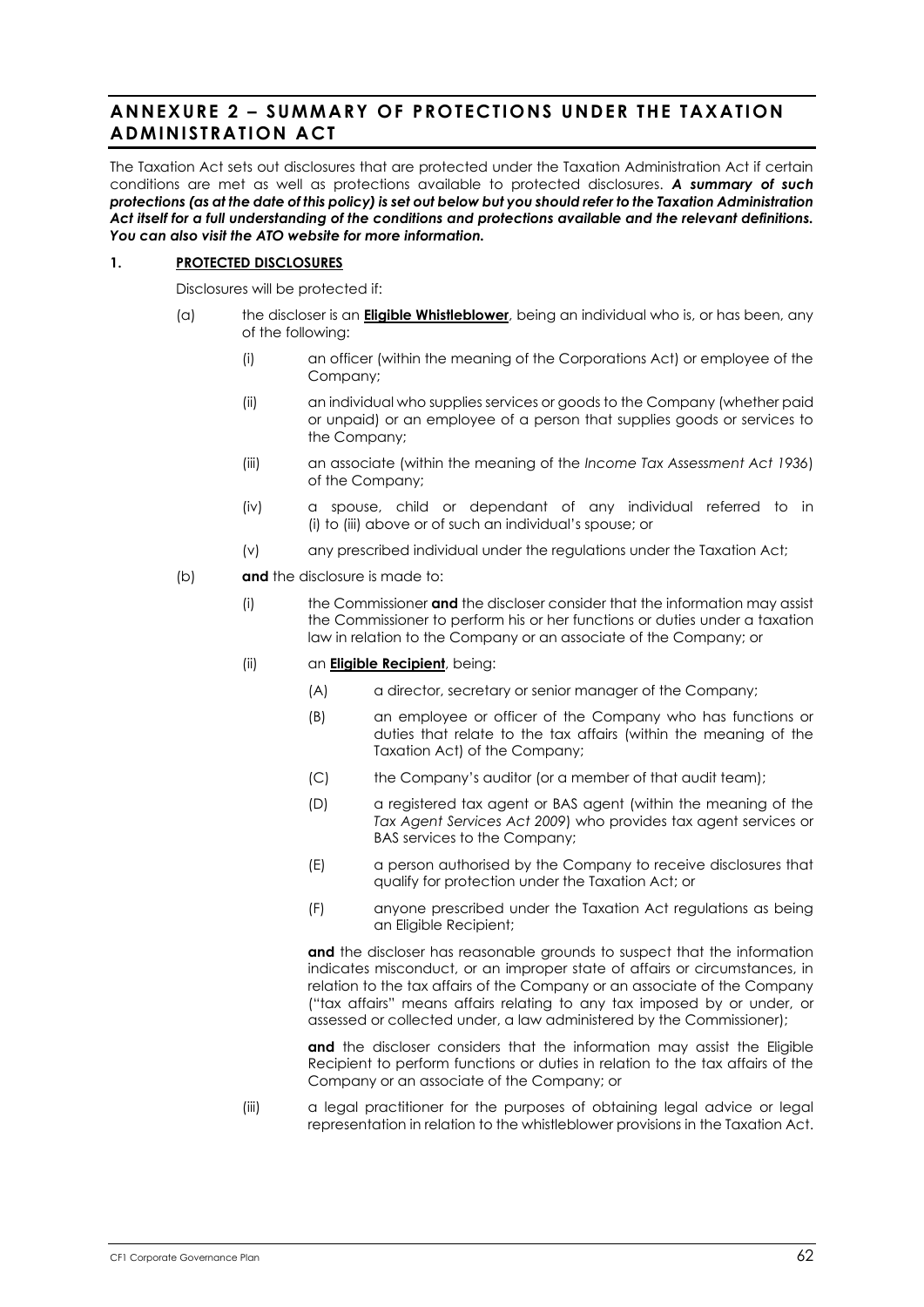#### **2. PROTECTIONS AVAILABLE**

#### (a) **Protected Disclosures will be given the following protections under the Taxation Act**

#### **Protected disclosures not actionable**

- (i) the discloser will not be subject to any civil, criminal or administrative liability (including disciplinary action) for making the disclosure;
- (ii) no contractual or other remedy may be enforced, and no contractual or other right may be exercised against the discloser on the basis of the disclosure; and
- (iii) if the disclosure was a disclosure of information to the Commissioner, the information is not admissible as evidence against the discloser in criminal proceedings for the imposition of a penalty, other than proceedings in respect of the falsity of the information;

(Note that in relation to (i) to (iii) above, the discloser has qualified privilege in respect of the disclosure and a contract to which the person is a party may not be terminated on the basis that the disclosure constitutes a breach of the contract.)

#### **Victimisation prohibited**

Anyone who causes or threatens to cause detriment (as defined in the Taxation Act) to a discloser or another person in the belief or suspicion that a report has been made, or may have been made, proposes to or could be made, may be guilty of an offence and may be liable for damages or subject to a court order. Examples of possible court orders include, but are not limited to:

- (i) requiring compensation for loss or damage;
- (ii) an injunction to prevent, stop or remedy the effects of detrimental conduct;
- (iii) an order requiring an apology for engaging in detrimental conduct;
- (iv) if the detrimental conduct wholly or partly resulted in the termination of an employee's employment, reinstatement of their position; and
- (v) any other order the court thinks appropriate

#### **Identifying information not to be disclosed**

- (i) a discloser's identity (or information likely to lead to the identity of the discloser) cannot be disclosed to a Court or tribunal except where considered necessary; and
- (ii) the person receiving the report commits an offence if they disclose the substance of the report or the discloser's identity, without the discloser's consent, to anyone except the Commissioner, the AFP or a lawyer for the purposes of obtaining legal advice or representation in relation to the report.

#### **Costs of proceedings**

A discloser may not need to pay the costs of legal proceedings unless they have acted vexatiously or without reasonable cause and the unreasonable act caused the other party to incur the costs.

#### (b) **Confidentiality**

In relation to a protected disclosure, the identity of a discloser (and any information likely to lead to the identification of a discloser) must be kept confidential unless authorised.

A disclosure of the discloser's identity will be authorised if made:

- (i) to the Commissioner or a member of the AFP;
- (ii) to a legal practitioner for the purposes of obtaining legal advice or legal representation in relation to the whistleblower provisions in the Taxation Act;
- (iii) to a person prescribed by the regulations of the Taxation Act for this purpose; or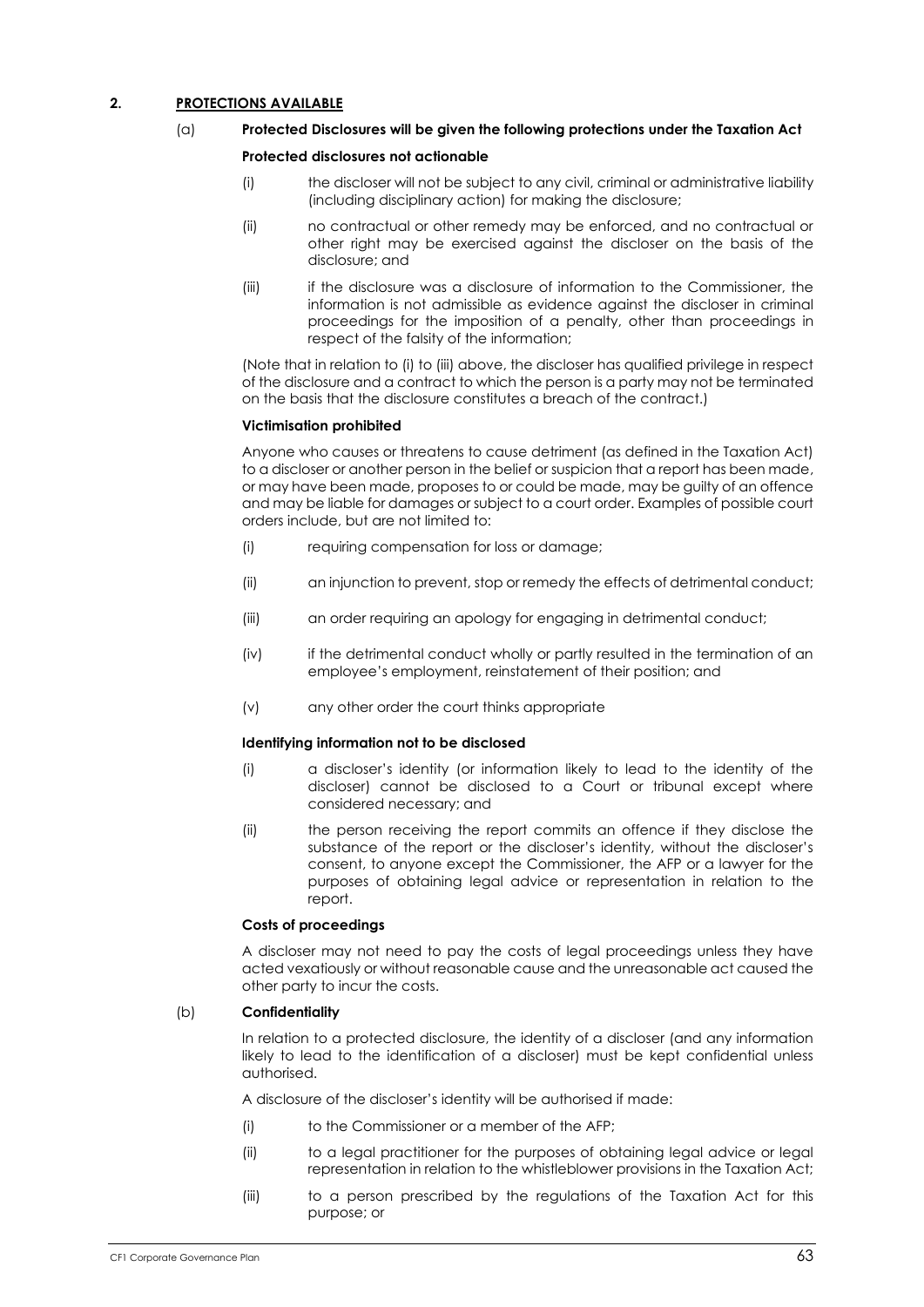(iv) with the express written consent of the discloser.

However, such confidentiality does not apply where the disclosure is not of the identity of the discloser and is reasonably necessary for the purposes of investigating a matter and all reasonable steps have been taken to reduce the risk that the discloser will be identified.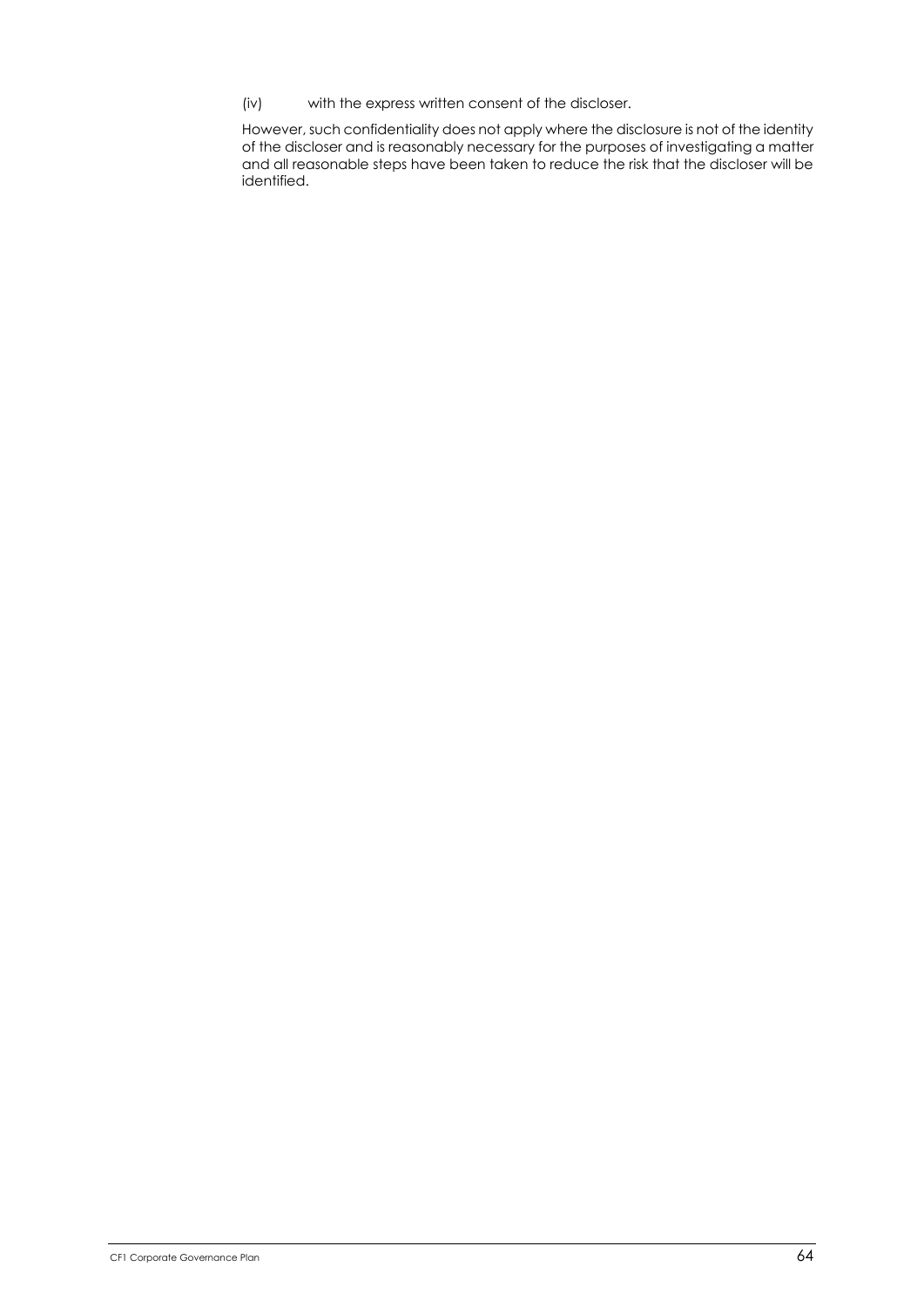# **SCHEDULE 12 – ANTI -BRIBERY AND ANTI -CORRUPTION POLICY**

## **1. Background**

The Company is committed to conducting its business activities fairly, honestly, and in compliance with all applicable laws, rules and regulations. Its Board, management and employees are dedicated to high ethical standards and recognise and support the Company's commitment to compliance with these standards.

In particular, the Company is committed to preventing any form of Corruption and Bribery and to upholding all laws relevant to these issues, including the Anti-Corruption Legislation. In order to support this commitment, the Company has adopted this Anti-Bribery and Anti-Corruption Policy (ABC **Policy**) to ensure that it has effective procedures in place to prevent Corruption and Bribery.

This ABC Policy applies globally. To the extent that local laws, codes of conduct or other regulations (**Local Laws**) in any countries are more rigorous or restrictive than this ABC Policy, those Local Laws should be followed by any subsidiary operating in that country. Where a country has specific bribery and corruption Local Laws which are less rigorous than this ABC Policy, this ABC Policy prevails. The Company may, from time to time, provide country-specific directions for subsidiaries operating in countries outside of Australia.

This ABC Policy sets out the Company's requirements in relation to interactions with Officials and Third Parties. This ABC Policy does not prohibit interactions with Officials, rather it forbids corrupt interactions with those individuals.

In this ABC Policy, references to the Company includes references to the Company and all of its subsidiaries.

## **2. Definitions**

In this ABC Policy the following words or phrases have the following meaning:

**Anti-Corruption Legislation** includes many laws such as the *Criminal Code Act 1995* (*Cth)* and any applicable anti-corruption laws and regulations applicable to the location in which the Company operates.

**Bribery** is the act of offering, promising, giving or accepting a benefit with the intention of influencing a person who is otherwise expected to act in good faith or in an impartial manner, to do or omit to do anything in the performance of their role or function, in order to provide the Company with business or a business advantage that is not legitimately due (whether in respect of an interaction with an Official or any commercial transaction in the private sector).

**Business Associates** means third party companies and individuals (such as joint venture partners, consultants and agents) acting on the Company's behalf, whether directly or indirectly, by representing the Company's interests to foreign governments in relation to international business development or retention of business opportunities.

**Corruption** is the abuse of entrusted power for personal gain.

**Facilitation Payment** means payments of nominal amounts or other inducement made to persons in order to secure or expedite the performance of a Government Official's routine governmental duties or actions.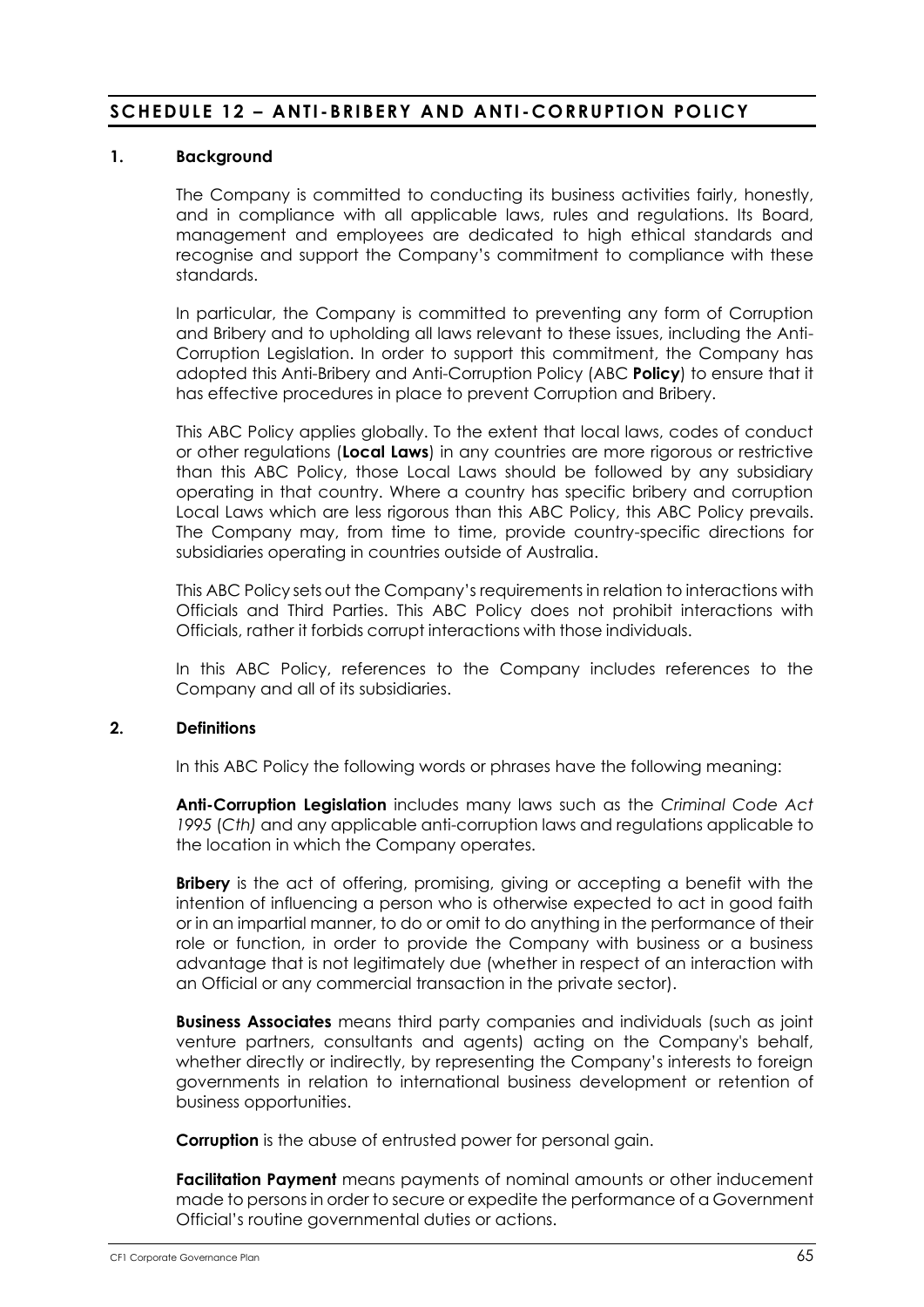**Gifts, Entertainment and Hospitality** includes the receipt or offer of presents, meals or tokens of appreciation and gratitude or invitations to events, functions, or other social gatherings, in connection with matters related to the Company's business unless they:

- (a) fall within reasonable bounds of value and occurrence;
- (b) do not influence, or are not perceived to influence, objective business judgement; and
- (c) are not prohibited or limited by applicable laws or applicable industry codes.

#### **Government Official** means:

- (a) any politician, political party, party official or candidate of political office;
- (b) any official or employee of a domestic or foreign government (whether national, state/provincial or local) or agency, department or instrumentality of any domestic or foreign government or any government-owned or controlled entity (including state-owned enterprises);
- (c) any official or employee of any public international organisation;
- (d) any person acting in a private or public official function or capacity for such domestic or foreign government, agency, instrumentality, entity or organisation;
- (e) any person who holds or performs the duties of any appointment created by custom or convention or who otherwise acts in an official capacity (including, some indigenous or tribal leaders who are authorised and empowered to act on behalf of the relevant group of indigenous peoples and members of royal families);
- (f) any person who holds themselves out to be an authorised intermediary of a government official.

**Item of Value** includes, amongst other things, cash, travel, meals, Gifts, Entertainment and Hospitality, other tangible or intangible benefits or anything of value.

**Money-laundering** means the process by which a person or entity conceals the existence of an illegal source of income and then disguises that income to make it appear legitimate.

**Official** means a Government Official, political party, official or officer of a political party or candidate for political office.

**Personnel** means all persons acting (whether authorised or unauthorised) on behalf of the Company at all levels, including directors, officers, employees, temporary staff, contractors and consultants of the Company.

**Secret Commissions** means offering or giving a commission to an agent or representative of another person that is not disclosed by that agent or representative to their principal to induce or influence the conduct of the principal's business.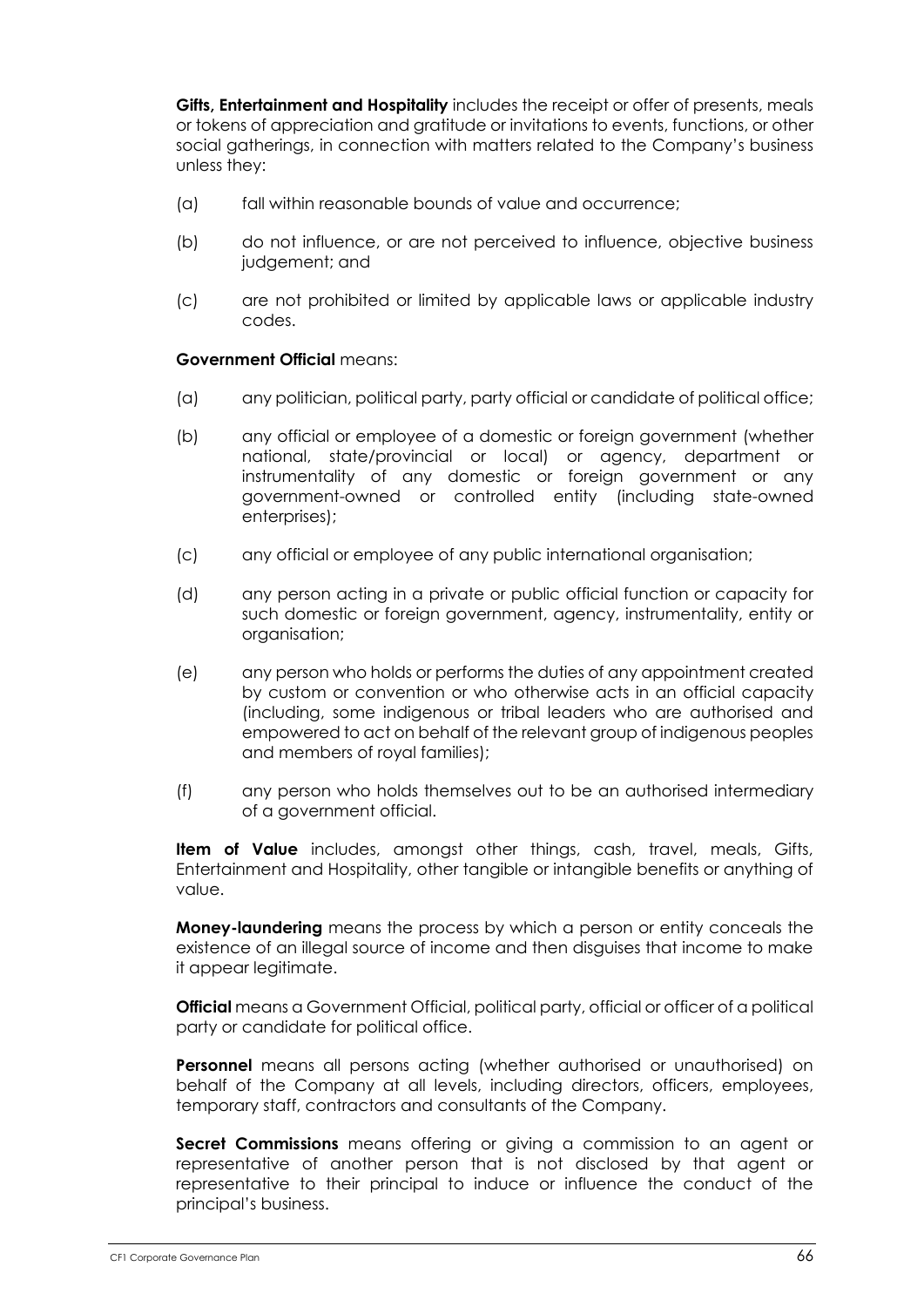**Secure an improper advantage** includes obtaining any commercial or financial benefit.

**Third Party** means any individual or organisation other than Officials, with whom Personnel come into contact during the course of their employment or business relationships associated with the Company.

# **3. Purpose**

The purpose of this ABC Policy is to:

- (a) set out the responsibilities of the Company and its management and Personnel in upholding the Company's commitment to preventing any form of Bribery or Corruption; and
- (b) provide information and guidance to Personnel on how to recognise and deal with any potential Bribery and Corruption issues.

## **4. Scope and authority**

The Company requires all Personnel to comply with this ABC Policy as well as the Anti- Corruption Legislation. The prevention, detection and reporting of Bribery and other forms of Corruption are the responsibility of all those working for the Company or under its control.

This ABC Policy applies to all Personnel, including directors, temporary staff and contractors, and Business Associates of the Company. This Policy supplements, and does not replace, the Code of Conduct applicable to the Company and its subsidiaries.

## **5. Responsibility for policy compliance and training**

- (a) The Company's Board is responsible for the overall administration of this ABC Policy. The Board will monitor the implementation of this ABC Policy and will review on an ongoing basis the ABC Policy's suitability and effectiveness. Internal control systems and procedures will be audited regularly to ensure that they are effective in minimising the risk of noncompliance with this ABC Policy.
- (b) In addition to the Board each of the Company's subsidiaries outside Australia has designated executives responsible for monitoring and applying this ABC Policy.
- (c) A copy of this ABC Policy will be made available to all Personnel via the Company's intranet and in such other ways as will ensure the ABC Policy is available to Personnel wishing to use it.
- (d) All Personnel are required to understand and comply with this ABC Policy and to follow the reporting requirements set out in this ABC Policy. To this end, regular and appropriate training on how to comply with this ABC Policy will be provided to all senior managers and other relevant Personnel by the Board. However, it is the responsibility of all Personnel to ensure that they read, understand and comply with this ABC Policy.
- (e) All Business Associates are required to be made aware of this ABC Policy and to undertake to comply with this ABC Policy in relation to any of their dealings with, for or on behalf of the Company.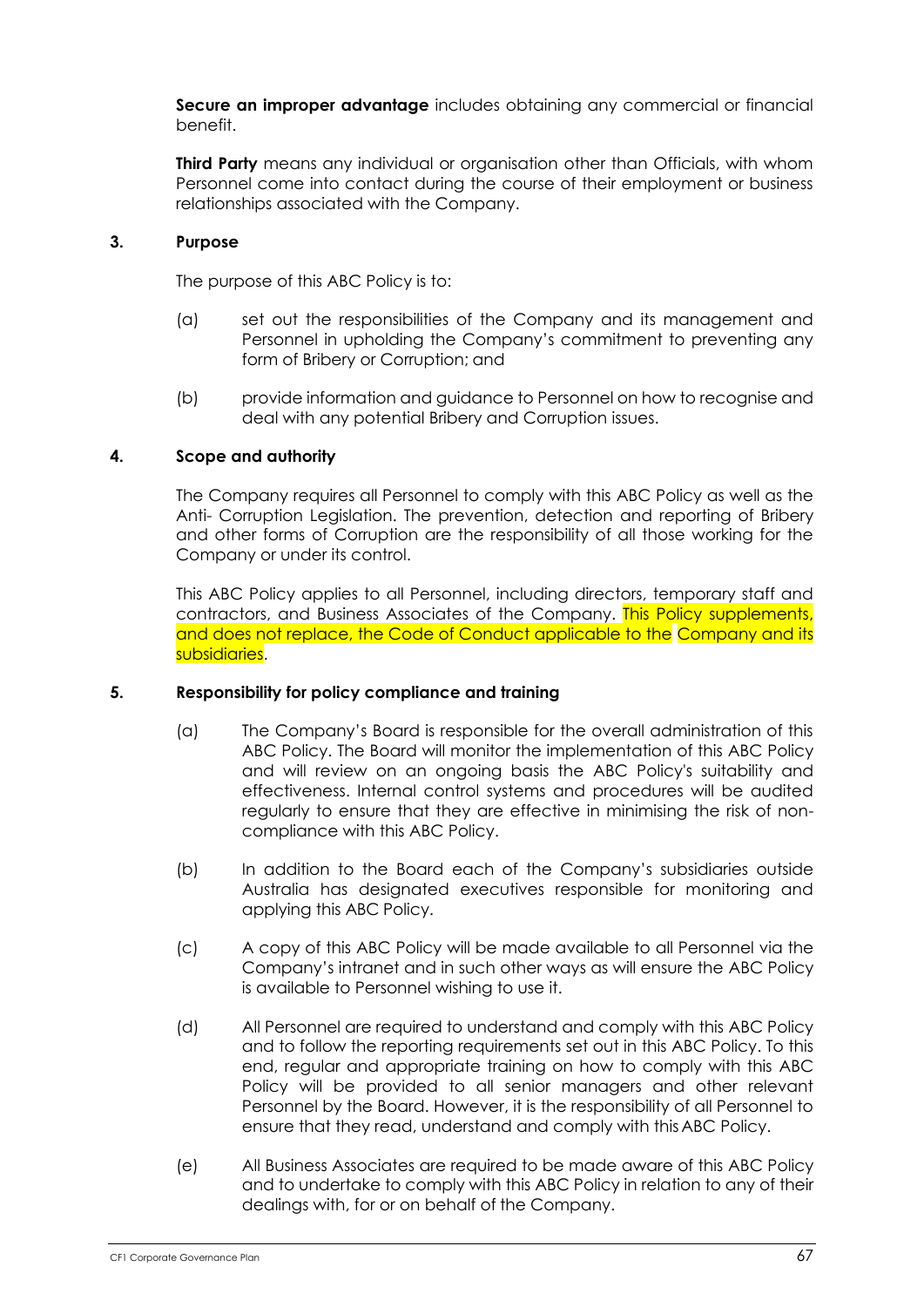(f) The prevention, detection and reporting of Bribery and other improper conduct addressed by this ABC Policy are the responsibility of all those working for or engaged by the Company. All Personnel should be vigilant and immediately report any breaches or suspicious activity to their supervising officer who must immediately report the matter to the Managing Director.

# **6. Consequences of breaching this ABC Policy**

- (a) Bribery and the related improper conduct addressed by this ABC Policy are very serious offences that will be taken seriously, reviewed and thoroughly investigated by the Company. Depending on the circumstances, the incident may be referred to regulatory and law enforcement agencies.
- (b) A breach of this ABC Policy may also expose Personnel and the Company to criminal and/or civil penalties, substantial fines, exclusion from tendering for government or private contracts, loss of business and reputational damage.
- (c) Breach of this ABC Policy by Personnel will be regarded as serious misconduct, leading to disciplinary action which may include termination of employment.

# **7. Gifts, Entertainment and Hospitality Policy**

- (a) Personnel must declare all Items of Value received worth more than \$100 in the Gifts, Entertainment and Hospitality Register.
- (b) Subject to clause 7(d), Personnel are also expected to decline (or avoid accepting) Items of Value offered worth more than \$400, except for:
	- (i) work related conferences;
	- (ii) invitations to speak at functions held by a professional association (including flights and accommodation); or
	- (iii) working lunches.
- (c) Gifts and genuine hospitality and entertainment expenditure that is reasonable and proportionate is allowable, provided it complies with the following:
	- (i) *made for the right reason* it should be clearly given as an act of appreciation or common courtesy associated with standard business practice;
	- (ii) *no obligation* it must not place the recipient under any obligation;
	- (iii) *no expectation* it should not create expectation by the giver or an associate of the giver, or have a higher importance attached to it by the giver than the recipient would place on such a transaction;
	- (iv) *made openly* it must be made openly and if not, then the purpose will be open to question;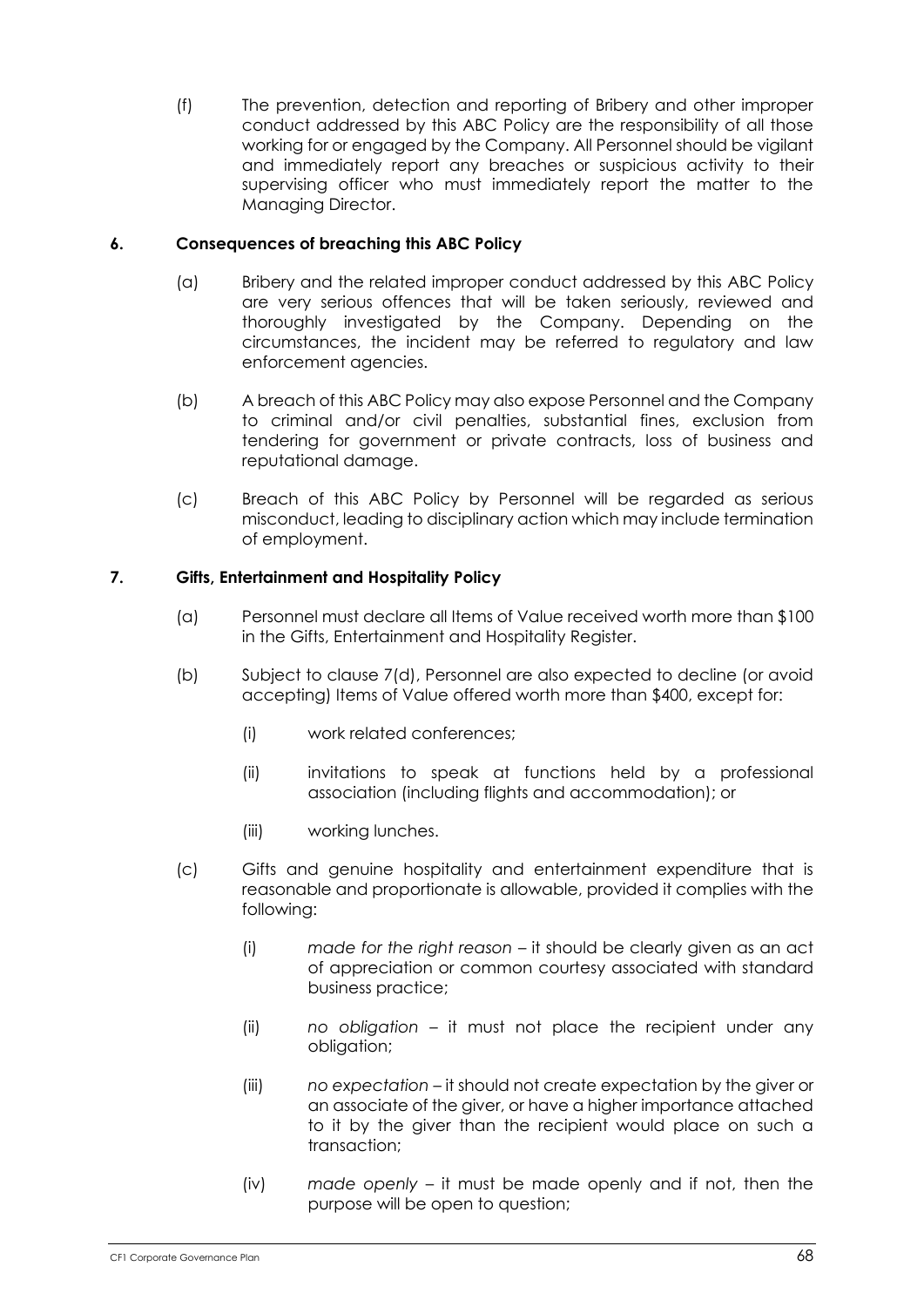- (v) *reasonable value* its size is small and in accordance with general business practice;
- (vi) *appropriate* its nature is appropriate to the relationship;
- (vii) *arm's length* it should be on an "arm's length" basis and without special favours or arrangements;
- (viii) *legal* it must comply with relevant laws; and
- (ix) *documented* Items of Value, if worth more than \$100, should be documented in the Gifts, Entertainment and Hospitality Register.
- (d) Approval for any Items of Value worth more than \$400 may only be provided by the Managing Director, or if intended for the Managing Director, by the Chairperson of the Board and must be disclosed in the Gifts, Entertainment and Hospitality Register.

## **7.2 General**

- (a) Personnel must:
	- (i) understand and comply with this ABC Policy and attend all relevant training;
	- (ii) not engage in Bribery or any other form of Corruption or improper conduct;
	- (iii) not make Facilitation Payments;
	- (iv) not offer, pay, solicit or accept Secret Commissions;
	- (v) not engage in Money-laundering;
	- (vi) not give or accept Items of Value where to do so might influence, or be perceived to influence, objective business judgement or otherwise be perceived as improper in the circumstances.
	- (vii) obtain required approvals for political contributions and charitable donations;
	- (viii) maintain accurate records of dealings with Third Parties; and
	- (ix) be vigilant and report any breaches of, or suspicious behavior related to, this ABC Policy.
- (b) This ABC Policy does not prohibit the giving of normal and appropriate hospitality to, or receiving it from, Third Parties.

## **7.3 Prohibition against Bribery and Corruption**

- (a) The Company strictly prohibits Personnel engaging in or tolerating Bribery or any other form of Corruption or improper conduct.
- (b) The Company's corporate values require that in all aspects of business Personnel act honestly, adhere to the highest ethical standards, and act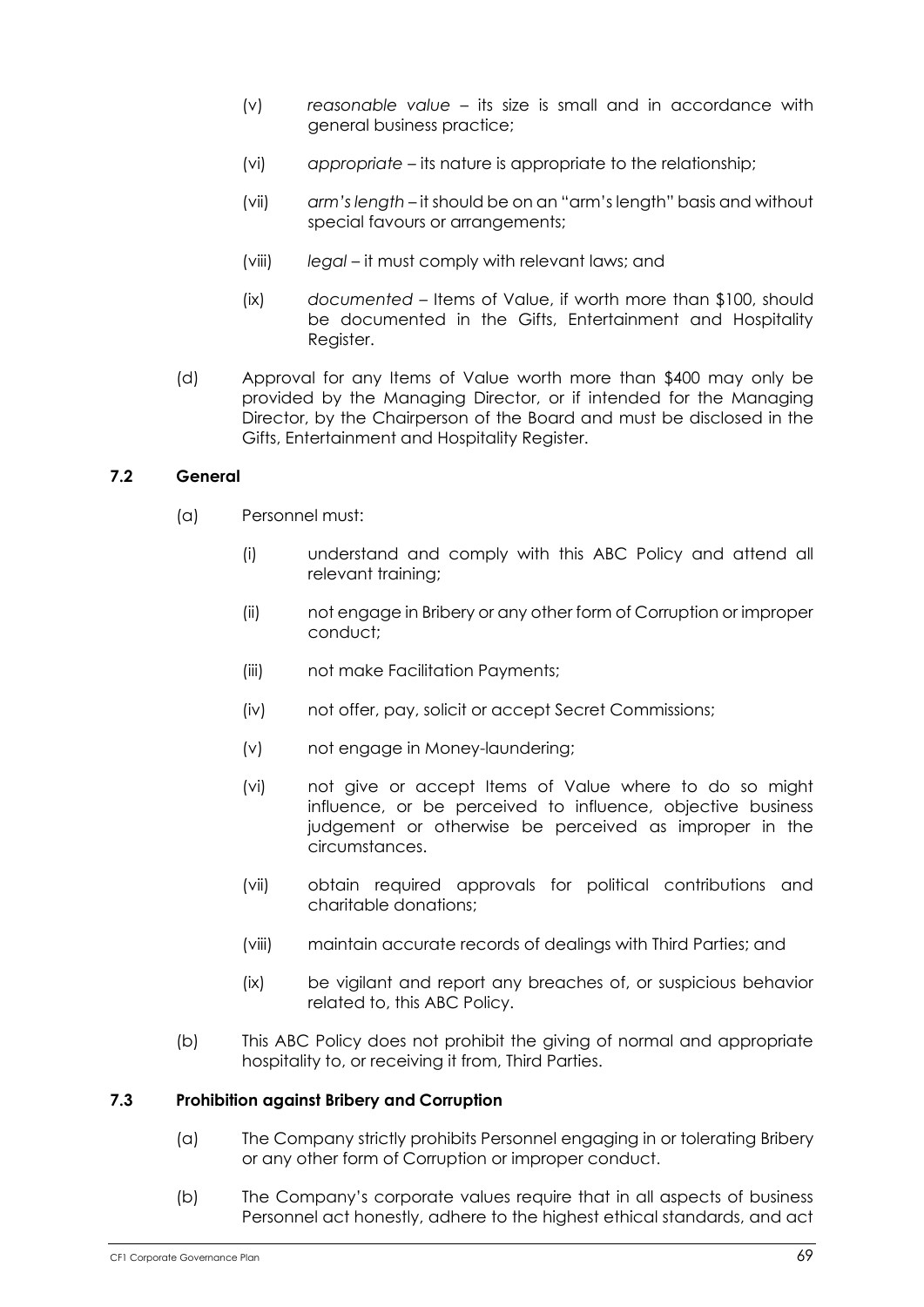in compliance with all relevant legal requirements. In this respect Personnel must not engage in Bribery or any other form of Corruption.

- (c) The prohibition of Bribery under this ABC Policy includes the provision or conveying of an Item of Value to any Third Party, Official or family members of Officials, whether directly or indirectly, to secure any improper advantage or to obtain or retain business. This means that Personnel must not:
	- (i) offer, promise or give an Item of Value with the intention of influencing an Official or Third Party who is otherwise expected to act in good faith or in an impartial manner, to do or omit to do anything in the performance of their role or function, in order to provide the Company with business or an improper advantage; or
	- (ii) authorise the payment or provision of Items of Value to any other person, if it is known, or reasonably should have been known, that any portion of that payment or Item of Value will be passed onto an Official or Third Party to secure an improper advantage or obtain or retain business; or
	- (iii) engage, or procure, a Third Party to make a payment or provide an Item of Value to an Official or Third Party, (or to procure another person to make such payment or provision), in order to secure an improper advantage or obtain or retain business.
- (d) The prohibition of Bribery under this ABC Policy also includes the request or acceptance of (or the agreement to accept) an Item of Value from an Official or Third Party either:
	- (i) intending that, as a consequence, a function or activity should be performed improperly (whether by the requestor/acceptor or another person);or
	- (ii) where the request, agreement or acceptance itself constitutes the recipient's improper performance of a function or activity; or
	- (iii) as a reward for the improper performance of a function or activity (whether by the recipient or another person).

## **7.4 Prohibition on Facilitation Payments, Secret Commissions and Money-laundering**

- (a) The Company does not condone any form of Facilitation Payments, Secret Commissions and Money Laundering.
- (b) Personnel are prohibited from:
	- (i) making Facilitation Payments;
	- (ii) offering, paying, soliciting or receiving Secret Commissions; and
	- (iii) engaging in Money-laundering.

#### **7.5 Political Contributions and Charitable Donations**

#### (a) **Political Contributions**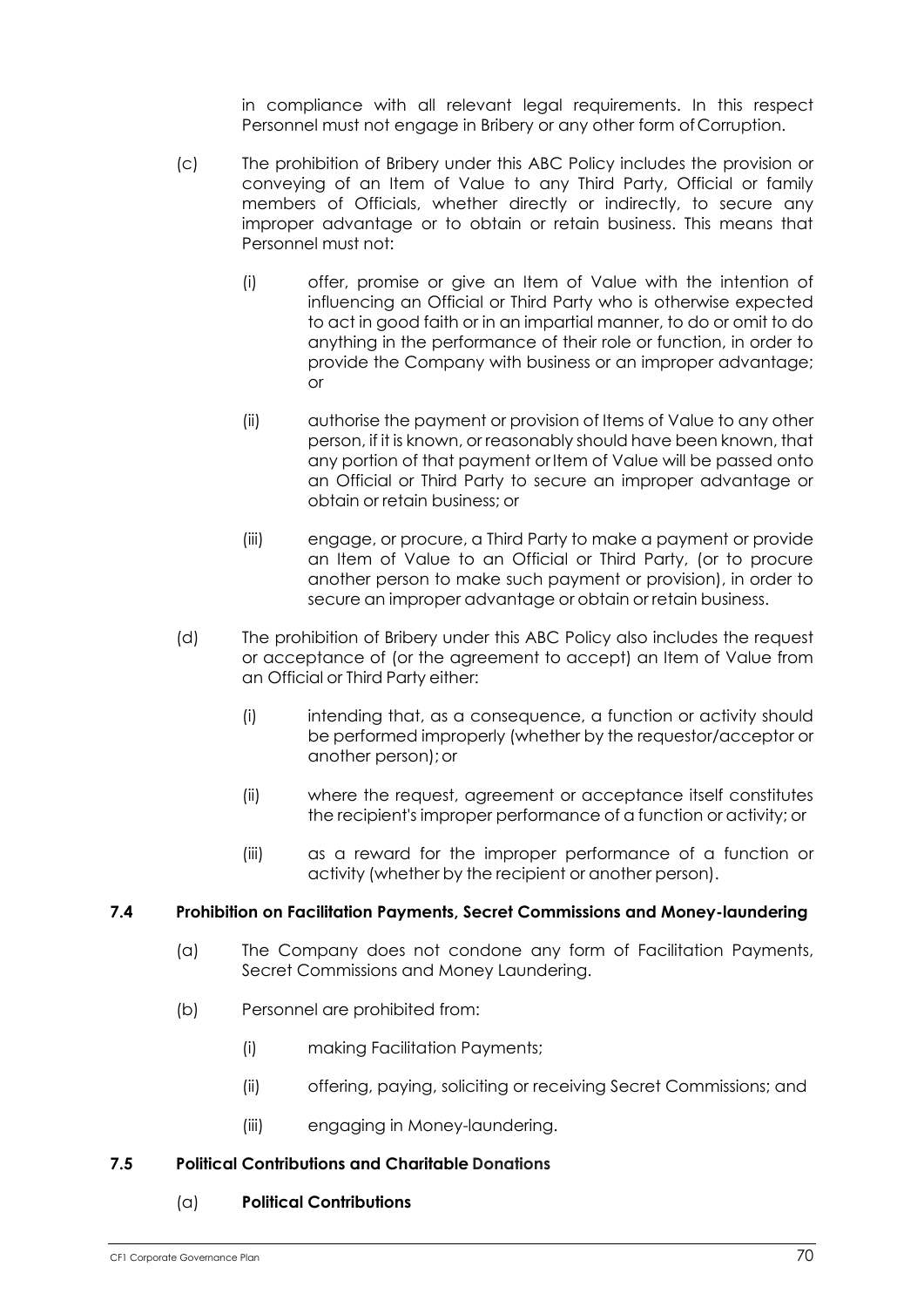The Company prohibits Personnel from making political contributions to Officials on behalf of the Company. Any donations above a level determined in Federal legislation must be disclosed annually to the Australian Electoral Commission and will be published on its website.

This ABC Policy does not seek to curtail an individual's freedom to make political contributions in their personal capacity.

The context of any other political contributions is key in determining their appropriateness. For instance, it is permissible for the Company to make a payment to attend a political function in circumstances where such payment could not be construed as an attempt to influence the political party.

If you are in any doubt as to the appropriateness of any political contribution, you should consult the Board before it is given or accepted or otherwise as soon as possible.

#### (b) **Charitable Donations**

The Company can only make charitable donations that are legal and ethical under Local Laws and practices. In order to ensure that donations made by the Company to charitable organisations are for proper charitable purposes, Personnel must only make donations on behalf of the Company to charitable organisations previously approved by the Company and within approved financial limits.

A list of approved charitable organisations is to be maintained by the Board and provided upon request.

#### **7.6 Interactions with Officials and Third Parties must be Compliant**

- (a) All interactions with Officials, Third Parties and Business Associates must comply with this ABC Policy, and the Company and Personnel must not take any actions, whether direct or indirect, which create the appearance of impropriety regardless of whether there is any improper intent behind theiractions.
- (b) The prohibitions under this ABC Policy include a prohibition on Personnel using personal funds to undertake any interaction or transaction that is prohibited under this ABC Policy.

#### **7.7 Documentation and Recordkeeping**

- (a) As part of the Company's commitment to open and honest business practice the Company requires all of its businesses to maintain accurate books of account and records.
- (b) The Company and its subsidiaries must keep accurate and complete records of all business transactions:
	- (i) in accordance with generally accepted accounting principles and practices;
	- (ii) in accordance with the Company's accounting and finance policies; and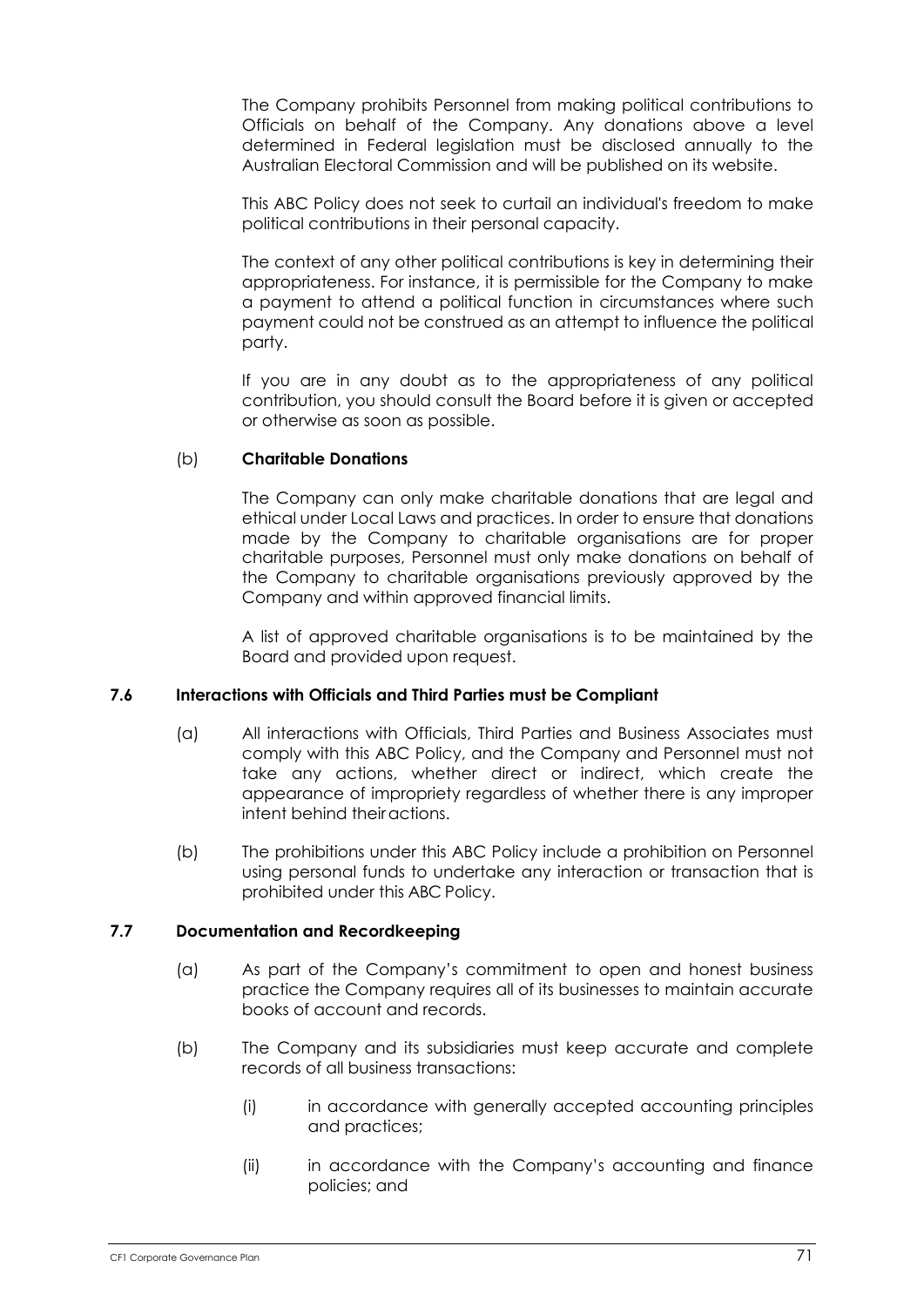- (iii) in a manner that reasonably reflects the underlying transactions and events.
- (c) It is the responsibility of all Personnel to ensure that all business transactions are recorded honestly and accurately and that any errors or falsification of documents are promptly reported to the appropriate member of the senior management team of the relevant business, and corrected. No accounts are to be kept "off the books" to facilitate or conceal improper payments.
- (d) All Personnel must record Items of Value given or received worth more than \$100 in the Gifts, Entertainment and Hospitality Register.

#### **7.8 Compliance with Local Laws Required**

If Local Laws in a particular country or region are more restrictive than this ABC Policy, then Personnel, including any Business Associates operating in that country or region must fully comply with the more restrictive requirements.

#### **7.9 Reporting Violations and Suspected Misconduct**

- (a) Any Personnel or stakeholder who believes that a violation of this ABC Policy or any laws has been committed, is being committed, or is being planned, should report the matter immediately to the Managing Director or any member of the Board.
- (b) If anyone is unsure whether a particular act constitutes Bribery, a Facilitation Payment, Secret Commission, Money-laundering or an improper Item of Value, or has any other queries, they should seek guidance from the Managing Director or any member of the Board.

### **7.10 Protection**

- (a) The Company prohibits retaliation against anyone reporting such suspicions.
- (b) Personnel who wish to raise a concern or report another's wrongdoing, or who have refused pressure to either accept or offer a bribe, should not be worried about possible repercussions. The Company encourages openness and will support any Personnel who raises genuine concerns in good faith under this ABC Policy.
- (c) If Personnel are not comfortable, for any reason, with speaking directly to their supervising officer or the Managing Director, the Company has a Whistleblower Protection Policy which affords certain protections against reprisal, harassment or demotion for making the report.

## **8. Monitoring and Review**

- (a) Material breaches of this ABC Policy will be reported to the Board or a committee of the Board.
- (b) The Board and the Audit and Risk Committee will monitor the content, effectiveness and implementation of this ABC Policy on a regular basis. There may also be independent reviews taken from time to time. Any findings, updates or improvements identified will be addressed as soon as possible.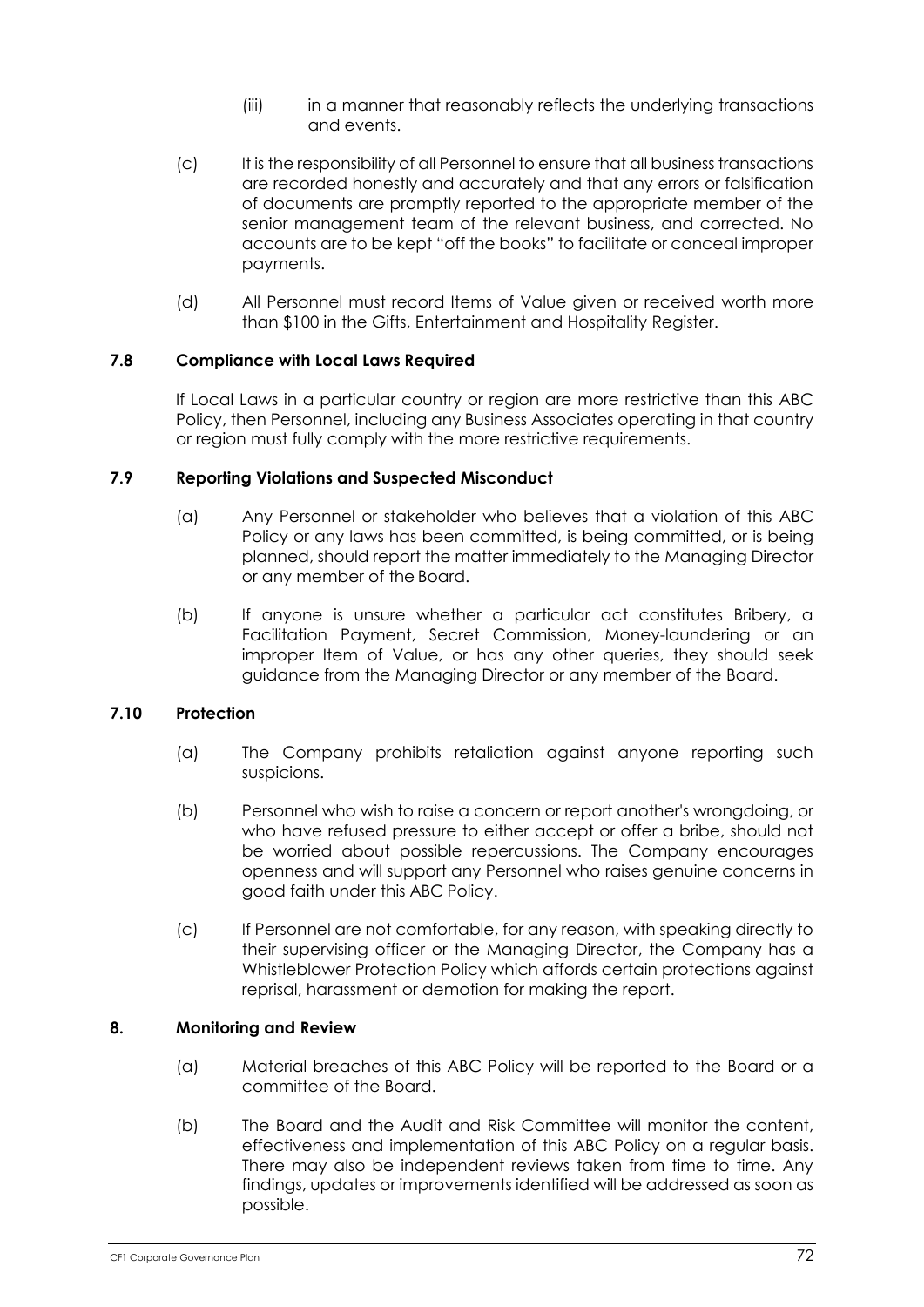(c) Personnel are invited to comment on this ABC Policy and suggest ways in which it might be improved. Comments, suggestions and queries should be addressed to the Board.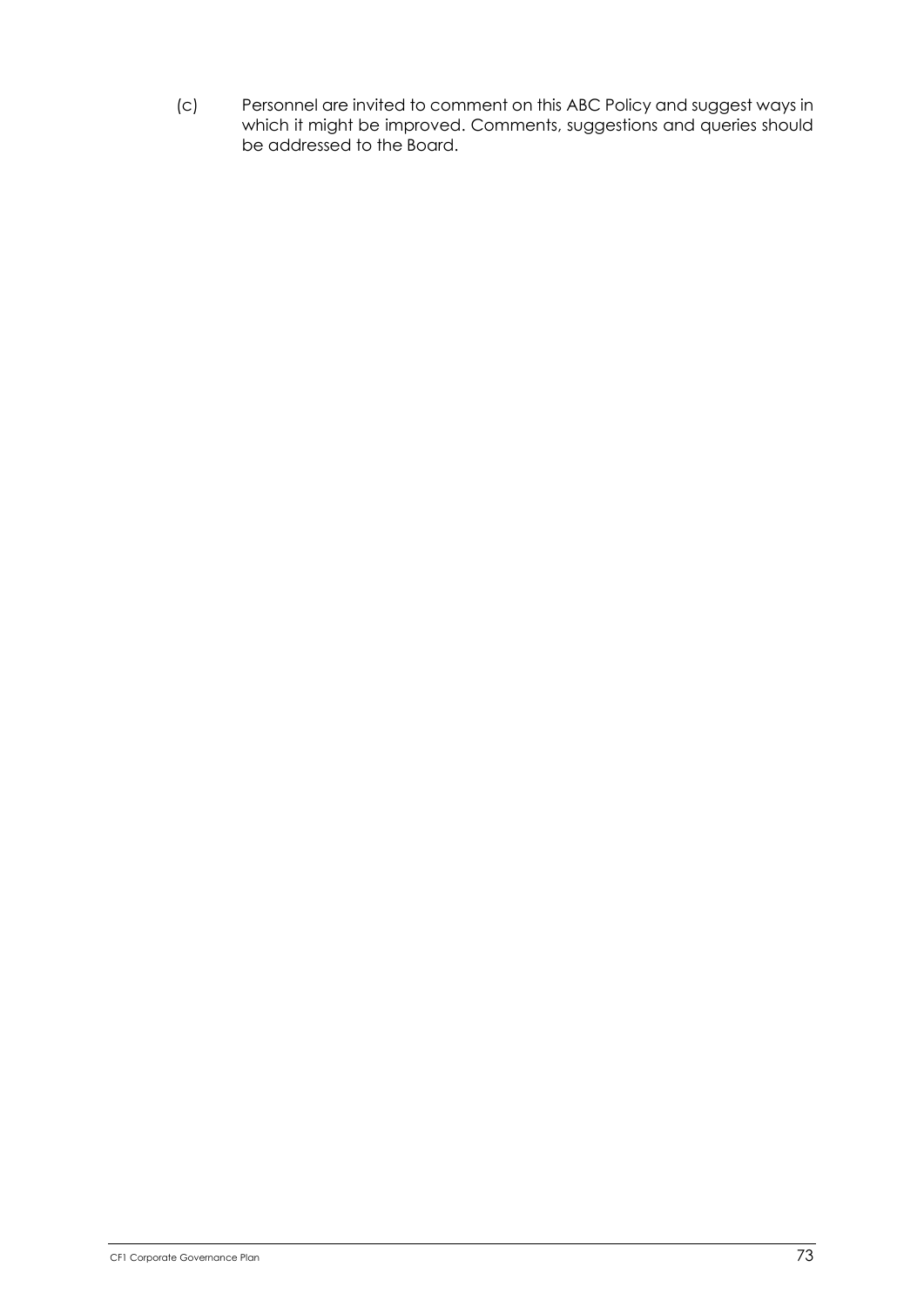## **APPENDIX – GIFTS, ENTERTAINMENT AND HOSPITALITY REGISTER**

#### **1. Definitions**

**Gifts, Entertainment and Hospitality** includes the receipt or offer of presents, meals or tokens of appreciation and gratitude or invitations to events, functions, or other social gatherings, in connection with matters related to the Company's business unless they:

- (a) fall within reasonable bounds of value and occurrence;
- (b) do not influence, or are not perceived to influence, objective business judgement; and
- (c) are not prohibited or limited by applicable laws or applicable industry codes.

**Item of Value** includes, amongst other things, cash, travel, meals, Gifts, Entertainment and Hospitality and other tangible or intangible benefits or anything of value.

#### **2. Completing the Gifts, Entertainment and Hospitality Register**

The following information is required in completing the Items of Gifts, Entertainment and Hospitality Register:

| <b>Receiving Items of Value</b>                            |  |  |  |
|------------------------------------------------------------|--|--|--|
| Date Received                                              |  |  |  |
| Name, Position & Business Unit of Recipient                |  |  |  |
| Name of Giver (Who is giving you the gift / entertainment) |  |  |  |
| Description of gift / entertainment                        |  |  |  |
| Value \$                                                   |  |  |  |
| Reason for acceptance                                      |  |  |  |
| Decision on what will happen to gift / entertainment       |  |  |  |
| Name and Position of Approving Manager (e.g. GM)           |  |  |  |

#### **Offering Items of Value**

Date Offered

Name, Position & Business Unit of Offeror

Name of Receiver (Who are you offering the gift / entertainment too)

Description of gift / entertainment

Value \$

Reason for offering

Decision on what will happen to gift / entertainment

Name and Position of Approving Manager (e.g. GM)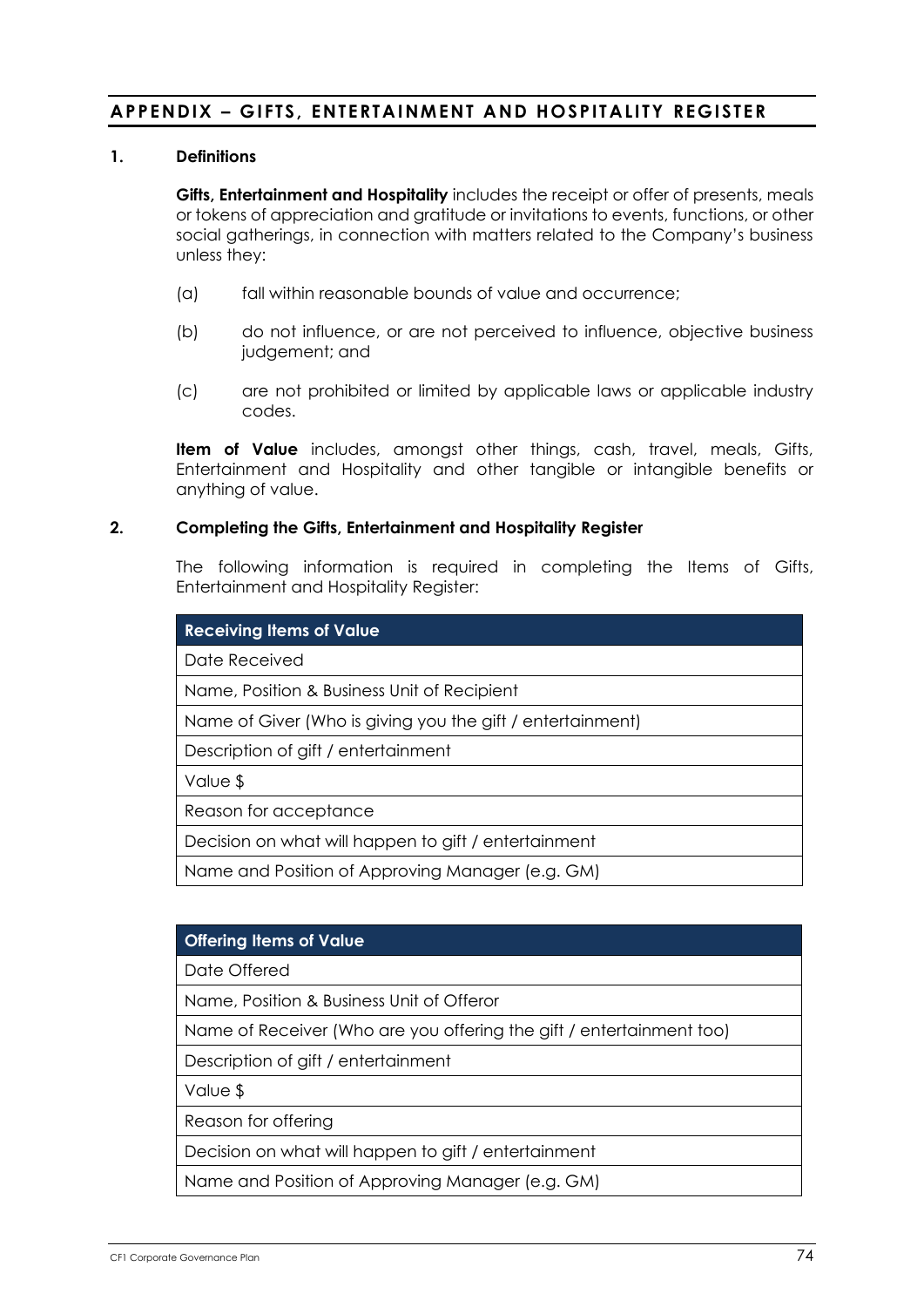# **SCHEDULE 13 – SHAREHOLDER COMMUNICATIONS STRATEGY**

The Board of the Company aims to ensure that the shareholders are informed of all major developments affecting the Company's state of affairs.

Information is communicated to shareholders through:

- 1. the Annual Report delivered by post or via email (if requested by the shareholder) and which is also released to ASX and placed on the Company's website;
- 2. the Half Year Report which is released to ASX and also placed on the Company's website;
- 3. the Quarterly Reports which are released to ASX and also placed on the Company's website;
- 4. disclosures and announcements made to the ASX, copies of which are placed on the Company's website;
- 5. notices and explanatory statements of Annual General Meetings (**AGM**) and General Meetings (**GM**), copies of which are released to ASX and placed on the Company's website;
- 6. the Chairperson of the Board's address and the Managing Director's address made at the AGMs and the GMs, copies of which are released to ASX and placed on the Company's website;
- 7. the Company's website on which the Company posts all announcements which it makes to the ASX as well as materials distributed at investor or analyst presentations including recordings or transcripts of such presentations (where available); and
- 8. the auditor's lead engagement partner being present at the AGM to answer questions from shareholders about the conduct of the audit and the preparation and content of the auditor's report.

As part of the Company's developing investor relations program, shareholders can register with the Company to receive email notifications of when an announcement is made by the Company to the ASX, including the release of the Annual Report, Half Year Reports and Quarterly Reports. Links are made available to the Company's website on which all information provided to the ASX is immediately posted.

Shareholders are encouraged to participate at all GMs and AGMs of the Company. Upon the despatch of any notice of meeting to shareholders, the Company Secretary shall send out material with that notice of meeting stating that all shareholders are encouraged to participate at the meeting. The Company will ensure that appropriate technology is used to facilitate the participation of shareholders at such meetings and that meetings will be held at a reasonable time and place. Shareholders who are unable to attend meetings may ask questions or provide comments ahead of meetings. Recordings or transcripts of the meeting will also be made available on the Company's website (where available).

All substantive resolutions at shareholder meetings will be decided by a poll rather than a show of hands.

Historical Annual Reports of the Company are provided on the Company's website.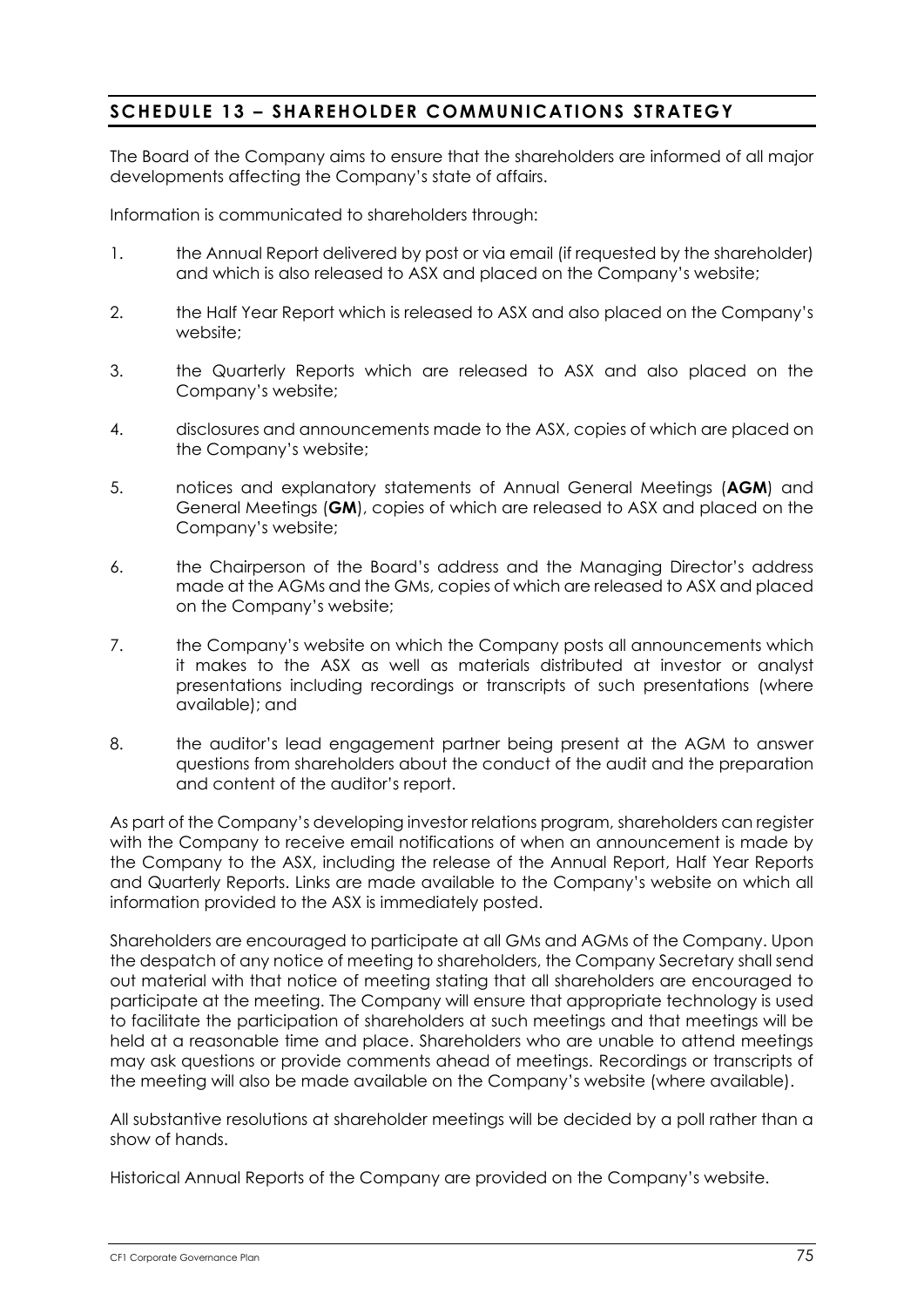Shareholders queries should be referred to the Company Secretary in the first instance. Any significant comments or concerns will be conveyed to the Board and relevant senior executives.

## **Version Control**

| Version | Date              | Changes                                                                                    |
|---------|-------------------|--------------------------------------------------------------------------------------------|
|         | $#$ December 2020 | Review and update consistent with Fourth<br>Edition compliant Corporate Governance<br>Plan |